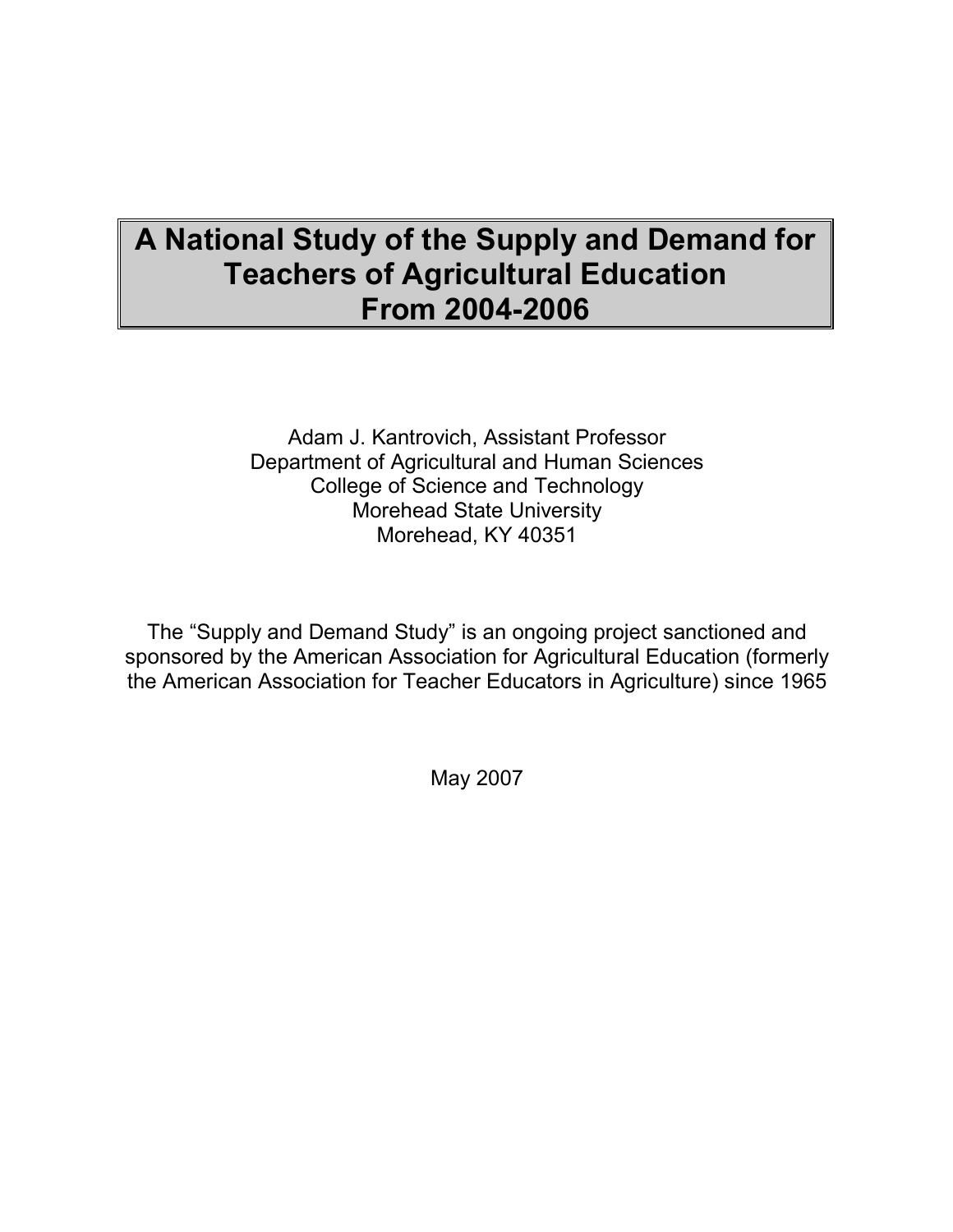## **Table of Contents**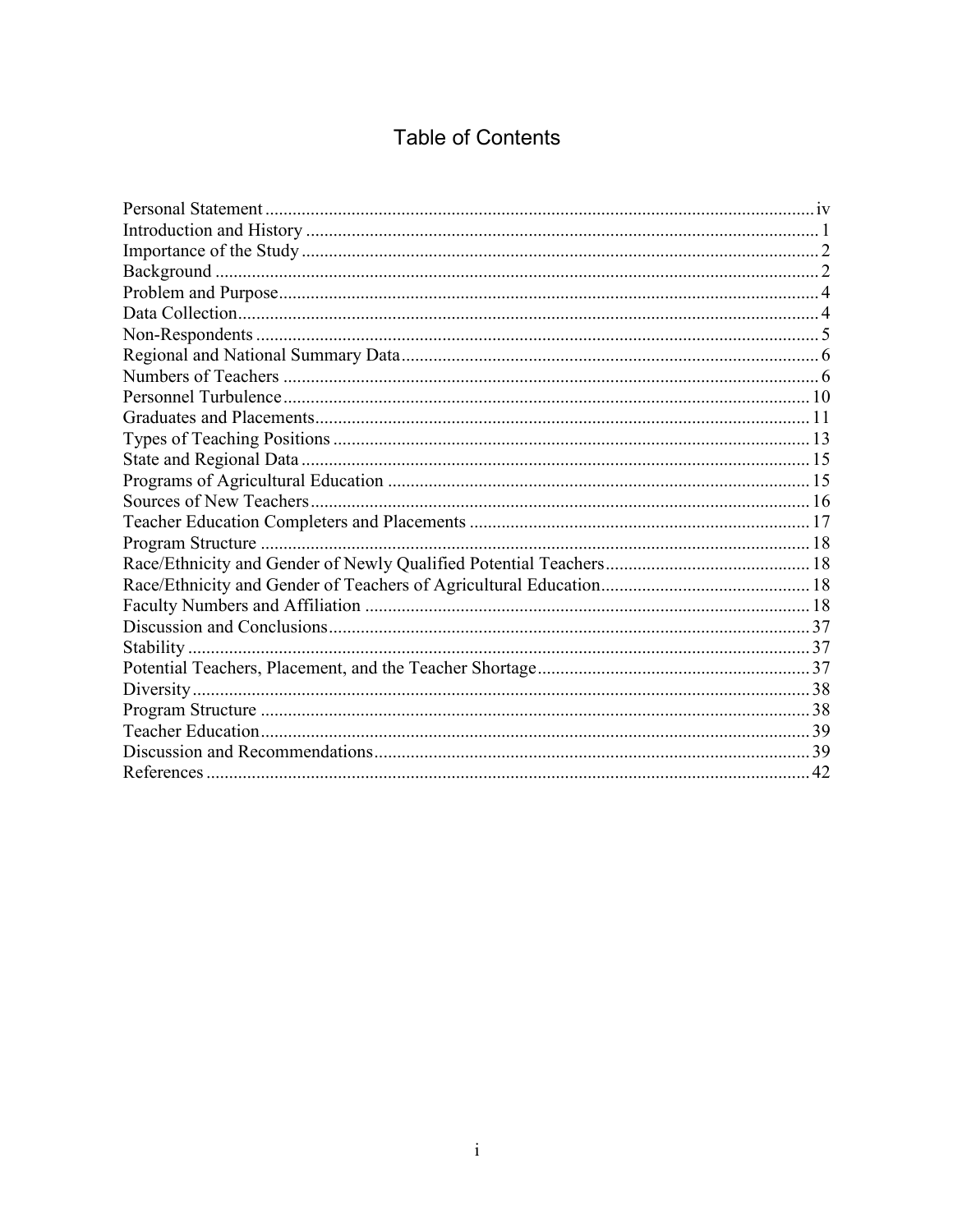## List of Tables

| Table 1. Trends in Selected Information on the Supply of Secondary Teachers of Agricultural    |  |
|------------------------------------------------------------------------------------------------|--|
|                                                                                                |  |
| Table 2. Overview of Agricultural Education Teaching Positions and Personnel Turbulence in     |  |
|                                                                                                |  |
| Table 3. Newly Qualified Potential Agricultural Education Teachers and Placement  12           |  |
| Table 4. Number of Newly Qualified to Teach Agricultural Education Teachers Entering Various   |  |
|                                                                                                |  |
| Table 5A. Types of Secondary Teaching Positions in Agricultural Education on September 1,      |  |
|                                                                                                |  |
|                                                                                                |  |
| Table 6A - North Central Region, Programs of Agricultural Education and Their Primary Focus    |  |
|                                                                                                |  |
|                                                                                                |  |
|                                                                                                |  |
| Table 7A - North Central Region, Sources of Agricultural Education Teachers Hired for          |  |
|                                                                                                |  |
|                                                                                                |  |
|                                                                                                |  |
| Table 8A – North Central Region, Newly Qualified Teachers of Agricultural Education for the    |  |
|                                                                                                |  |
|                                                                                                |  |
|                                                                                                |  |
| Table 9A - North Central Region, Types of Secondary Teaching Positions (FTE) in Agricultural   |  |
|                                                                                                |  |
|                                                                                                |  |
| Table 10A - North Central Region, Gender and Race/Ethnicity of Newly Qualified Potential       |  |
|                                                                                                |  |
|                                                                                                |  |
|                                                                                                |  |
|                                                                                                |  |
| Gender and Race/Ethnicity of Agricultural Education Teachers by Region and State as of         |  |
|                                                                                                |  |
|                                                                                                |  |
|                                                                                                |  |
| Table 12 - Agricultural Education Faculty and Colleges of Affiliation by Region in Fall 2006 & |  |
|                                                                                                |  |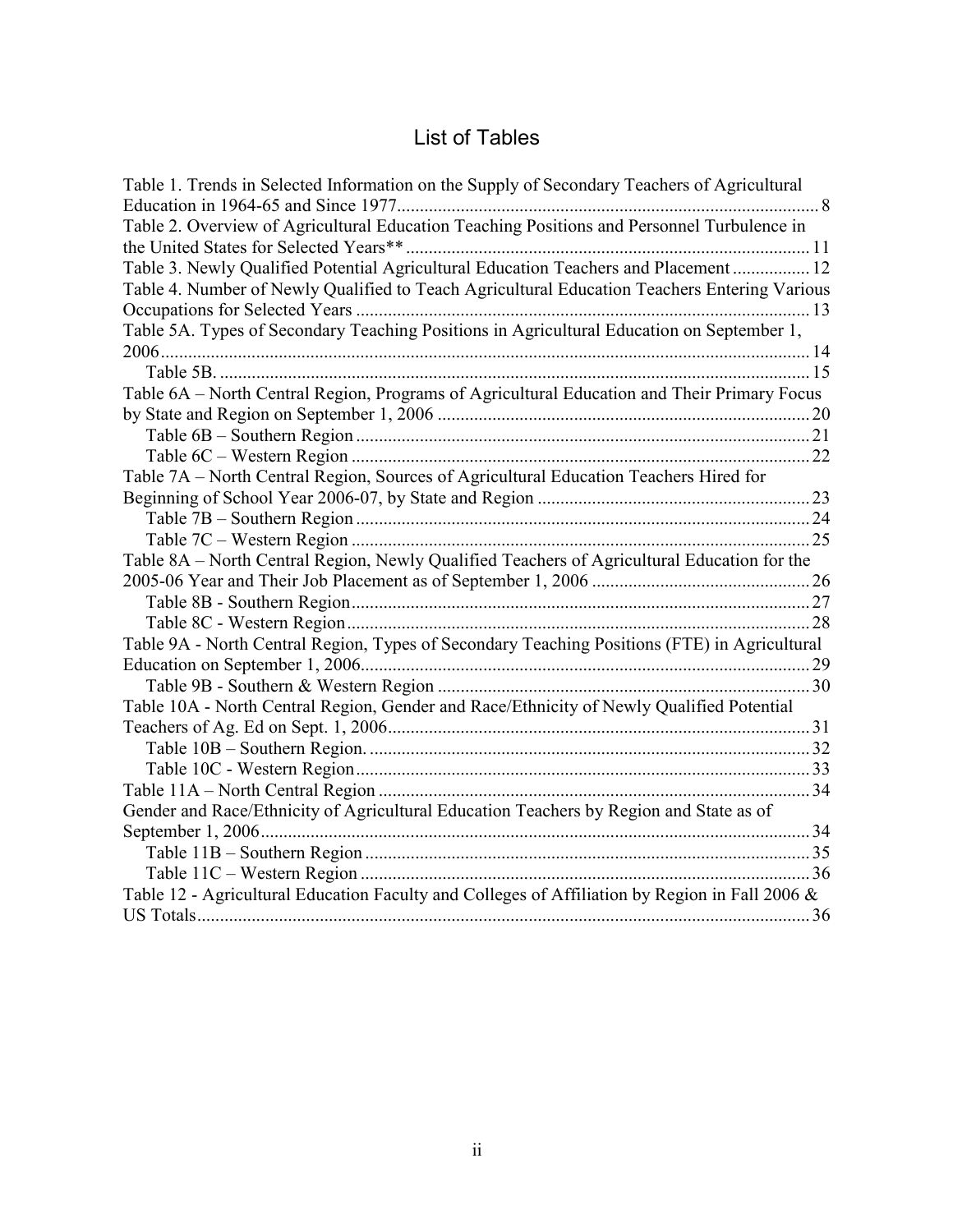# List of Figures

| Figure 1. Trend in Total Agricultural Education Teaching Positions, 1965-2006                  |  |
|------------------------------------------------------------------------------------------------|--|
| Figure 2. Trend in Total Newly Qualified Potential Teachers of Agricultural Education 10       |  |
| Figure 3. Placement Patterns of Newly Qualified Potential Teachers of Ag. Ed. in 2006  13      |  |
| Figure 4. Sources of New Hires for Agricultural Education Positions in the United States, 2006 |  |
|                                                                                                |  |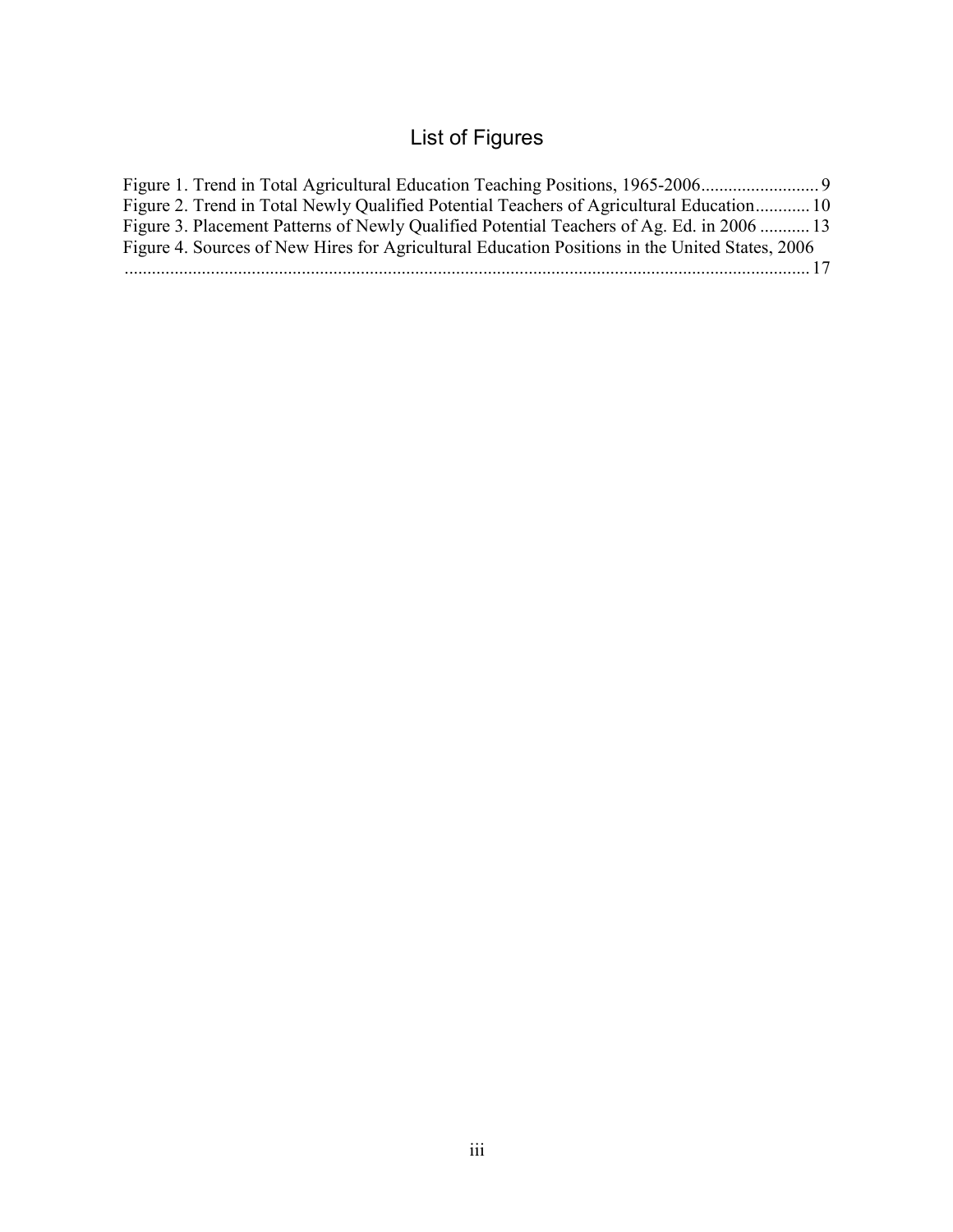#### Personal Statement

In May of 2006 a "Draft Report" of 2002-2004 data was presented to the AAAE but not released publicly due to the poor response rate. An additional year of work resulted in an acceptable response rate and the current report is the result of that effort.

This report provides trend data in a number of tables that are drawn from all of the previous authors and reports. The layouts for many of the tables, data, instrumentation, and parts of the verbiage were taken directly from earlier studies and I make no claim to the originality of any parts of the study.

I accept full responsibility for any data inconsistencies. I have worked in consultation with others to minimize the occurrence of errors but recognize fully that mistakes may have slipped by our review and I apologize in advance for those errors that may relate to your state or your teacher education program.

I also need to thank Ernie Gill and his entire staff at the National FFA Organization for their assistance in collecting state demand data and Dr. Bill Camp of Cornell University for his assistance in reviewing the report. Thank you.

Respectfully,

Adam J. Kantrovich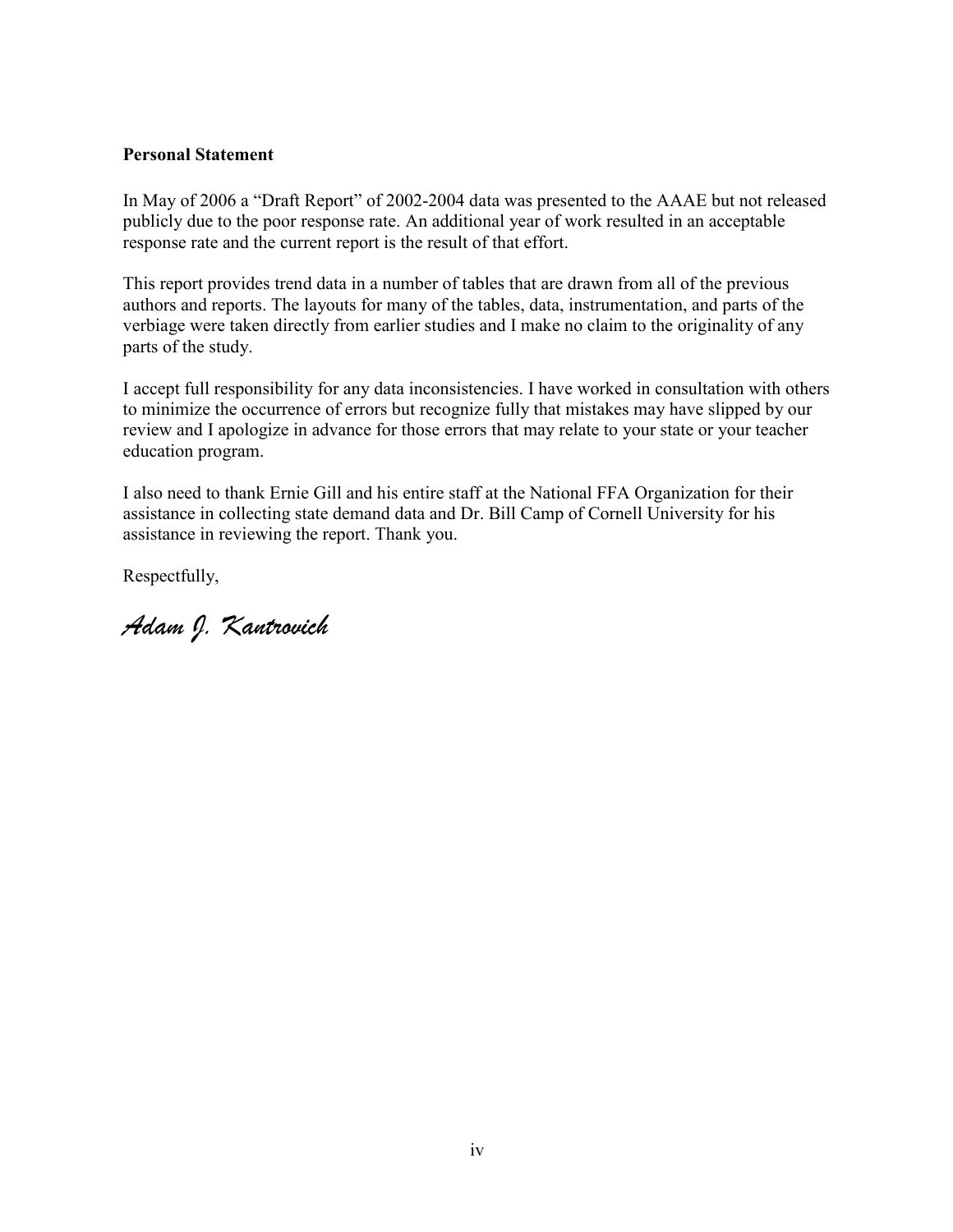## A National Study of the Supply and Demand for Teachers of Agricultural Education from 2004-2006

## Introduction and History

This is the 35<sup>th</sup> volume of the national survey of the supply and demand for teachers of Agricultural Education in the United States. This study is sanctioned by the American Association for Agricultural Education and is conducted as a service to the profession.

| 1965 - 1973   | Dr. Ralph Woodlin, initially of the Ohio State University and later of the<br>University of Tennessee, Knoxville, conducted the annual studies.                                                                                                                                                                                                                                                                                                                                                     |
|---------------|-----------------------------------------------------------------------------------------------------------------------------------------------------------------------------------------------------------------------------------------------------------------------------------------------------------------------------------------------------------------------------------------------------------------------------------------------------------------------------------------------------|
| $1974 - 1984$ | Dr. David Craig of the University of Tennessee continued the study.                                                                                                                                                                                                                                                                                                                                                                                                                                 |
| $1985 - 1989$ | Dr. William G. Camp initially at Virginia Tech now of Cornell University was<br>responsible for the annual study.                                                                                                                                                                                                                                                                                                                                                                                   |
| 1990-1991     | Dr. J. Oliver of Virginia Tech.                                                                                                                                                                                                                                                                                                                                                                                                                                                                     |
| 1992 - 2001   | Dr. William G. Camp initially at Virginia Tech now of Cornell University was<br>responsible for the annual study.                                                                                                                                                                                                                                                                                                                                                                                   |
| 1994          | At the annual convention of the American Vocational Association, the<br>Agricultural Education Division elected to change the study to a 3-year cycle and<br>this current volume (2004-2007) is the third triennial study.                                                                                                                                                                                                                                                                          |
| 1995          | Last annual study.                                                                                                                                                                                                                                                                                                                                                                                                                                                                                  |
| 2004-05       | The American Association for Agricultural Education broke from holding their<br>meetings in conjunction with Association of Career and Technical Education<br>(ACTE, formerly AVA) to holding it on its own. The first meeting away from<br>ACTE was held in May of 2004. It was at this time that the membership selected<br>Dr. Adam J. Kantrovich of Morehead State University to take over the study<br>with the assistance of Dr. Tom Broyles of Virginia Tech. (Report Presented May<br>2006) |
| 2006          | Study performed and reported by Dr. Adam J. Kantrovich of Morehead State<br>University with demand data collection assistance provided by Doug<br>Loudensager, Ernie Gill, and the staff of National FFA. Report Presented May<br>2007)                                                                                                                                                                                                                                                             |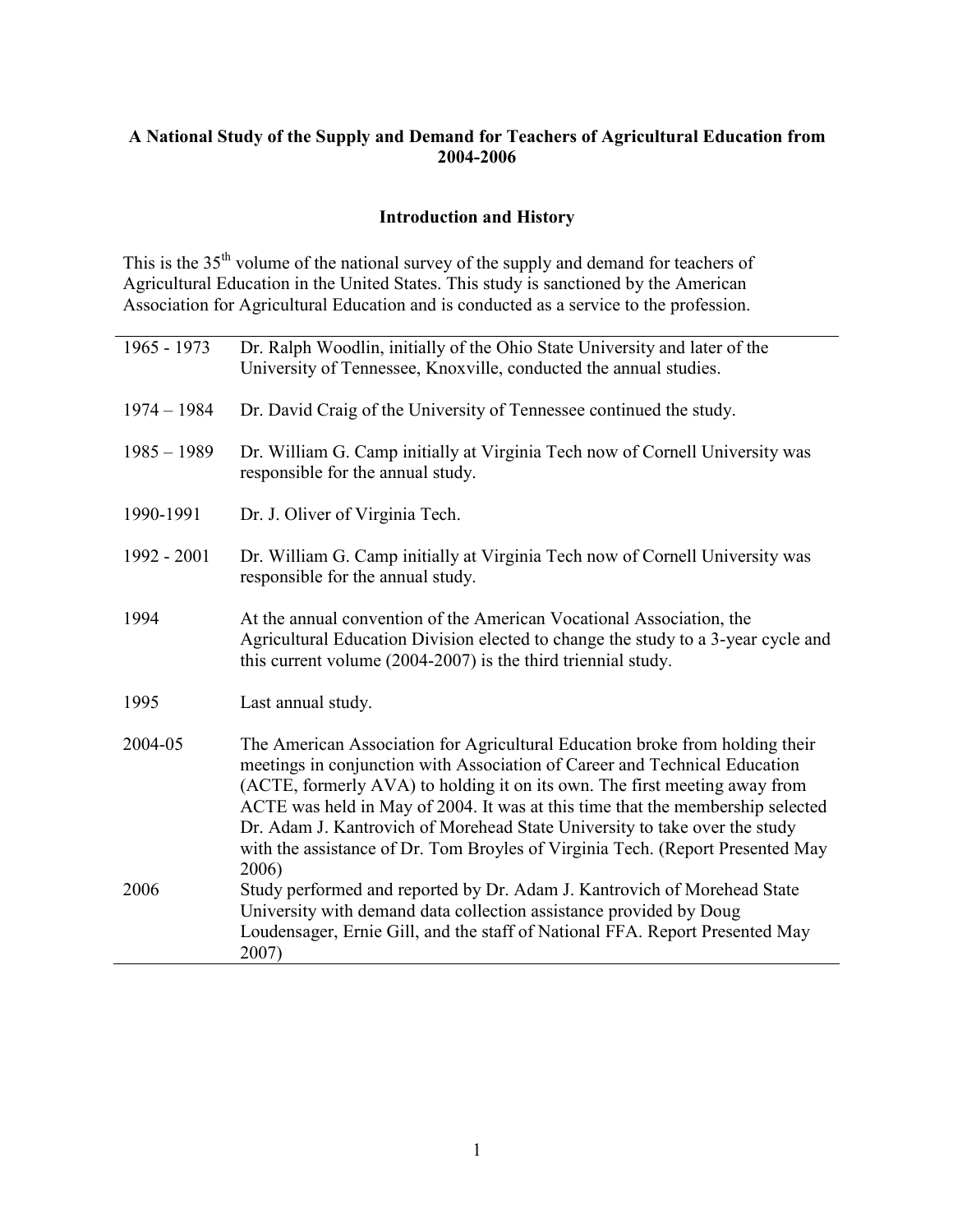#### Importance of the Study

Agricultural Education in the United States is in a constant state of flux. Not only is the profession changing rapidly, but the patterns by which new teachers are educated and brought into the profession are undergoing dramatic revisions in most states (Lynch, 1996). According to the National Center for Education Statistics, the number of elementary and secondary school teachers is projected to rise, primarily due to the increase in school enrollment" during the early part of the 21st century (Gerald, 1999). Thus, it is as important as ever that data are available to illuminate the numbers and sources of new teachers in Agricultural Education. Moreover, it is important that data are available to track the changes as they are implemented in Agricultural Education programs throughout America. Secondary Agricultural Science Education Programs offer students the opportunity to apply the "general" education curriculum of science and mathematics and leadership skills through FFA. These opportunities for up and coming generations should not be forgone due to a lack of prepared educators. As a national organization it is our duty to track the occurring changes in educational trends, policy, student needs, and agricultural educator's needs. Our stakeholders are the community at large; with proper marketing and preparation we can meet the needs of tomorrow.

#### Background

The profession's concern for the supply and demand for teachers of Agricultural Education is not a new phenomenon. In a bulletin published by the Department of the Interior only four years after the Smith Hughes Act, C. D. Jarvis (1921) reported a total of 283 graduates from specialized teacher preparation programs in Agricultural Education, for 38 colleges of agriculture in the United States. He went on to quote C. H. Lane of the Federal Board for Vocational Education:

In the North Atlantic region 352 students were enrolled in resident teacher-training classes during the school year 1919-20, as against 247 for the previous year. In the southern territory 849 students were enrolled in 1919-20 compared with 389 for the previous year. The east-central region had an enrollment of 343 for 1919-20 as against 282 for the previous year. In the west-central region, for 1919-20, 491 students were enrolled as against 164 for the previous year. In the Pacific-coast region, 275 students were enrolled in 1919-20 compared with 252 for the previous year.

In summarizing the enrollment in resident teacher-training classes it is found that there were 2,310 students enrolled during 1919-20, compared with 1,334 for 1918-19. Experience has shown that many students who work in these classes do not become teachers. Furthermore, these enrollments represent the number of students of all years, and many of them will not be immediately available for service. In 1920, 444 students who had carried the work in agricultural education were graduated. (p. 9)

Estimating the supply and demand of teachers is often a difficult and frustrating task. Many people have tried over the years, and the results have been mixed at best. As recently as 1992, an Office of Educational Research and Improvement study (National Center for Educational Statistics, 1992) estimated the number of Agricultural Education teachers in the United States in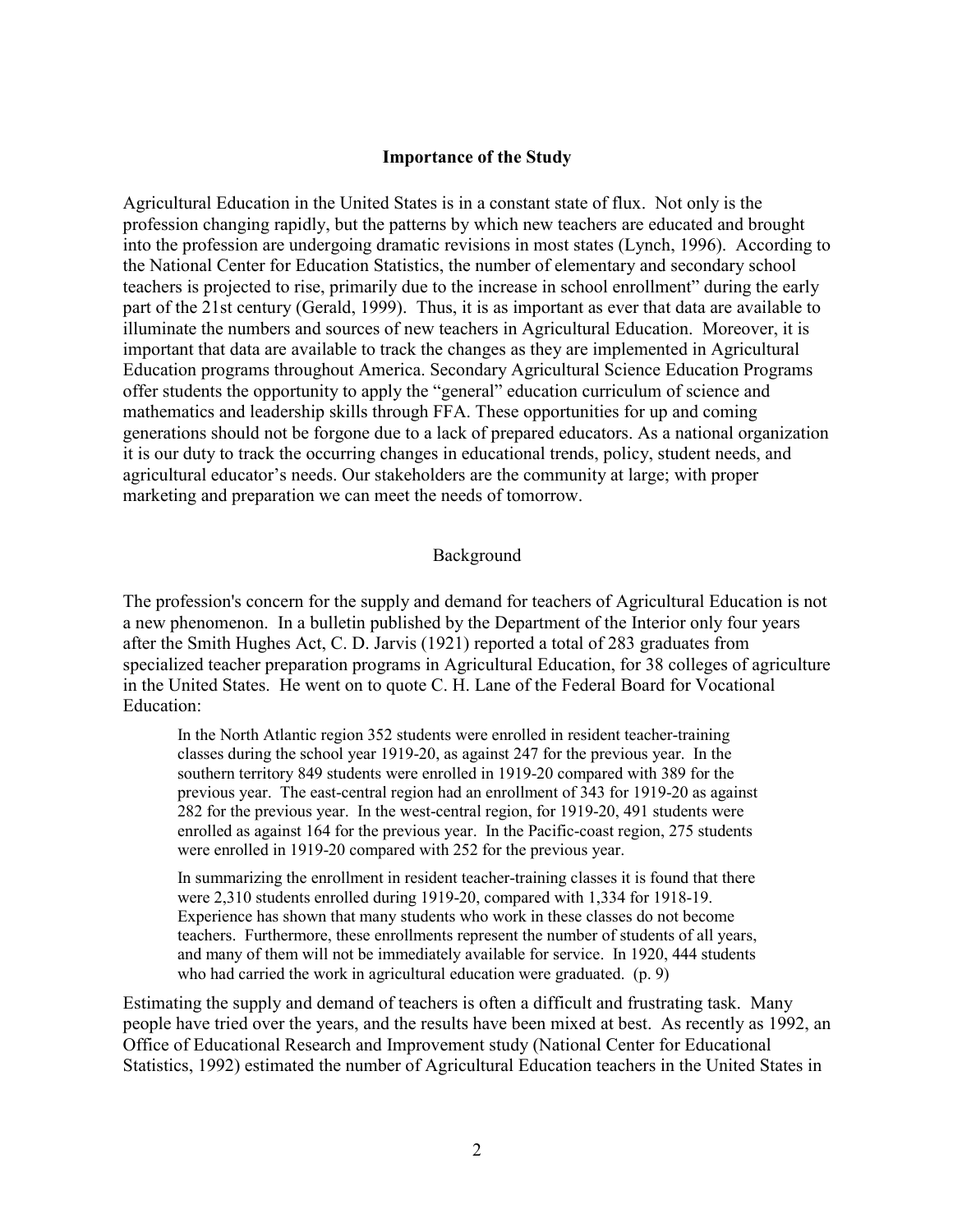1987-88 at 10,598. This supply and demand study reported the total number of teachers at 11,072 for the same year, a difference of 474 teachers.

Moreover, agricultural educators have debated the reality of an agriculture teacher shortage. Parmley, Bowen, & Warmbrod (1979) examined data from previous national supply and demand studies by Woodin and Craig, attempting to make sense of a confusing situation. They concluded that the shortage reported by the ongoing studies resulted not from a shortfall in the number of graduates but from the low percentage of graduates choosing teaching as their initial profession. By extending their reasoning, the classic laws of supply and demand from the field of economics implied that the shortage was a function of salaries for beginning teachers rather than an inadequate numbers of graduates. More recently, Brown (1995) concluded:

Approximately half of those graduating with a bachelor's degree in agricultural education were electing not to enter the teaching profession. The problem was not created by insufficient numbers completing bachelor's degrees in agricultural education. The problem was created by insufficient recruitment of qualified individuals into the profession of teaching. (p. 11)

Regardless of the theoretical basis for the teacher shortage, a very real problem faced the profession of Agricultural Education in those years: how to recruit enough qualified people into teaching to fill the need of the profession for replacement teachers. A de-facto "teacher shortage" has been a constant problem for Agricultural Education for at least the 40 years covered by this study. Then, between 1976 and 1988, student enrollment in public school Agricultural Education declined from 697,000 to 522,000 (Scanlon, Yoder, Hoover, & Johnson, 1989). That student decline occurred during a concurrent but much less dramatic decline in the number of teachers in the profession, from 12,844 in 1978 to 11,204 in 1987, as reported later in this study. During the same general timeframe, the number of newly qualified potential teachers of agriculture fell from 1,749 in 1977 to 643 in 1994, again as reported later in this study. Many of the positions becoming vacant during that timeframe were not filled because of the decreasing number of teaching positions. Thus, even with fewer new potential teachers available, not only did the placement rate for new teacher education graduates decline, but the shortage of the 1960s and 1970s appeared to become a very brief national teacher surplus in the mid-1980s, even though we have not experienced a single year since 1965 in which all teaching positions have been filled. Notably, the decline in the number of newly qualified teachers of agriculture continued throughout the 1980s, in spite of the general increase in teacher education enrollments during that period, as reported by Rodman (1987).

Today another potential major problem may loom on the horizon. Dykman (1993), drawing heavily from earlier work by Lynch (1991) asked the question, "who will teach the teachers" for career and technical education. The Lynch study pointed out that the numbers of vocational teacher education programs had been steadily declining in recent years. At the same time, federal policies have begun to place greater emphasis on career and technical education as a critical component of the public educational system. If the future holds more career and technical education (Dykman, 1993), including a revitalized Agricultural Education (National Research Council, 1988), more teachers will be needed, not fewer. Yet teacher education programs seem to be on the decline in vocational education in general (Lynch, 1996).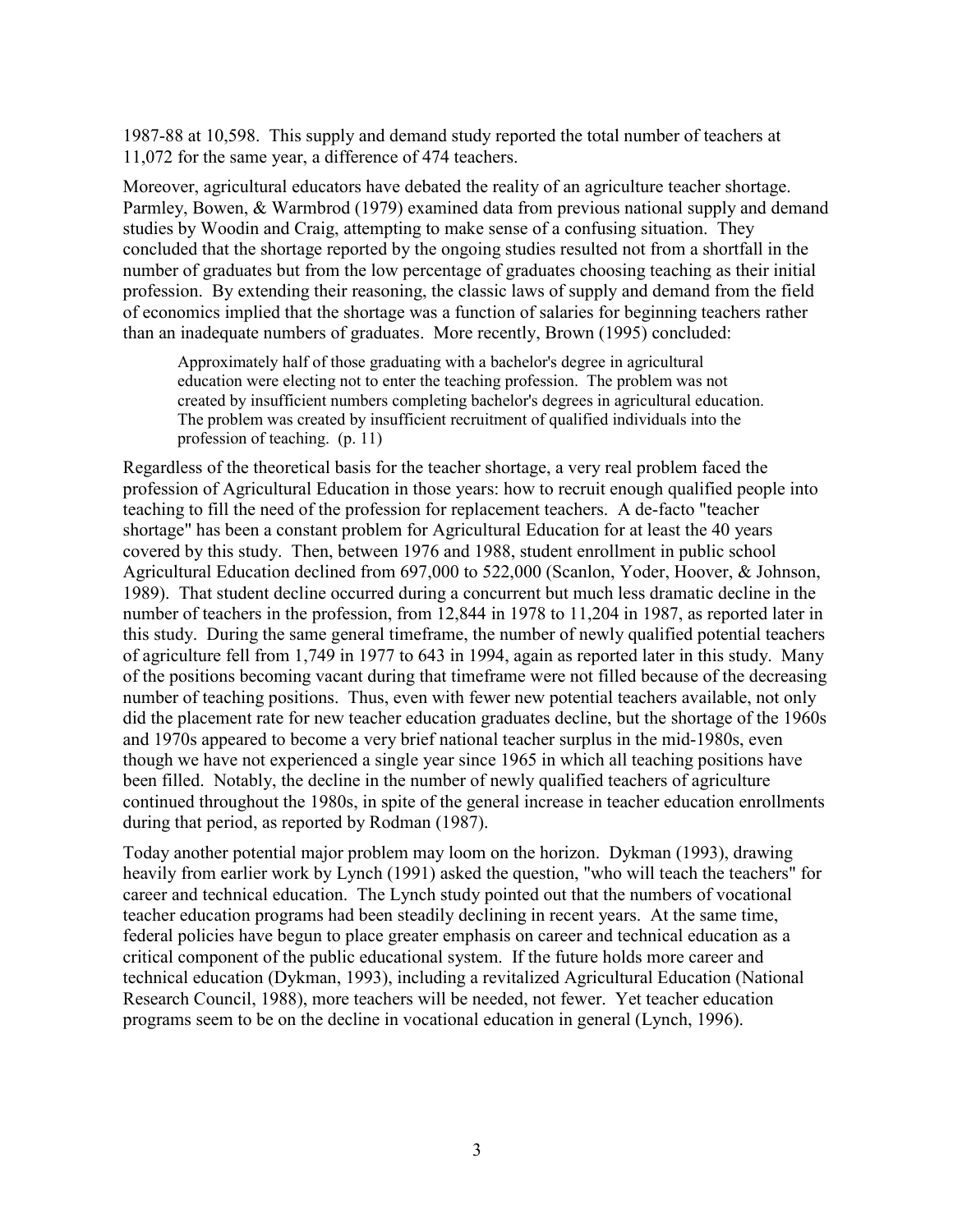#### Problem and Purpose

The problem addressed by this ongoing study is twofold. Leaders of the profession need current, accurate estimates of the numbers of and demand for teachers of Agricultural Education to provide for meaningful policy decisions at all levels. Teacher organizations and teacher educators need current, accurate supply and demand information to use in recruitment activities and in counseling potential teachers of Agricultural Education. Yet, detailed data of that nature, specific to Agricultural Education, are not available outside this study.

The purpose of the study was to conduct a census of the field of public school Agricultural Education and determine the situation regarding the supply and demand of teachers in the United States, Specific questions to be addressed were:

- 1. What are the current numbers and trends in terms of total numbers of teachers of Agricultural Education nationally, by region, and by state?
- 2. What kinds of public school programs exist for Agricultural Education nationally, by region, and by state?
- 3. What are the numbers and trends in newly qualified potential teachers of Agricultural Education nationally, by region, and by agricultural teacher education institution?
- 4. What are the numbers and trends in teacher education programs nationally and by region?

## Data Collection

This study is a population census and is descriptive in nature. The data came from two main sources.

Supply Data – e.g. teacher education programs, graduates, and placements. The head teacher educator of a program that prepares teachers of agriculture at institutions of higher education in the United States was surveyed. In several institutions, the head teacher educator passes responsibility for the study to another faculty member or a higher administrator chose to respond.

Demand Data – e.g. numbers of teachers, numbers of replacements hired, sources of replacements hired, types of schools, and kinds of programs. The person in charge of Agricultural Education at each state department of education was surveyed. In several states, the state department official does not have access to the data needed or for some other reason does not respond to the survey. In several other states no state department of education official with access to the data could be found, responded, able to locate data, or no one knew who kept the data because of turn over. In those cases, the most suitable sources of information that was located were surveyed. For instance the state FFA executive secretary or the state president of the agricultural teacher association might be used.

The initial call for responses was emailed in October 4, 2006. Repeated follow-ups by mail, email, telephone, and in person over a six month period resulted in an initial responses from 88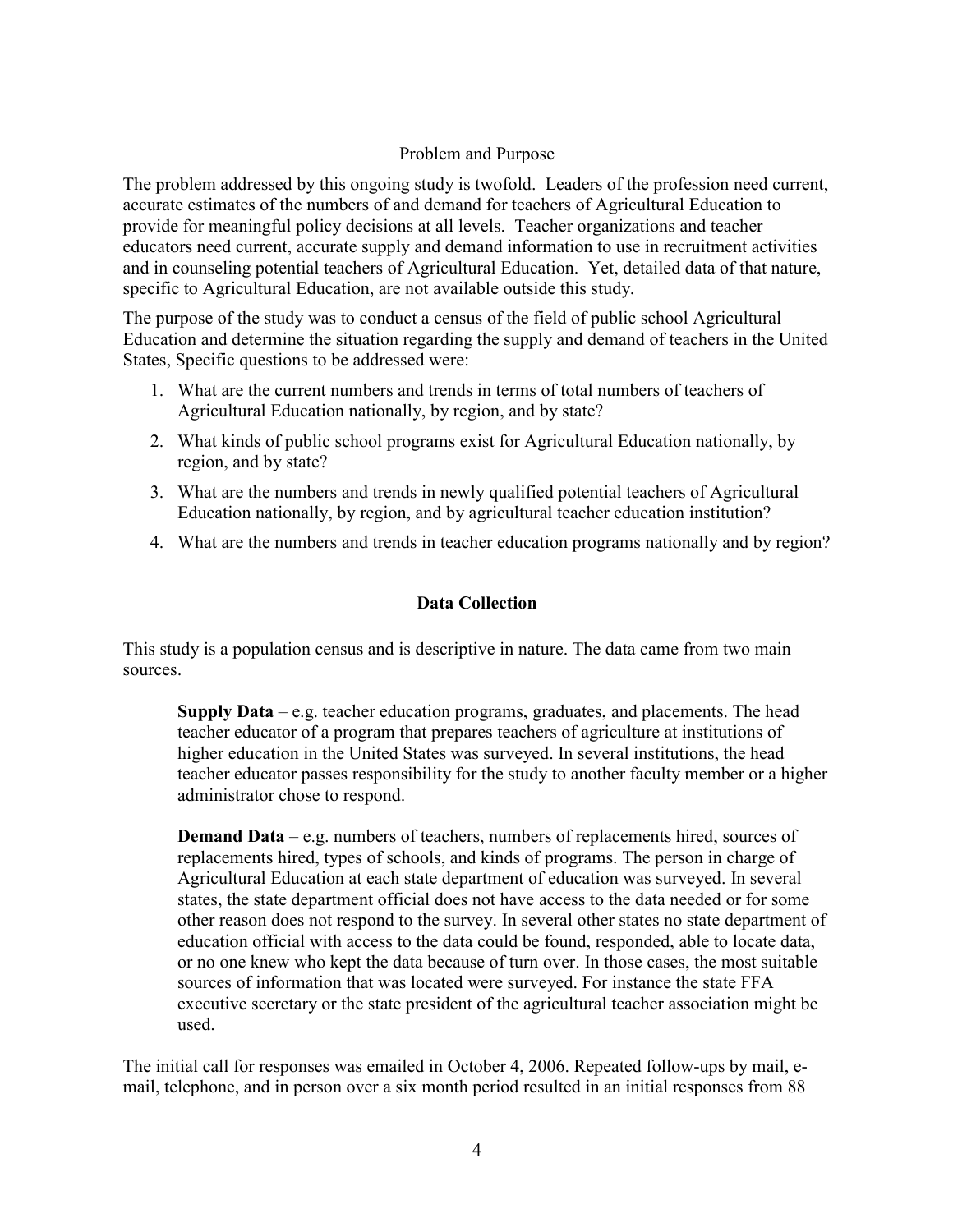institutions (95.6%) to provide the teacher supply data. Through this response it was found that six programs have been consolidated or are no longer in existence and one new program at the University of Rio Grande in Ohio can certify individuals to teach agriculture. This leaves a new population of 92 institutions. For the teacherdemand data, 48 of 53 States and Territories responded (90.5%). The five non-respondents included the states of Hawaii, Massachusetts, South Dakota, Puerto Rico, and the Virgin Islands.

In the past data for those states that did not respond to the repeated attempts at data collection, previous-study data were used. Realizing that using data dating back to 1998 is not a clean substitute for current information and that the data can significantly skew the results the researchers decided to leave missing data. For those teacher education institutions and State Staff that failed to respond, repeated attempts were made via email, phone, fax, and at various professional conferences to retrieve some response even if the response was that no Agricultural Education Program existed.

The method of response was recorded for the supply and demand portions of the study. There were three response types; email, using the traditional mail system or "Snail-mail", or by fax. The overwhelming majority of responses came from email with the least coming through snailmail. From the supply portion of the study 55 institutions responded through email, 18 by fax, and 14 through the U.S. Postal Service. The demand portion of the study yielded the same results, 37 responses came through email, 6 through fax, and 5 through snail-mail.

## Non-Respondents

Although every attempt was made to contact initial respondents and the timeliness of this report was put at risk to allow for additional responses, Dr. Kantrovich made an attempt to call every institution and state to locate an individual that would be able and willing to complete the survey. Those institutions and states that did not respond include:

| The Institutions that did not respond<br>include:                 | States/Territories that did not respond to the<br><b>Demand Study:</b> |
|-------------------------------------------------------------------|------------------------------------------------------------------------|
| Alabama A & M                                                     | Hawaii                                                                 |
| California Polytechnic State University -<br>Pomona               | Massachusetts<br>South Dakota                                          |
| Delaware State University                                         | Puerto Rico                                                            |
| Southern University - Baton Rouge, LA<br>Alcorn State University* | Virgin Islands                                                         |
| College of the Ozarks                                             |                                                                        |
| The University of Hawaii                                          |                                                                        |
| The University of Maryland – Eastern Shore                        |                                                                        |
| The University of Puerto Rico                                     |                                                                        |

\*although the institution still maintains an Agricultural Education preparation curriculum they no longer have a agricultural teacher educator/coordinator and have not produced a graduate within the last 5 years (information gathered from other state faculty/staff).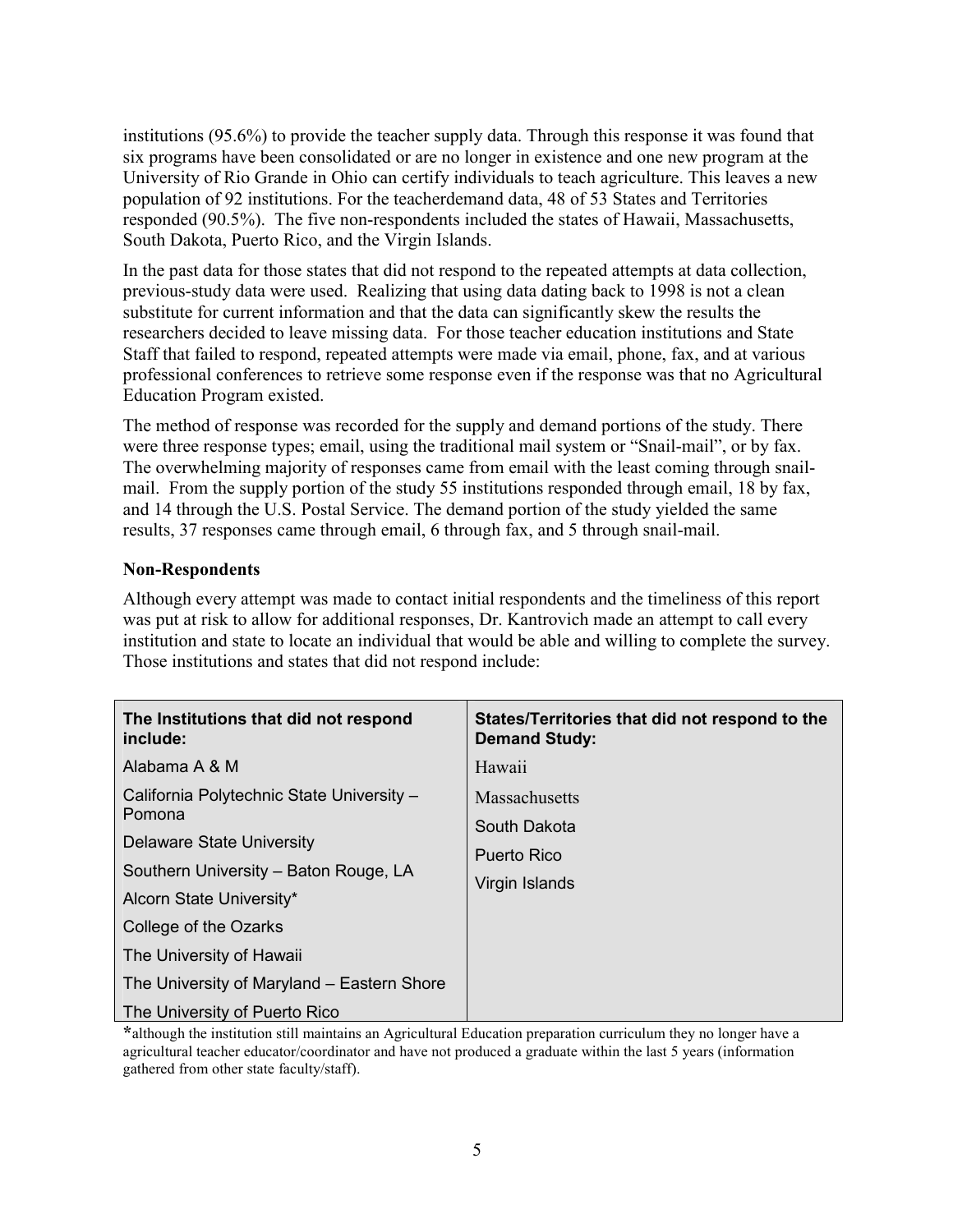When reviewing the institutions that did not respond these are institutions that most likely no longer certify agricultural educators or are the numbers are so small that it will have little bearing nationally. Reviewing the states and territories that did not respond one should not fret about the loss of their data. Their demand has never been such to change the implication of the collected national demand data. The most profound negative of not receiving their data is for the purposes of tracking census and demographic information.

#### Regional and National Summary Data

This study will provide two perspectives (National & Regional) on the data collected. National and regional data will be presented in this section, followed by state and local data in the next section. Throughout the report, the American Association for Agricultural Education (AAAE) regions were used to organize the data by region. This has changed recently from four regions (Central, Eastern, Southern, and Western) to three regions (North Central, Southern, and Western).

| North-Central: | Connecticut, Delaware, Illinois, Indiana, Iowa, Kansas, Maine,<br>Maryland, Massachusetts, Michigan, Minnesota, Missouri,<br>Nebraska, New Hampshire, New Jersey, New York, North Dakota,<br>Ohio, Pennsylvania, Rhode Island, South Dakota, Vermont, West<br>Virginia, Wisconsin; |
|----------------|------------------------------------------------------------------------------------------------------------------------------------------------------------------------------------------------------------------------------------------------------------------------------------|
| Southern:      | Alabama, Arkansas, Florida, Georgia, Kentucky, Mississippi,<br>North Carolina, Oklahoma, South Carolina, Texas, Tennessee,<br>Virginia, Puerto Rico;                                                                                                                               |
| Western:       | Alaska, Arizona, California, Colorado, Hawaii, Idaho, Montana,<br>Nevada, New Mexico, Oregon, Utah, Washington, Wyoming                                                                                                                                                            |

The reader should note that detailed data regarding variables such as program focus, grade level of teaching assignment, gender, ethnicity, and many other are almost always incomplete due to underreporting. As a result, most tables reflect subtotals that do not add up to the total number of positions reported regionally and/or nationally. We have tried to point out such discrepancies where they are most glaring, but please hold this limitation in mind as you use this study.

#### Numbers of Teachers

As seen in Table 1 and Figure 1, the 2002 and 2003 data implies that the total number of positions has dropped from previous years. This is a false perception due to a decreased response rate and how datum is being utilized prior to this study. In the past data from previous Supply and Demand studies would be used to replace missing data. The previously used data has become too old to be considered reliable and therefore missing data was not replaced. This drop should not be considered a positive or a negative. It was for this reason that it was decided to renew our efforts with performing this study again to be able to offer a more complete and up-to-date report in May of 2007. With the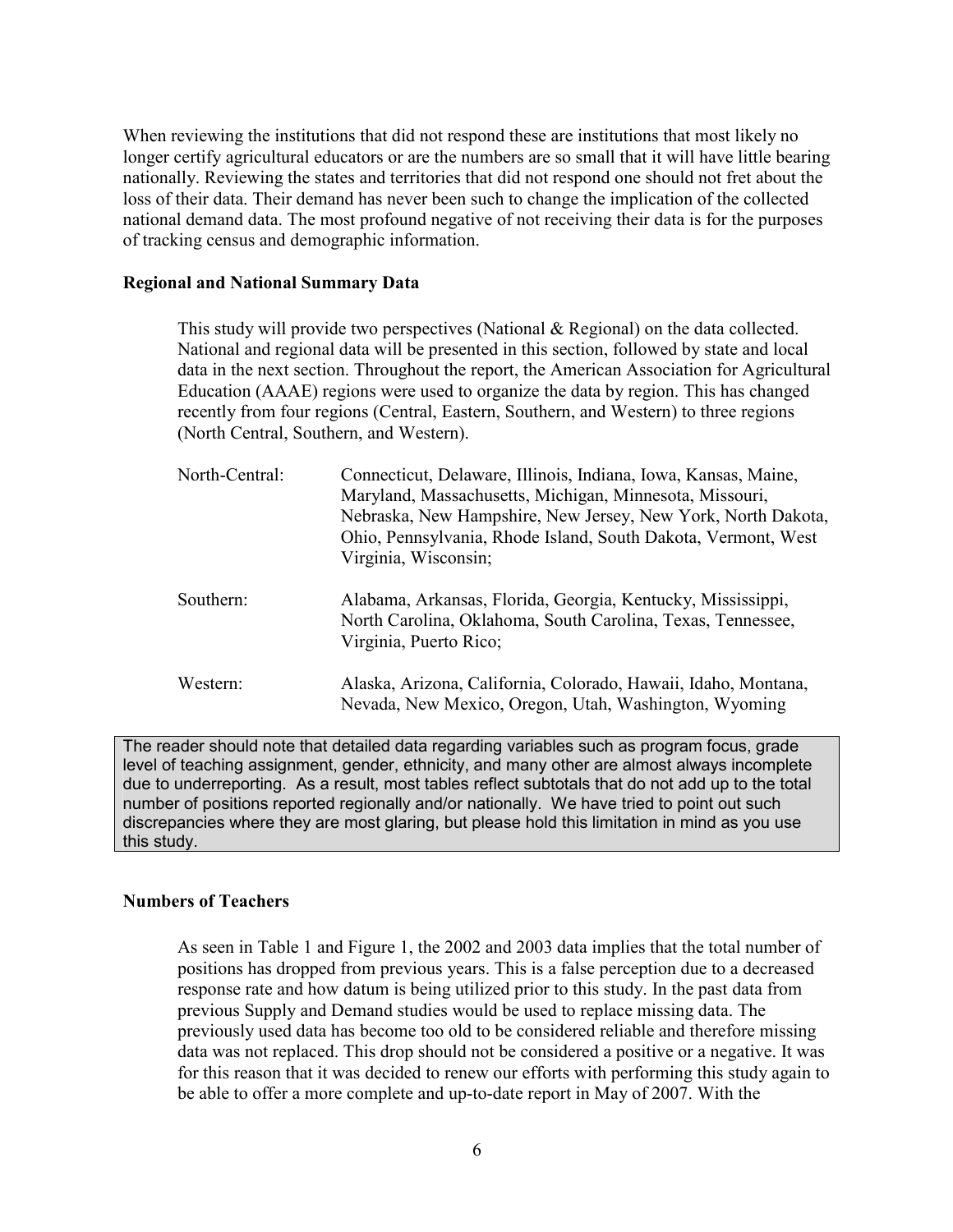increased response rate the data now looks to be more in-line with the previous trend(s). The reader must look for trends within these historical numbers. Here we continue to see that there is a trend of growth in total positions and teachers needed. While we also continue to see a growth in the number of newly qualified teachers including a 12% higher rate of qualified teachers entering the field it is not enough to meet the continued demand.

As we see an initial decline of programs in 2001 to 2004 (partly due to a response rate issue for the 2002 & 2003 data) there is a steady increase between 2004 and 2006. A disturbing note is that it is estimated that 40 programs did/will not operate because of the lack of a qualified teacher. In 2006 there were 78 more positions nationally than there were teachers. It is estimated that there will only be 758 qualified agricultural teachers prepared to enter the field for fall of 2007. Over the past study's only approx. 53% of qualified teachers will enter the field, leaving only 401 to enter the profession. The state data shows that they expect to have 652 positions to fill leaving a 251 (38.5%) teacher deficit. This has the potential to reach epidemic proportions if we are unable to recruit additional students into the field of agriculture education and the continued growth in secondary agricultural education programs continues.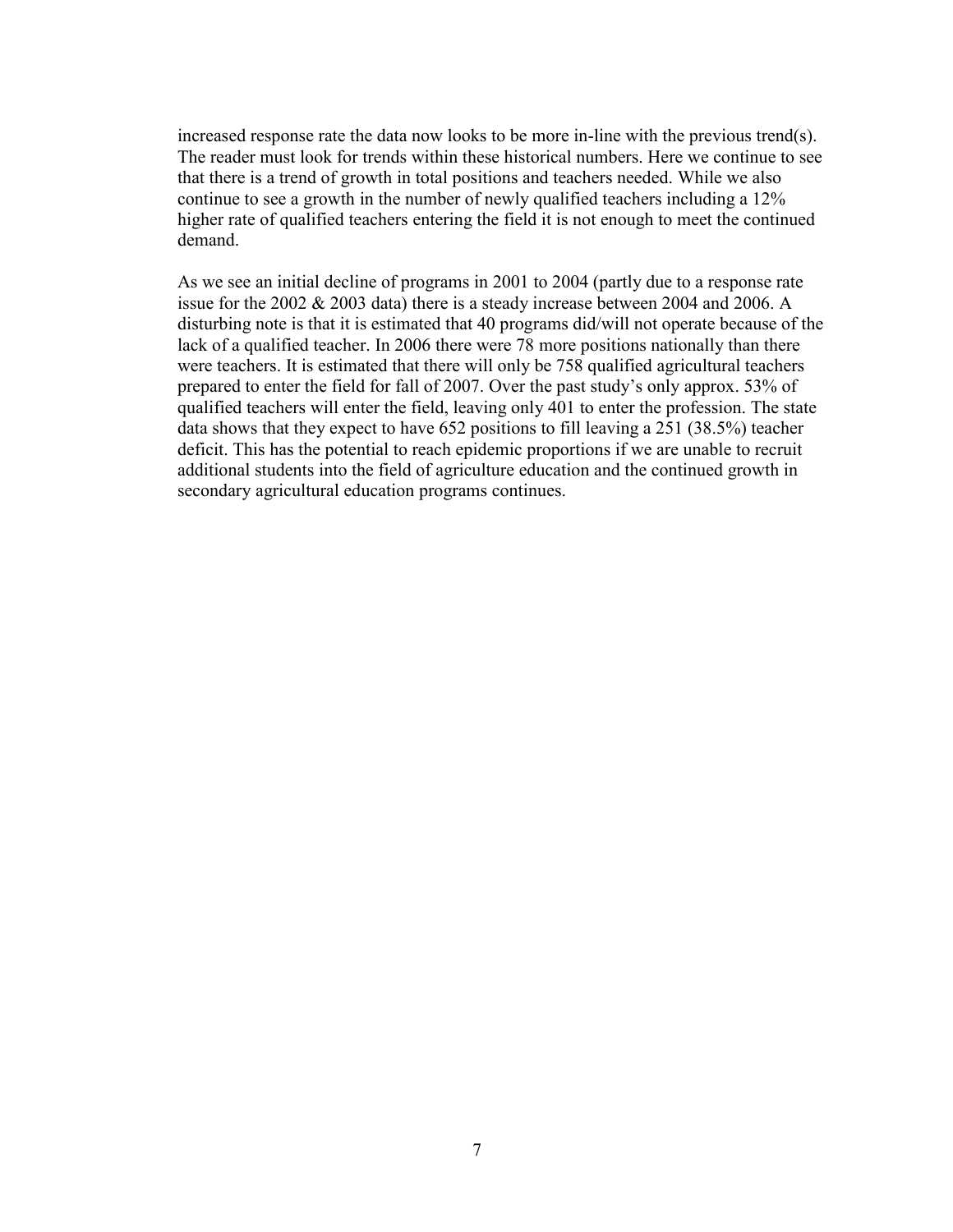Table 1

Trends in Selected Information on the Supply of Secondary Teachers of Agricultural Education in 1964-65 and Since 1977

| Year | <b>Total</b><br>number of<br>positions<br>on Sept. 1 | <b>Teachers needed</b><br>but unavailable<br>Sept. 1 | <b>Number newly</b><br>qualified to teach<br>during previous SY | <b>Percent newly</b><br>qualified entering<br>teaching |
|------|------------------------------------------------------|------------------------------------------------------|-----------------------------------------------------------------|--------------------------------------------------------|
| 1965 | 10,378                                               | 120                                                  | 1,038                                                           | 64.6                                                   |
| 1977 | 12,694                                               | 221                                                  | 1,749                                                           | 60.8                                                   |
| 1978 | 12,844                                               | 189                                                  | 1,791                                                           | 56.7                                                   |
| 1979 | 12,772                                               | 144                                                  | 1,656                                                           | 54.9                                                   |
| 1980 | 12,510                                               | 117                                                  | 1,584                                                           | 52.0                                                   |
| 1981 | 12,450                                               | 98                                                   | 1,468                                                           | 52.2                                                   |
| 1982 | 12,474                                               | 35                                                   | 1,368                                                           | 51.3                                                   |
| 1983 | 12,099                                               | 42                                                   | 1,277                                                           | 45.6                                                   |
| 1984 | 11,960                                               | 19                                                   | 1,249                                                           | 45.2                                                   |
| 1985 | 11,687                                               | 8                                                    | 1,207                                                           | 40.8                                                   |
| 1986 | 11,582                                               | 20                                                   | 964                                                             | 41.2                                                   |
| 1987 | 11,204                                               | 14                                                   | 952                                                             | 41.6                                                   |
| 1988 | 11,072                                               | 39                                                   | 838                                                             | 42.5                                                   |
| 1989 | 10,840                                               | 25                                                   | 588                                                             | 52.9                                                   |
| 1990 | 10,356                                               | 23                                                   | 625                                                             | 53.0                                                   |
| 1991 | 10,176                                               | 9                                                    | 638                                                             | 50.9                                                   |
| 1992 | 9,981                                                | 11                                                   | 686                                                             | 53.4                                                   |
| 1993 | 10,118                                               | 20                                                   | 636                                                             | 54.2                                                   |
| 1994 | 10,234                                               | 40                                                   | 643                                                             | 56.3                                                   |
| 1995 | 10,164                                               | 51                                                   | 625                                                             | 60.2                                                   |
| 1996 | 10,297                                               |                                                      | 716                                                             |                                                        |
| 1997 | 10,532                                               |                                                      | 657                                                             |                                                        |
| 1998 | 10,706                                               | 69.5                                                 | 748                                                             | 63.8                                                   |
| 1999 | 10,915                                               |                                                      | 789                                                             |                                                        |
| 2000 | 10,996                                               |                                                      | 798                                                             |                                                        |
| 2001 | 11,189                                               | 67                                                   | 857                                                             | 59.4                                                   |
| 2002 | 5,959                                                |                                                      | 690                                                             |                                                        |
| 2003 | 6,170                                                |                                                      | 749                                                             |                                                        |
| 2004 | 9,107                                                | 168                                                  | 781                                                             | 73                                                     |
| 2005 | 9,282.5                                              |                                                      | 744                                                             |                                                        |
| 2006 | 10,846.5                                             | 78                                                   | 785                                                             | 69.8                                                   |

\*\*Lower Response than in past and older datum is not being used for missing data as in the past studies.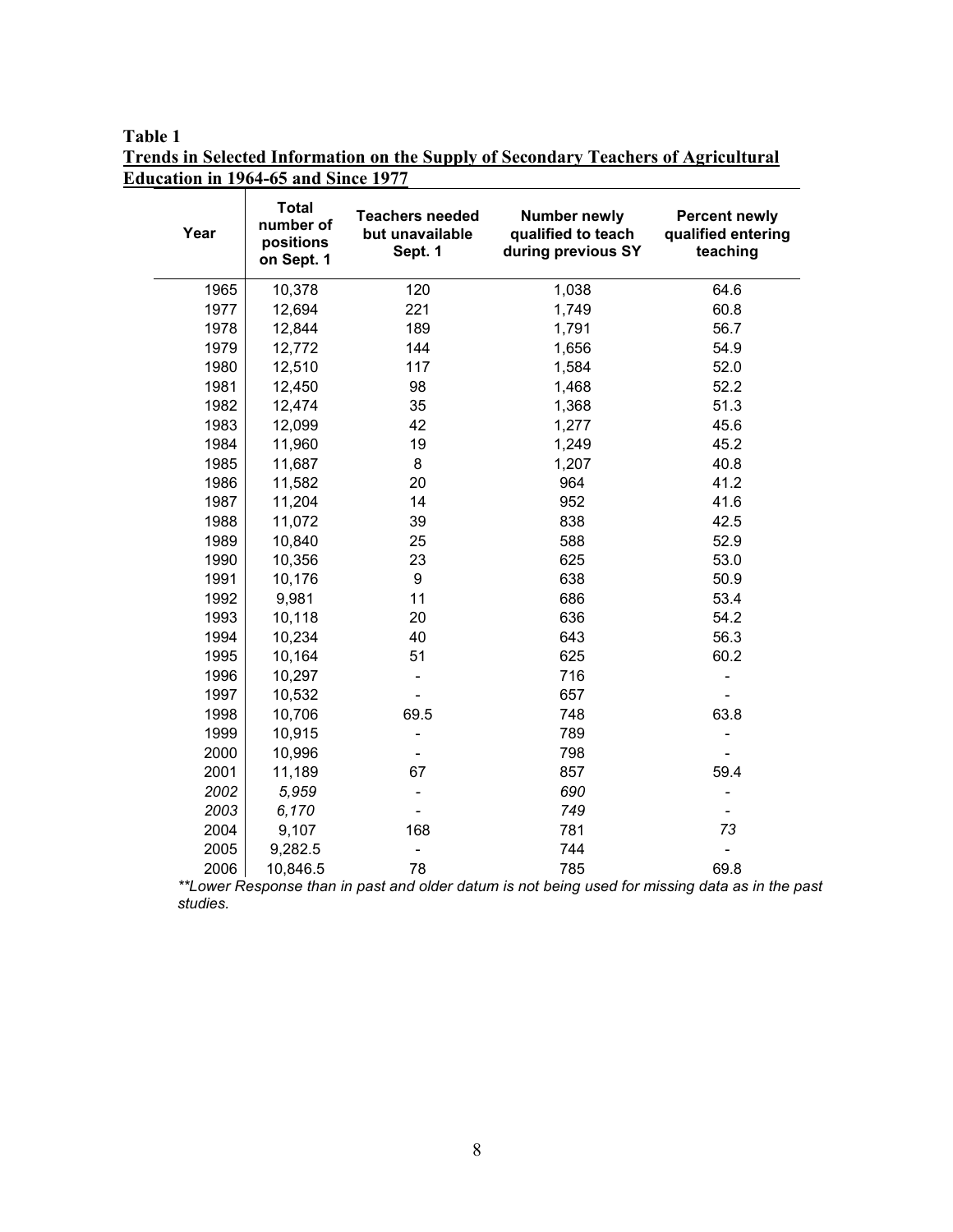

#### Figure 1. Trend in Total Agricultural Education Teaching Positions, 1965-2006

Total number of positions on Sept. 1, 2006

\* Due to low response rate which show inaccuracies 2002 - 2005 data is not shown on the figure.

The total number of newly qualified potential teachers of Agricultural Education prepared in the US annually remained over 1,000 from the inception of the study until 1985, when it dropped to 964. The number reached a low of 588 in 1989, but has shown a rather substantial increase since then. Since 1989, the profession seems to have begun a recovery that has resulted in a fairly steady increase in the number of newly qualified potential teachers to a 14-year high of 857 in 2001, representing a 45.7 % increase from the 1989 low (See Table 1 and Figure 2). Although we see in a fall from the high the newly qualified teachers that are prepared between 2002 and 2006 has stayed relatively constant averaging about 750 a year.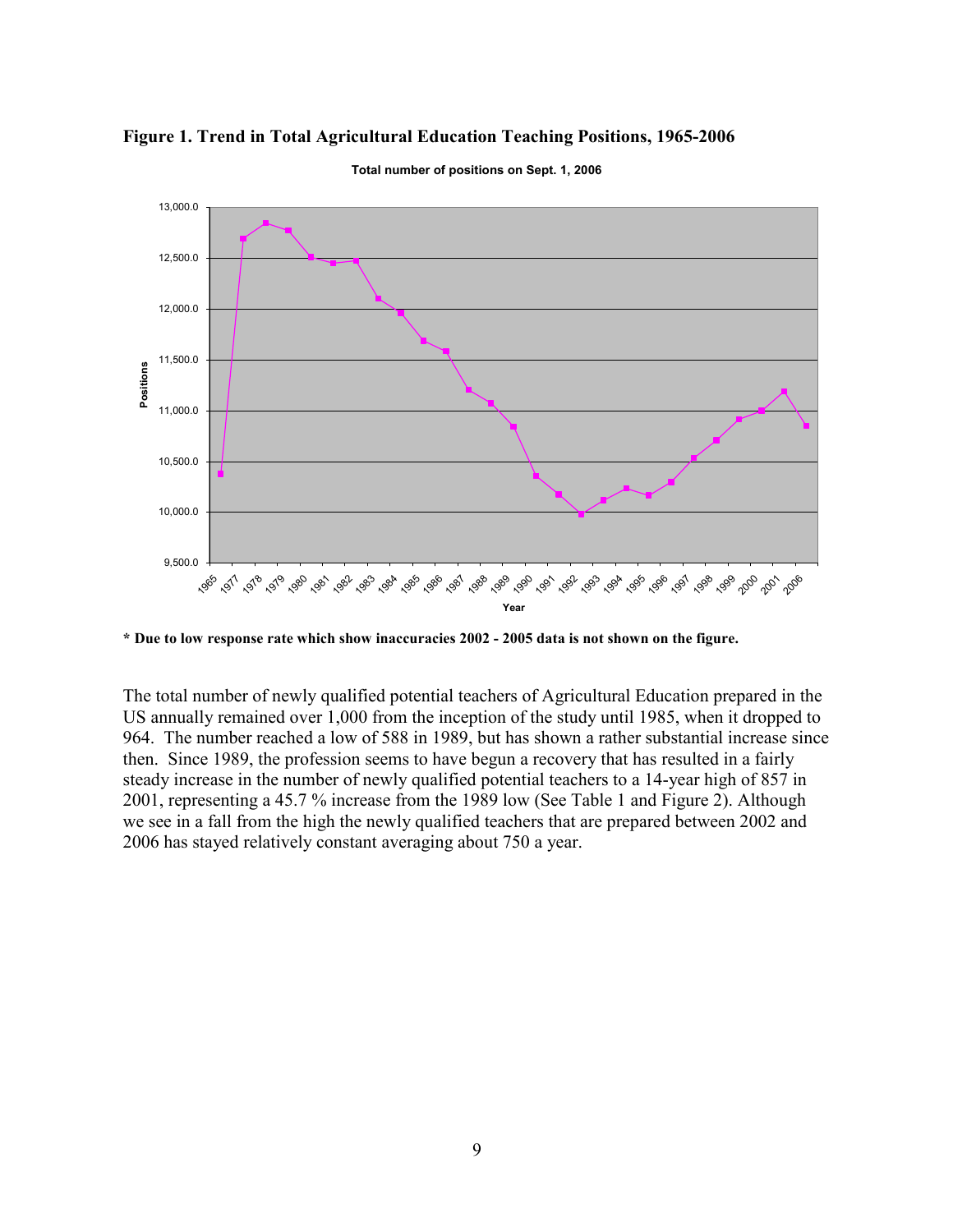

Figure 2. Trend in Total Newly Qualified Potential Teachers of Agricultural Education

#### Personnel Turbulence

Table 2 repeats some of the data in Table 1 but adds several dimensions for comparison. An interesting set of statistics involves the net number of replacement teachers needed in Agricultural Education classrooms. The total of "replacement teachers needed" ranged from a high of 1,273 in 1975 to a low of 824 in 1980, with 888.5 (FTE) replacements needed in 2004. That figure can be misleading, however, since many of those are simply moving from one school to another. The net number of replacement teachers needed could not be computed from earlier studies because data on school-to-school transfers were not collected until the previous studies cycle. Since 1985, school-to-school transfer data have been available and the net number of replacements needed fell fairly steadily from 805 in 1985 to 574.9 in 1998. The number of replacements needed is presently at 1,218 nearing the high in 1975 of 1,273. To estimate the overall rate of teacher turbulence in Agricultural Education for 2006, we can divide the number of teacher replacements required (1,218, see Table 2) by the number of teaching positions at the end of the previous year (9,282.5, see Table 1) for a gross replacement rate of 13.1%. Correcting that figure for teachers who moved from one school to another, we find that the net replacement rate was approx. 8.9% (824 / 9,282.5).

The number of teachers needed but still unavailable at the start of the school year was 78 for 2006. This is down from the high of 211 in 1975 but still far from the lows from the mid 1980's The number of teachers working with various forms of temporary or emergency certification has risen steadily from a low of 110 in 1990 to the 2001 level of 242 but still remains high with 185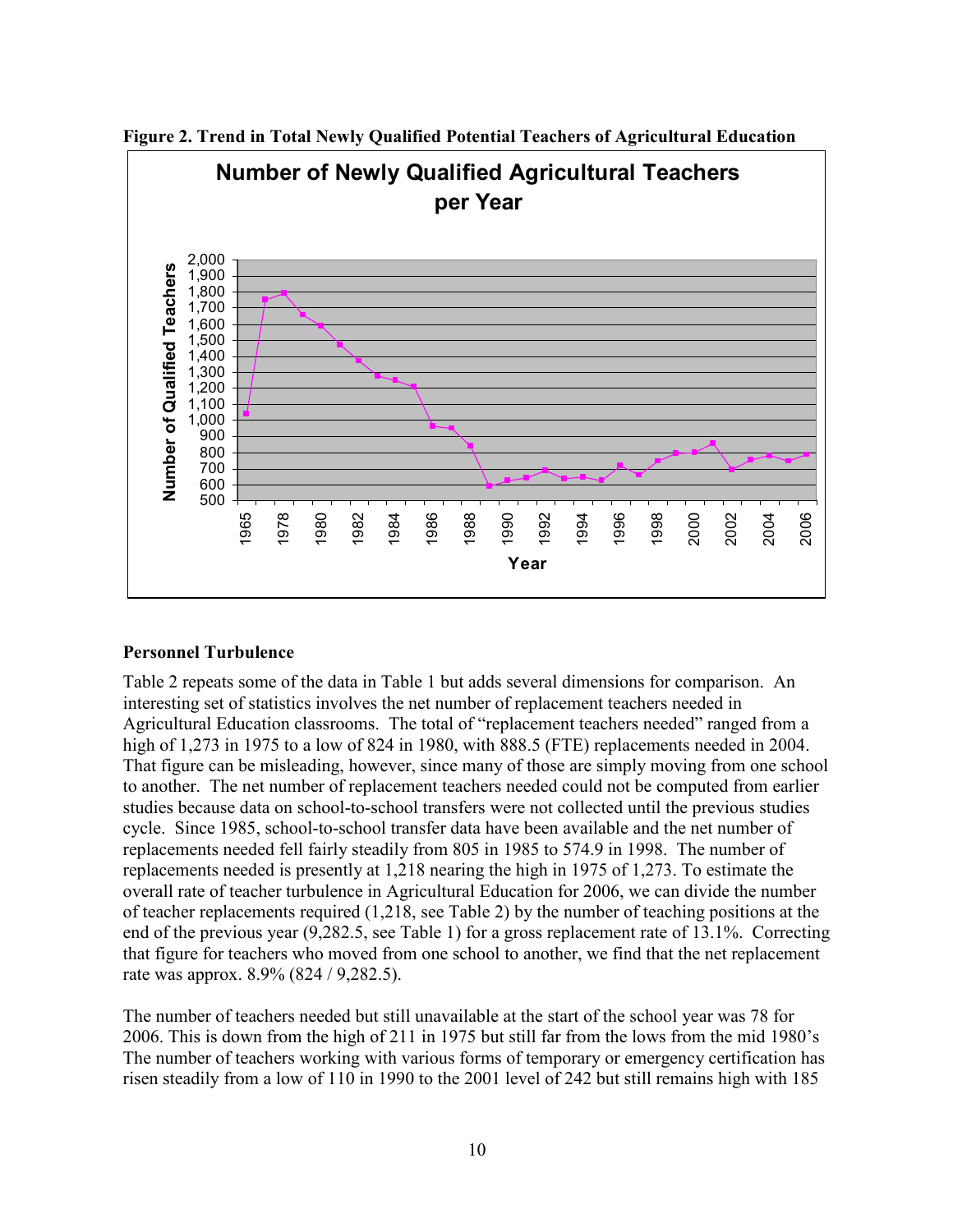in 2006. The number of departments expected not to operate for the year has again risen with 40 departments, See Table 2.

|                                                                             | 1975    | 1980    | 1985   | 1990     | 1995   | 1998   | 2001    | 2006    |
|-----------------------------------------------------------------------------|---------|---------|--------|----------|--------|--------|---------|---------|
| Total positions on<br>Sept. 1                                               | 12,107  | 12,510  | 11,687 | 10,355.5 | 10,164 | 10,706 | 11,189  | 10846.5 |
| Replacements<br>Needed                                                      | 1,273   | 824     | 1,043  | 979      | 977    | 888.9  | 1,170.5 | 1218    |
| Moving between<br>schools                                                   | $\star$ | $\star$ | 238    | 351      | 280    | 314    | 372     | 394     |
| Net demand for<br>replacements                                              | $\star$ | $\star$ | 805    | 628      | 697    | 574.9  | 798.5   | 824     |
| Needed, but not<br>available Sept. 1                                        | 211     | 117     | 8      | 23       | 40     | 69.5   | 67.0    | 78      |
| Teachers with<br>Emergency<br>Certification                                 | 607     | 454     | 140    | 110      | 119    | 175.5  | 242.0   | 185     |
| Departments that<br>will not operate due<br>to lack of qualified<br>teacher | 78      | 55      | 3      | 9        | 41     | 55     | 35      | 40      |

Table 2. Overview of Agricultural Education Teaching Positions and Personnel Turbulence in the United States for Selected Years\*\*

Data not collected for year indicated

\*\* This figure is not the same as "teachers hired" that will be reported in Table 7. "Replacements Needed" is computed as follows: Teachers Leaving Positions + New Positions + Vacancies Remaining – Positions Lost.

\*\*\* Due to low response rate which show inaccuracies 2004 data is not shown on Table 2.

#### Graduates and Placements

From the standpoint of agricultural teacher education, an important consideration in interpreting Table 3 is the change in perspective between 1975 and the present. As late as the 1985 supply and demand study, the survey sought simply the number of Agricultural Education BS/BA graduates. Until that time, being an Agricultural Education graduate was generally considered equivalent to being qualified to teach. That is no longer the case. Since 1985 the survey has sought the number of newly qualified potential teachers, which includes only part of the undergraduate program completers but also includes many masters degree or non-degree program completers. So the numbers found in the previous and following tables and figures all reflect those that have been produced and are qualified to teach.

As we saw in Table 1 and Figure 2, the total number of new potential teachers of Agricultural Education qualified annually, declined steadily from 1980 to 1989 then stabilized with an average annual production of 653 qualified agricultural educators between 1990 and 1998. Between 1999 and 2006 we saw an increase in the average number of qualified agricultural educators produced to 771. An examination of Table 3 shows that, of the 785 persons newly qualified to teach during 2005-06 school year, their professors estimated that 705 (89.8%)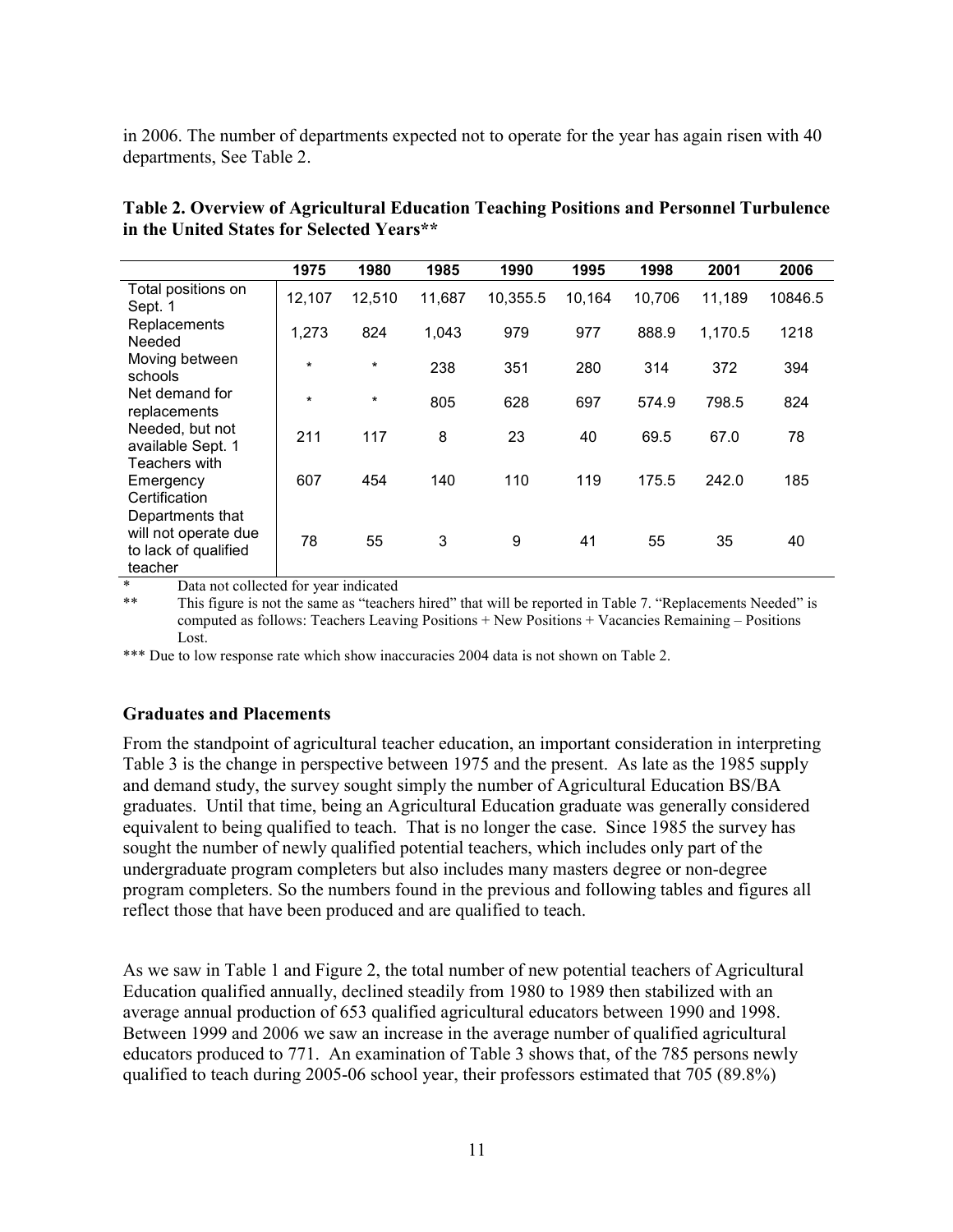"probably wanted to teach." As was discussed previously, the overall placement rate (in teaching agriculture) for the total was only 69.8%, when those teaching subjects other than agriculture are included in to the equation the percentage of those teaching increases to 75.6%. Assuming the estimate of those who "probably wanted to teach" is reasonably accurate (705/594) approx. 16% of those newly qualified teachers who would like to teach were unable to secure satisfactory teaching positions in any subject.

|                                                                                 | 1974-75 | 1989-90 | 1994-95 | 1997-98 | 2000-01 | 2003-04 | 2005-06 |
|---------------------------------------------------------------------------------|---------|---------|---------|---------|---------|---------|---------|
| <b>Total Newly Qualified</b>                                                    | 1,660   | 625     | 625     | 748     | 857     | 781     | 785     |
| Probably Wanted To<br>Teach                                                     | $\star$ | 386     | 351     | 619     | 693     | 628     | 705     |
| Of Newly Qualified,<br>Number Entering<br><b>Teaching Agriculture</b>           | 999     | 331     | 56.2    | 482     | 509     | 573     | 548     |
| Percentage of Newly<br><b>Qualified Entering</b><br><b>Teaching Agriculture</b> | 60.2    | 53      | 48.4    | 63.8    | 59.4    | 73.4    | 69.8    |
| Percentage who<br>"Probably Wanted To<br>Teach" Teaching                        | $\star$ | 85.8    | 72.5    | 77.9    | 73.4    | 91.2    | 89.8    |

#### Table 3 Newly Qualified Potential Agricultural Education Teachers and Placement.

\* Data not collected for year indicated

Table 4 provides information concerning the placement of those persons newly qualified to teach Agricultural Education. The primary initial occupation for 58% those that were qualified to teach in the 2005-06 year was teaching agriculture ( $n = 548$ ). Those choosing to work in Agricultural Business coming in with a far  $2<sup>nd</sup>$  place with 11% of those qualified to teach agriculture ( $n = 104$ ), and those attending graduate school is third on the list with 8% of those qualified ( $n = 75$ ). Full time farming has declined markedly over the past 20 years, from 136 in 1975 to only 14 (approx. 1%) in 2006. Figure 3 provides a graphic illustration of the placement of this group in 2006.

Of the 548 teachers reported in 2006 by teacher education institutions, 476 newly qualified teachers were teaching in the state they received their education while 72 had taken agricultural teaching positions in other states. This is a positive sign for many states that are in need of "replacements."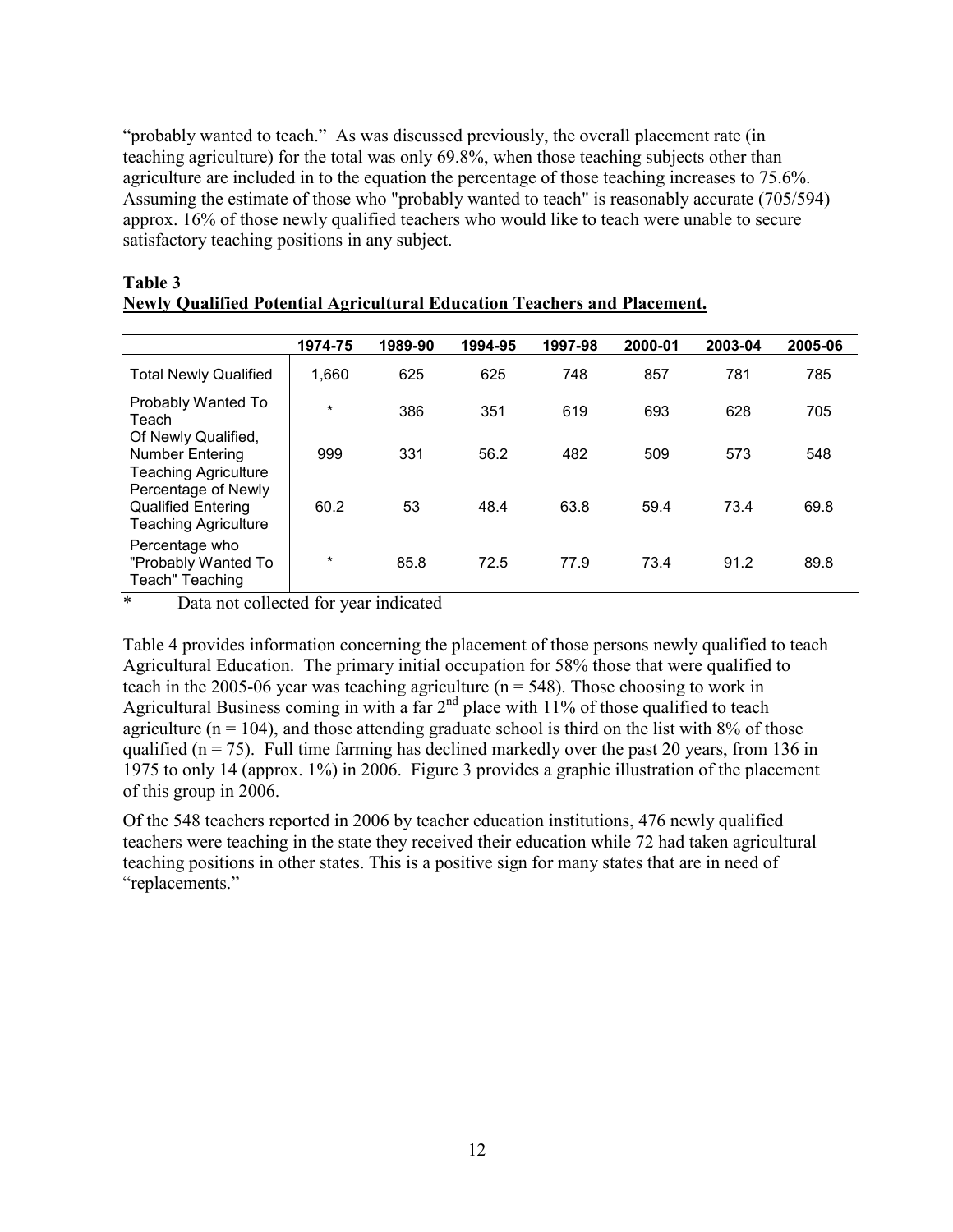#### Table 4

| Number of Newly Qualified to Teach Agricultural Education Teachers Entering Various |  |
|-------------------------------------------------------------------------------------|--|
| <b>Occupations for Selected Years</b>                                               |  |

|                                 | 1974-75 | 1989-90 | 1997-98 | 2000-01 | 2003-04 | 2005-06 |
|---------------------------------|---------|---------|---------|---------|---------|---------|
| <b>Newly Qualified</b>          | 1,660   | 625     | 756     | 857     | 781     | 785     |
| Teaching Ag Ed                  | 999     | 295     | 482     | 509     | 515     | 548     |
| <b>Teaching Another Subject</b> | 55      | 19      | 30      | 49      | 58      | 46      |
| <b>Extension Service</b>        | $\ast$  | 29      | 18      | 26      | 26      | 27      |
| <b>Agricultural Business</b>    | 125     | 157     | 96      | 80      | 96      | 104     |
| Graduate Work                   | 163     | 109     | 65      | 87      | 67      | 75      |
| Farming                         | 136     | 46      | 15      | 27      | 16      | 14      |
| <b>Armed Forces</b>             | 18      | 3       | **      | $***$   | **      | **      |
| Other Work                      | 164     | 61      | 25      | 41      | 22      | 56      |
| Unemployed and Unknown          | *       | *       | 22      | 107     | 84      | 71      |

\* Data not collected for year indicated

\*\* Placement in the armed forces is now included in Other Work





## Types of Teaching Positions

Table 5-A changes focus from teacher education program completers to teaching positions. The data shows that the Southern Region maintains 48% of the teaching positions with the North Central Region containing 36% and the Western Region holding on to approx. 16%. As expected the High School (Only) positions out weigh all other positions with a total of 8,451 or 78%. Middle school/junior high school only positions only make-up 427 (4%) positions. Full-time adult and/or Young Farmer teachers made up just 135 (1.2%) positions with the Western Region having none. 860 (8%) positions had some adult and/or Young Farmer responsibilities. The data shows that there are 5745 (53%) single teacher positions, 4600.5 (42%) multi-teacher department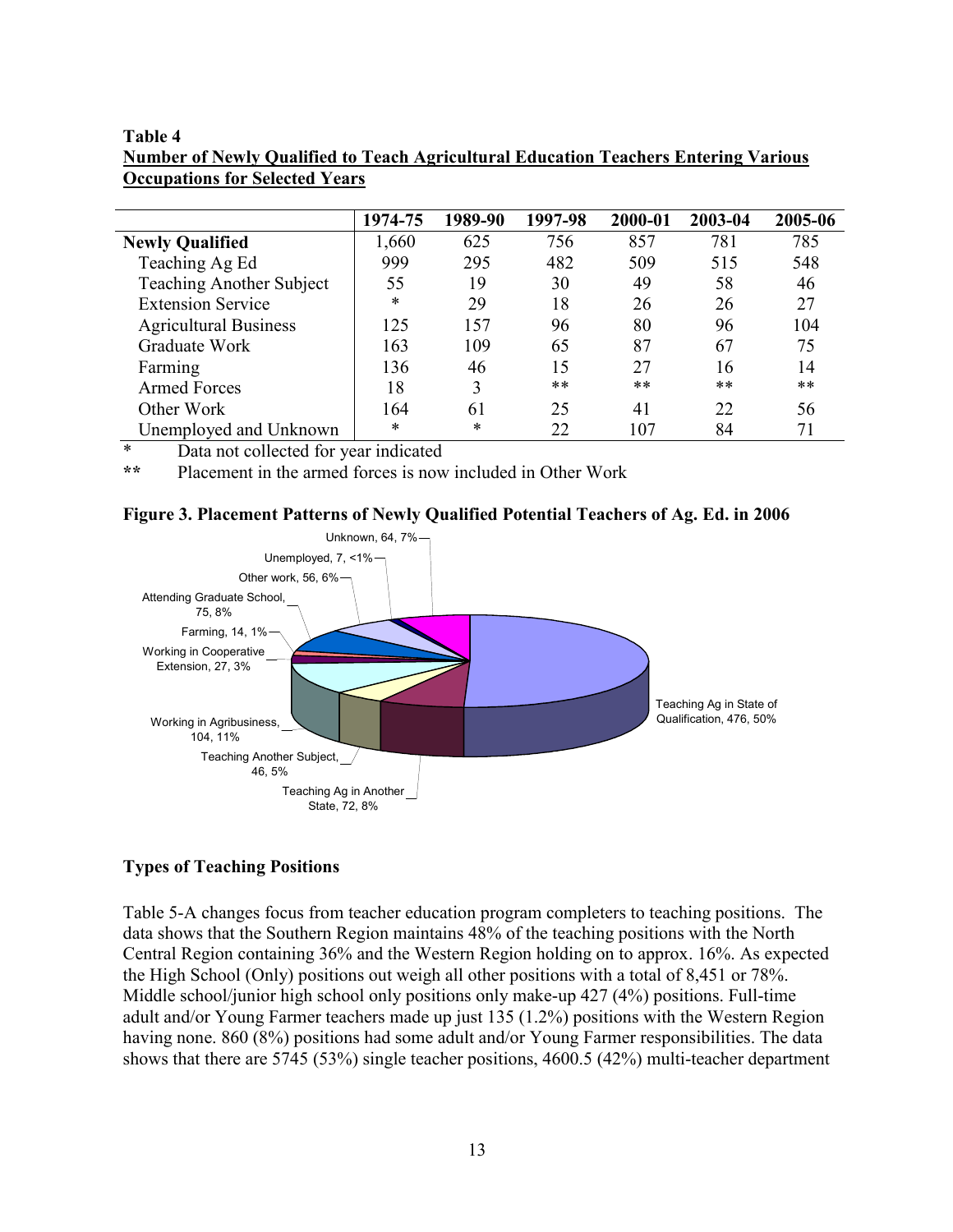positions, and 645 (6%) positions that are unknown (all in the North Central Region) nation wide.

|                                                 | <b>North</b>   |                 |          | <b>US</b> |
|-------------------------------------------------|----------------|-----------------|----------|-----------|
|                                                 | <b>Central</b> | <b>Southern</b> | Western  | Total     |
| <b>TOTAL POSITIONS:</b>                         | 3942.5         | 5211            | 1693     | 10846.5   |
| Teaching high school only                       |                |                 |          |           |
|                                                 | 2800           | 3987            | 1664     | 8451      |
| Teaching junior high or middle school only      |                |                 |          |           |
|                                                 | 38             | 375             | 14       | 427       |
| Teach in high school and jr. high/middle school |                |                 |          |           |
|                                                 | 470.5          | 623             | 131      | 1224.5    |
| Adult and/or Young Farmer Only                  |                |                 |          |           |
|                                                 | 64             | 71              | $\Omega$ | 135       |
| Unknown                                         |                |                 |          |           |
|                                                 | 243            | 0               | 0        | 243       |
| Other                                           |                |                 |          |           |
|                                                 | 16             | 0               | 0        | 16        |
| Teach at Vocational H.S. or Vocational Centers  |                |                 |          |           |
|                                                 | 844.5          | 101             | 18       | 963.5     |
| Some adult and/or Young Farmer responsibilities |                |                 |          |           |
|                                                 | 213            | 540             | 107      | 860       |
| Teachers teaching in more than one school       |                |                 |          |           |
|                                                 | 50             | 32              | 31       | 113       |
| Single teacher dept.                            |                |                 |          |           |
|                                                 | 2290           | 2607            | 848      | 5745      |
| Multi teacher dept.                             |                |                 |          |           |
|                                                 | 1344.5         | 2413            | 843      | 4600.5    |
| Unknown                                         | 645            | 0               | 0        | 645       |
|                                                 |                |                 |          |           |

#### Table 5A Types of Secondary Teaching Positions in Agricultural Education on September 1, 2006

Table 5B shows the teaching position numbers by the curriculum program of the teachers' primary program focus. The total number of teaching positions reported was 10,846.5. In marked contrast to earlier years, production agriculture programs made-up only about 6% or 715 programs of those reporting, this is down from the 2001 data with 1231 Production Ag programs which made up 14.9% of the Agricultural Education Programs. There are 3729 reported "combination" programs which represents about 34% of the total which is down slightly from the 2001 reported 3,878 programs reported. Agricultural Science Programs make-up 10% or 1046 of the total programs reported. 995 of the programs are unknown which makes-up 9% of the total programs. There are 839 Ornamental horticulture programs reported which is 8% of the total programs. Ag production makes up 6% of the total and agricultural mechanics makes-up 5% or 605 of the total programs.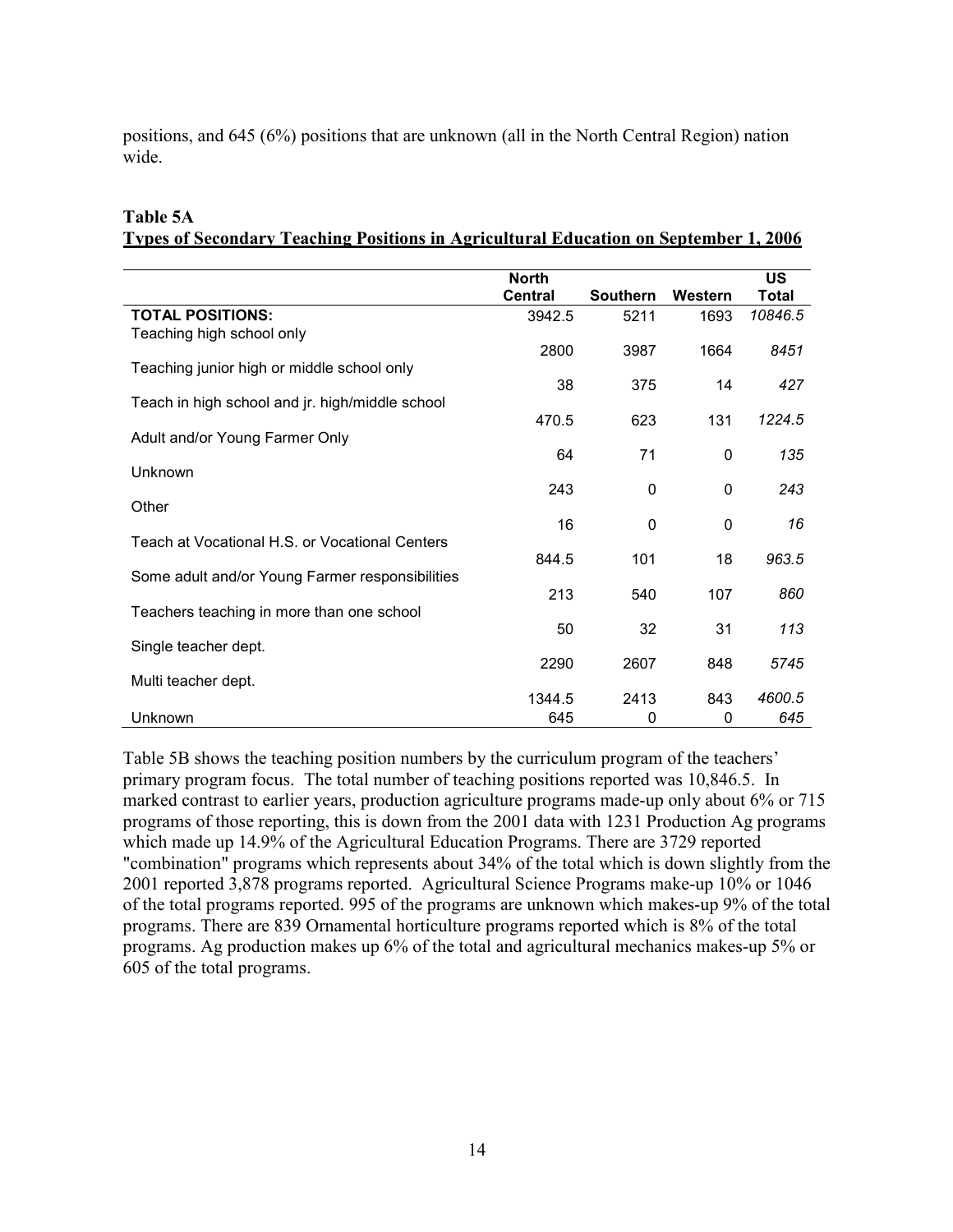#### Table 5B Types of Secondary Teaching Positions in Agricultural Education on September 1, 2006

|                                            | <b>North</b><br><b>Central</b> | <b>Southern</b> | Western | U.S.<br>Total | U.S.<br>Total<br>in $%$ |
|--------------------------------------------|--------------------------------|-----------------|---------|---------------|-------------------------|
| <b>TOTAL POSITIONS</b>                     | 3942.5                         | 5211            | 1693    | 10846.5       | 100%                    |
|                                            | <b>PROGRAM FOCUS</b>           |                 |         |               |                         |
| <b>Agricultural Production</b>             | 352                            | 221             | 142     | 715           | 6%                      |
| <b>Agricultural Science</b>                | 323                            | 410             | 313     | 1046          | 10%                     |
| <b>Ornamental Horticulture</b>             | 288                            | 493             | 58      | 839           | 8%                      |
| Natural Resources/Environment              | 170.5                          | 69              | 28      | 267.5         | 2%                      |
| <b>Agricultural Products</b>               | 6                              | 0               | 0       | 6             | .05%                    |
| <b>Agricultural Mechanics</b>              | 178                            | 242             | 185     | 605           | 5%                      |
| Agricultural Sales & Service               | 173                            | 29              | 5       | 207           | 2%                      |
| <b>Combination of Agricultural Courses</b> | 1619                           | 1092            | 1018    | 3729          | 34%                     |
| Exploratory and Introductory<br>Courses    | 39                             | 296             | 13      | 348           | 3%                      |
| Disadvantaged/Handicapped                  | 3                              | 1               | 0       | 4             | .004%                   |
| Part-Time and Other<br>Courses/Program     | 6                              | 0               | 37      | 43            | .04%                    |
| Unknown                                    | 560                            | 435             | 0       | 995           | 9%                      |
| Other                                      | 0                              | 38              | 0       | 38            | .04%                    |

\* Subtotals do not equal U.S. Total because of under-reporting by category

#### State and Regional Data

#### Programs of Agricultural Education

Tables 6A, 6B, and 6C provides region and state-specific data on Agricultural Education programs, organized by AAAE region. As Shown in Table 5 The Southern Region had the largest number of teaching positions with 5,211 positions followed by the North Central Region with 3,942.5 leaving the Western Region with the least amount at 1300 positions. Texas, continued its domination of the field with 1,596 teaching positions or 14.7% of all Agricultural Education teaching positions in the United States of those states reporting. California was second largest with 693 positions which is an increase from the previous study's number of 649 positions. Ohio has the third highest number of positions with 535 which is a decrease of 6 positions from the previous study. Of those reporting Alaska had the least number of agricultural education positions with four state-wide. Rhode Island has the least number of positions in the continental United States (second least overall) with only nine positions of those reporting. Although U.S. Territory of Guam responded to the study and reported zero positions the remainder of Guam's data was not available, leaving Guam with the least positions from all U.S. States and Territories of those that responded.

Of interest, and not shown in the tables, Texas reporting 1,490 positions in 1995, 1,590 in 1998 and presently with 1,596 positions has shown rapid and steady growth in teacher numbers over the last decade.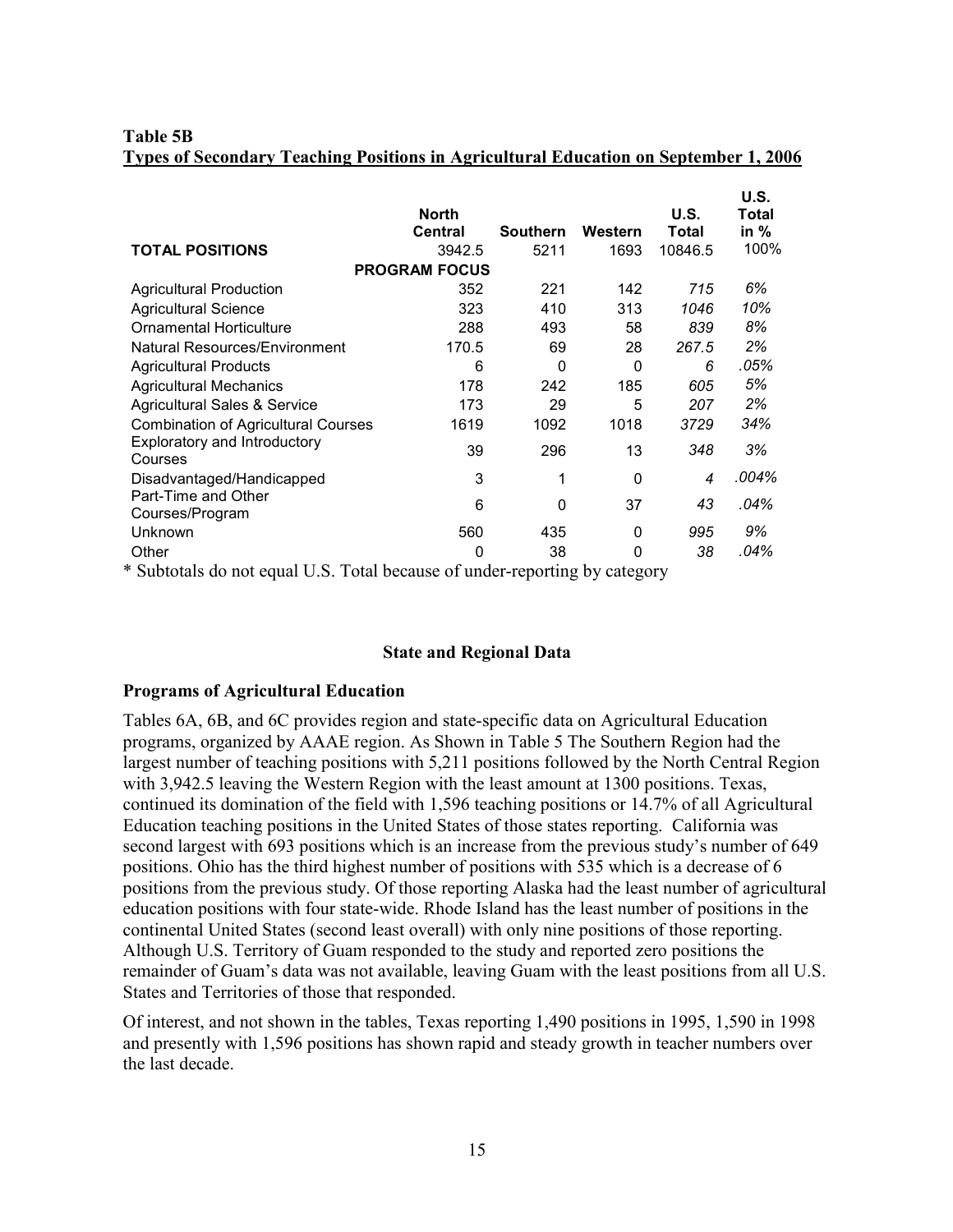Tables 6A-C also provides data sorted by program/option for each state. When those positions marked as "Unknown" are removed from the list/population of positions by program the largest curriculum offering by positions is a combination of Agricultural Education courses with 3,725 positions, rather than a dedicated program to any other single agricultural and/ natural and environmental sciences option. As follows in rank order are the number of positions dedicated to program(s);

- 1. Combination of Agricultural Programs/courses (3,725)
- 2. Agriscience (1,046)
- 3. Ornamental Horticulture (839)
- 4. Production Agriculture (715)
- 5. Agricultural Mechanics (605)
- 6. Exploratory and Introduction to Agriculture (348)
- 7. Natural Resources and/or Environmental Sciences (268)
- 8. Agricultural Sales and Service (207)
- 9. Part-Time Agriculture and Other Program (43)
- 10. Other (38)
- 11. Agricultural Products (6)
- 12. Disadvantaged/Handicapped Programs (4)
- There are 995 positions that were marked as being to an "Unknown" program

#### Sources of New Teachers

Tables 7A-C provides detailed data regarding the sources of the new teachers actually hired in 2006. An estimated total of 1011 (FTE) teachers had been hired by September 1, 2006 for the 2006-2007 school year. Of those, 394 had simply moved from one school to another. The largest number of new hires was in the North Central Region with 379 new hires, the Southern Region is a close second with 345 new hires and the Western Region has a total of 287 (an increase from 181.5 new hires from the previous study).

Of those reporting only Alaska had no new hires. California had the highest number of new hires with 127. Through Personal communication with Mr. Terry Phillips via email on March 29, 2007 he stated that the State of Texas will "typically see around  $100 + or -$  attend the new teacher training during the summer conference." And that some are recent university completers and others were those that "pursued careers in other areas but starting as new teachers." Terry also states that those numbers does not reflect those teachers that are moving "from district to district." This would leave Texas as second in the nation with the number of new hires. Eight states nation-wide required 50 or more new hires for the 2006-2007 year. California (127), Texas (100), Missouri (62), Florida (59), Georgia (51), North Carolina (51), Illinois (50), and Kansas  $(50)$ .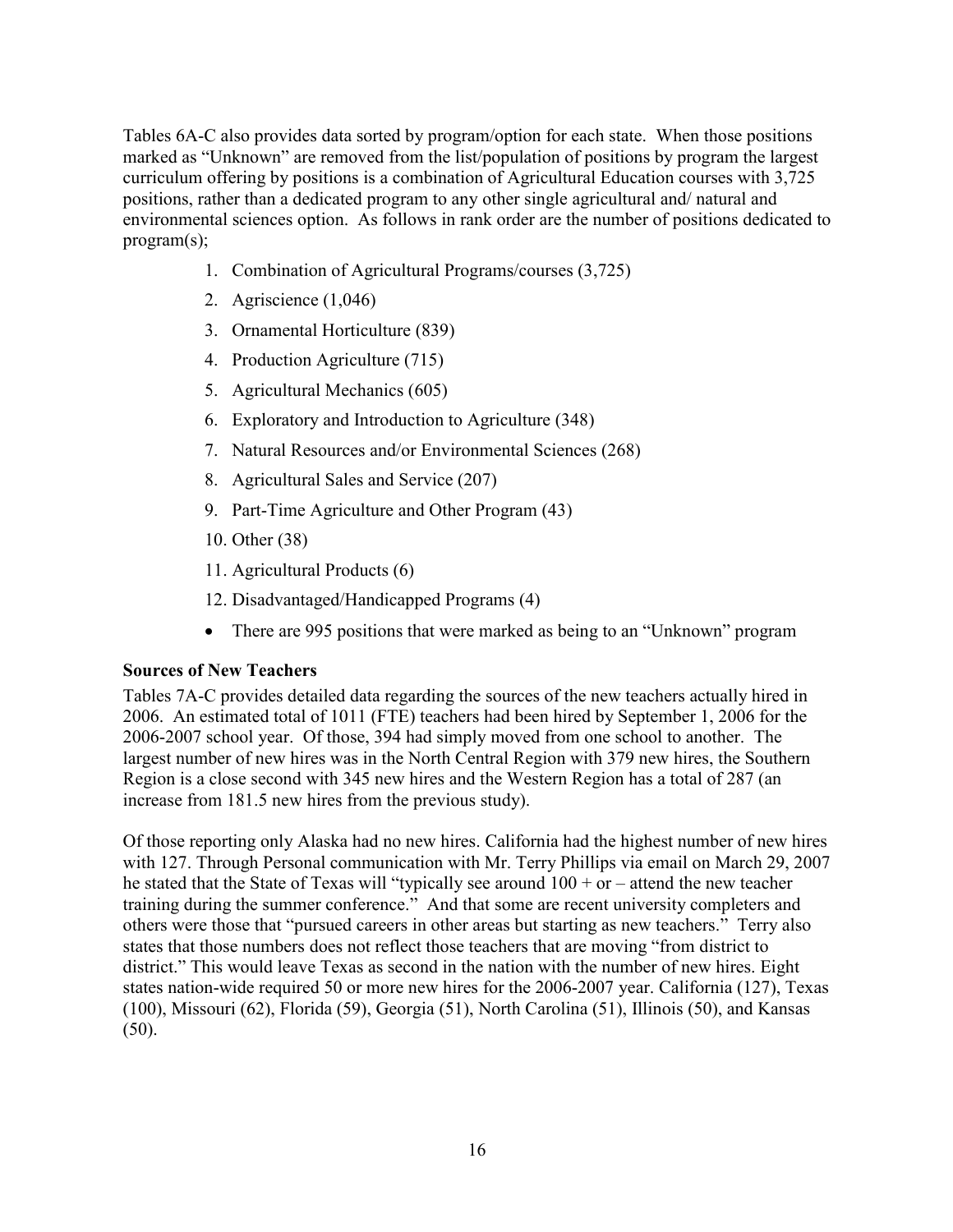The contribution to new hires of those that were new master's degree graduates in Agricultural Education was only 27, an increase of one from the 2001 number of 26. As in previous years, the number of "new hires" was again bolstered by previous Agricultural Education graduates with 35 entering teaching and 32 former Agricultural Education teachers re-entering the field which is down significantly from the 75 in 2001. Figure 4 illustrates the relative importance of the various sources of new hires for Agricultural Education in 2004. The largest group of new hires actually came from those moving among schools (394 or 39%). New agricultural B.S./B.A. graduates made-up 34% or 350 of the new hires.

#### Figure 4.



Sources of New Hires for Agricultural Education Positions in the United States, 2006

#### Teacher Education Completers and Placements

An examination of Tables 8A-C shows the numbers and job placements of newly qualified graduates and other potential teachers, by region and by institution. As reported in Table 3, a total of 785 newly qualified potential Agricultural Education teachers were educated from all sources in 2005-06. From those institutions that reported, the Southern Region produced the highest amount of newly qualified teachers with 404, down 11 from 2004. The state of Texas again produced the highest number of completers with 183 which is over 45% of those graduates within the Southern Region and just over 23% of the national total completers. Texas A  $\& M$ produced 70 of those newly qualified completers with Tarleton State University producing 30. All of these numbers are higher than the in 2001.

The North Central Region produced 257 newly qualified Teachers (down three from 2004) with The Ohio State University producing 34 newly qualified graduates and the University of Minnesota – St. Paul producing 31 (down three from 2004). The Western Region produced the least amount of graduates with only 124 newly qualified teachers which is up 25 graduates from the 2004 numbers. California State University – San Luis Obispo produced the most with 22 up three graduates from the previous study with California State University – Fresno producing 12.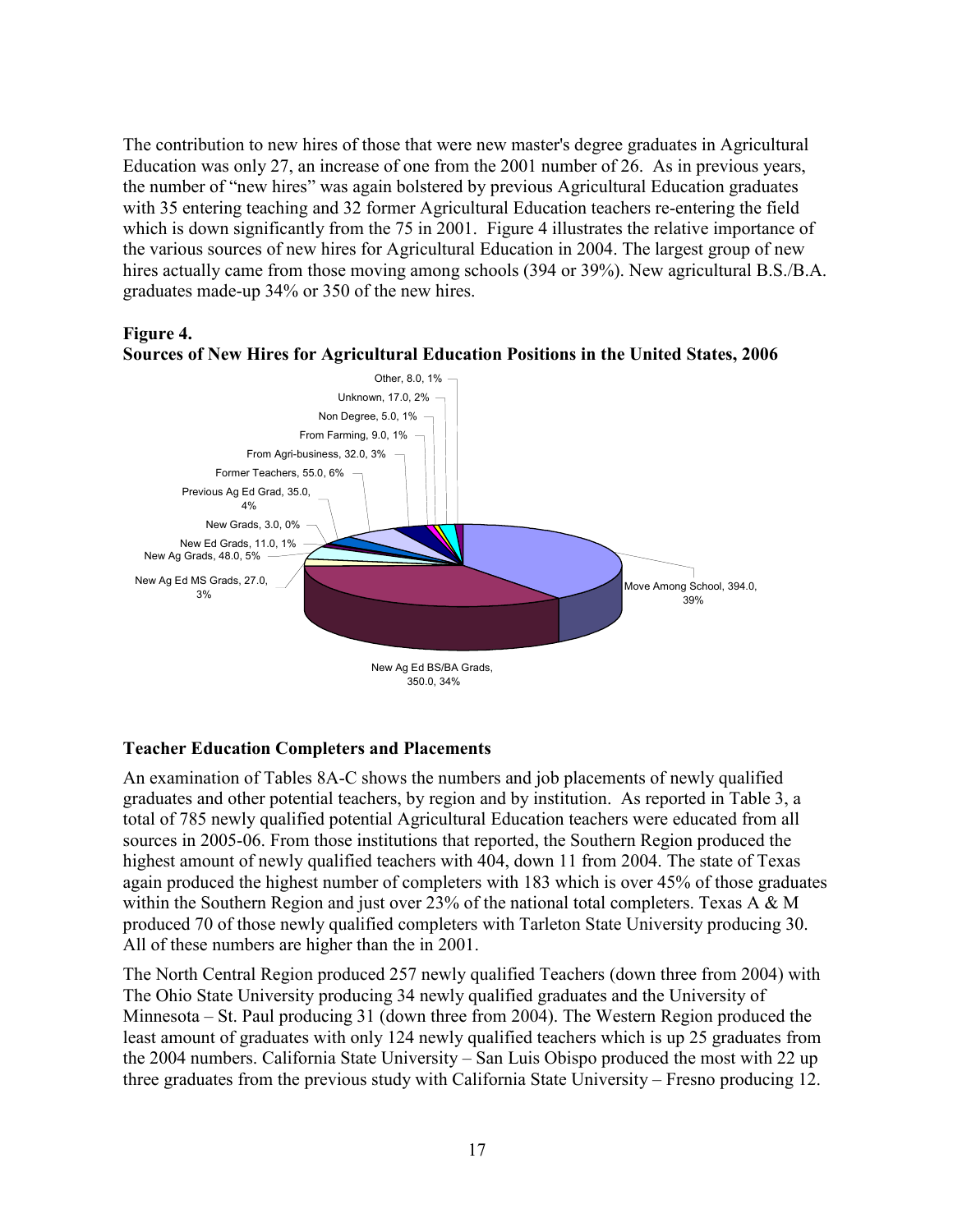#### Program Structure

Tables 9A-B provides data by state and region of the program structure of Agricultural Education in the United States in 2006. Clearly the dominant pattern for program level remains that of the high school maintaining 8451 positions of those states and territories reporting. In ten of the states of those reporting there are no junior high or middle school programs. Of those states reporting there are only 135 Adult/Young Farmer programs while 860 teachers are reported to have at least some Adult/Young Farmer responsibilities. Nationwide there are 5,745 positions in single teacher departments and 4,600.5 positions in multiple teacher departments. There are 113 teachers assigned to multiple schools and 1224.5 teachers with responsibilities for both high school and junior high/middle school programs.

#### Race/Ethnicity and Gender of Newly Qualified Potential Teachers

Tables 10A-C show the race/ethnicity and gender of newly qualified potential teachers of Agricultural Education by region and by institution. Data on race/ethnicity and gender of newly qualified teachers have only been collected since 1994. Females represented the majority of newly qualified agricultural teachers with 472 and males making up 436. White, non-Hispanic males totaled 412 and females 446. There were one male and three female potential teachers of Asian or Pacific Island descent, Six individuals of Native American / Alaskan descent that were newly qualified (four males and two females). A total of 18 African-Americans, eight male and ten females (down 15) that are considered newly qualified. Only 15 Hispanic (seven male and eight female) potential teachers were prepared nationally in 2006 down six from 2004.

#### Race/Ethnicity and Gender of Teachers of Agricultural Education

Tables 11A-C show the race/ethnicity and gender of active teachers of Agricultural Education by region and by state. The 1998 study was the first time data had been reported on gender and race/ethnicity for practicing teachers. For the teachers reported by gender, males continue to substantially outnumbered females by just under 3:1 with 6,005.5 males (73%) and 2,251 females (27%). White, non-Hispanic teachers represented 88% of all teachers reported with unknown ethnicity second with 8% or 665 teachers. African American teacher's make-up 2.5% or 209 teachers while there are 83 Hispanic teachers. Native American/Native Alaskan and Asian/Pacific Islanders only number 22 or .26% of the Agricultural teachers nationwide.

#### Faculty Numbers and Affiliation

We continue to see a steady increase in Assistant, Associate and Full Professor faculty at the post-secondary level that have at least a portion of their duties associated with teacher education. In 1998 only 155 positions were reported while in 2006 167.45 FTE were reported. College of agriculture affiliations for faculty and degrees granted through remained the dominant location. Just fewer than 80% of the degrees granted for newly qualified agricultural teachers are housed in colleges of agriculture with just over 17% in colleges of education and 3% in other colleges. Colleges of agriculture continue to house the majority of faculty that have at least a portion of their time designated to agricultural education teacher prep. A total of 66% or 61.5 FTE's of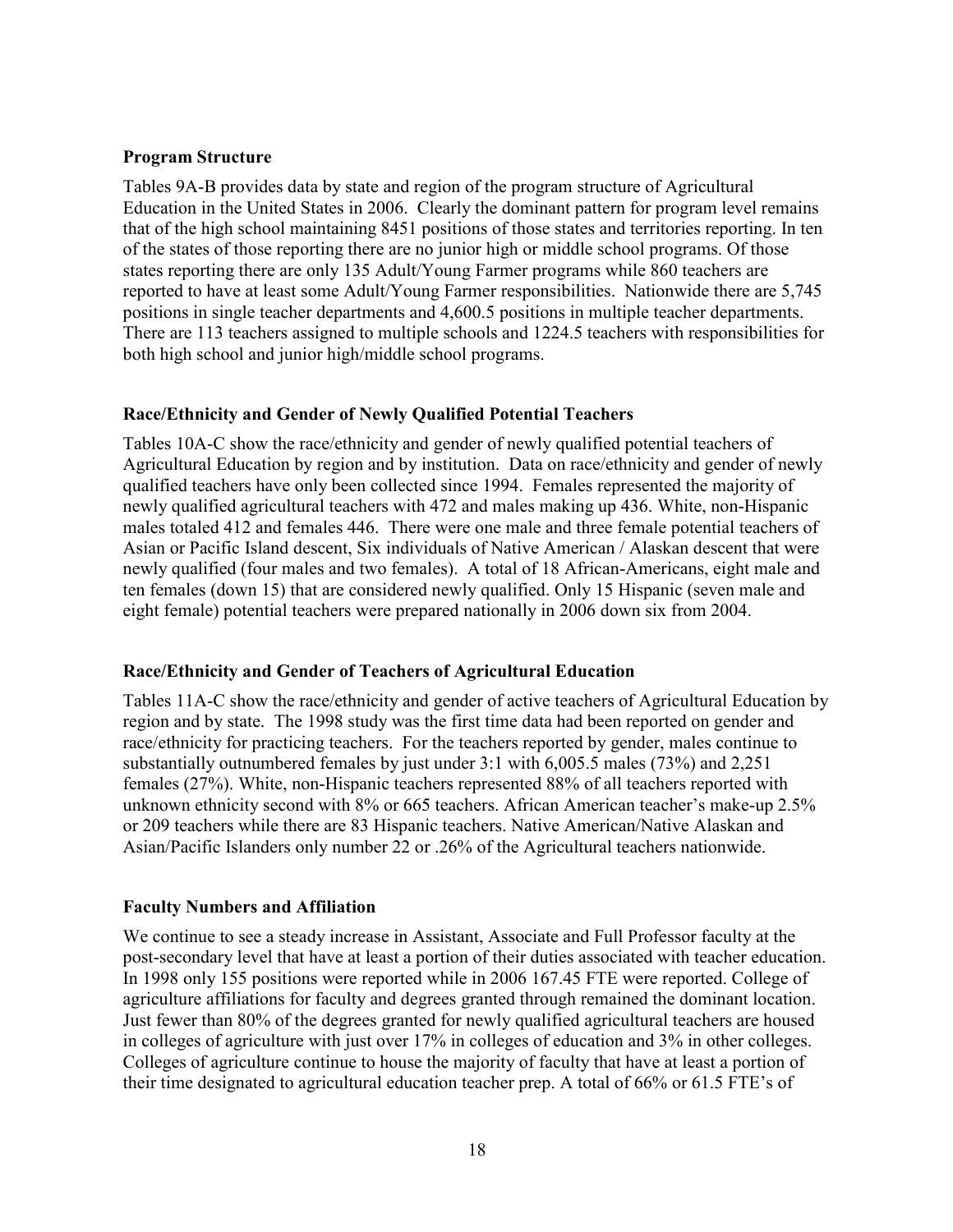agricultural education teacher prep program faculty are housed in colleges of agriculture with 19% (17.5) being housed in colleges of education and 15% (14) being housed in other colleges. A number of responses were received to what those "other" colleges were. Some are very similar to colleges of agriculture while others are considered departments of agriculture within other colleges.

Other Colleges that grant undergraduate degree or house faculty include:

- College of Business and Technology (2)
- College of Applied Science and Technology (CAST)
- Department of Agriculture
- Department of Career and Technical Education
- Human Development in Education
- Cook College, Rutgers University
- Department of Agriculture College of Science and Technology (2)
- College of Science and Engineering
- College of Science
- Arthur Temple College of Forestry and Agriculture
- College of Arts and Science (2)
- $\bullet$  L & S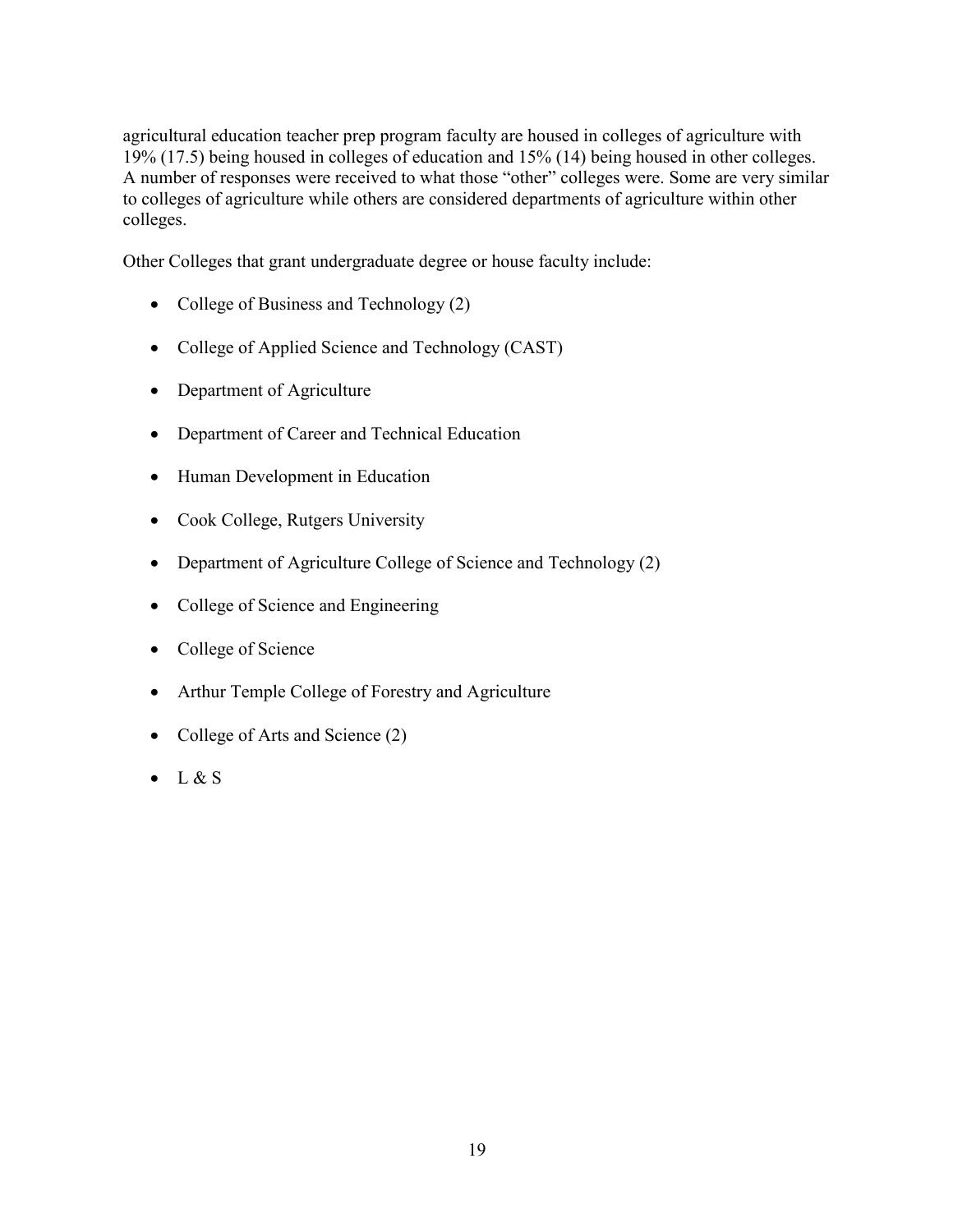|                           | Total<br>Positions | Prod<br>Ag       | Agri-<br>science | Hort             | $\overline{\text{NR}}$<br>&<br>Env. | Ag.<br>Products  | Ag.<br>Mech             | Ag.<br>Sales &<br>Service | Combination<br>of Ag courses | Exploratory/<br>Intro Ag. | Disadvantaged /<br>Handicapped | Part time Ag &<br>other Program | Unknown      | Other        |
|---------------------------|--------------------|------------------|------------------|------------------|-------------------------------------|------------------|-------------------------|---------------------------|------------------------------|---------------------------|--------------------------------|---------------------------------|--------------|--------------|
| <b>CT</b>                 | 104                | $\bf{0}$         | $\mathbf{0}$     | $\mathbf{0}$     | $\mathbf{0}$                        | $\mathbf{0}$     | $\mathbf{0}$            | $\mathbf{0}$              | 104                          | $\mathbf{0}$              | $\mathbf{0}$                   | $\mathbf{0}$                    | $\mathbf{0}$ | $\Omega$     |
| DE                        | 56                 | $\boldsymbol{0}$ | 13               | 12               | 6                                   | $\mathbf{0}$     | 8                       | $\mathbf{0}$              | 10                           | 5                         | $\overline{c}$                 | $\Omega$                        | $\mathbf{0}$ | $\mathbf{0}$ |
| IL                        | 379                | $\boldsymbol{0}$ | 150              | 23               | 12                                  | $\mathbf{0}$     | 25                      | 169                       | $\mathbf{0}$                 | $\Omega$                  | $\Omega$                       | $\Omega$                        | $\mathbf{0}$ | $\Omega$     |
| IN                        | 243                | $\boldsymbol{0}$ | $\boldsymbol{0}$ | $\boldsymbol{0}$ | $\mathbf{0}$                        | $\mathbf{0}$     | $\boldsymbol{0}$        | $\mathbf{0}$              | $\mathbf{0}$                 | $\Omega$                  | $\Omega$                       | $\Omega$                        | 243          | $\Omega$     |
| IA                        | 240                | $\mathbf{0}$     | $\mathbf{1}$     | $\mathbf{1}$     | $\mathbf{0}$                        | $\mathbf{0}$     | 1                       | $\Omega$                  | 236                          |                           | 0                              | $\Omega$                        | $\Omega$     | $\Omega$     |
| KS                        | 189                | 187              |                  | $\mathbf{1}$     | $\mathbf{0}$                        | $\boldsymbol{0}$ | $\mathbf{0}$            | $\mathbf{0}$              | $\bf{0}$                     | $\theta$                  | 0                              | $\Omega$                        | $\mathbf{0}$ | 0            |
| <b>ME</b>                 | 46                 | $\bf{0}$         | $\bf{0}$         | 5                | 21                                  | $\bf{0}$         | $\bf{0}$                | $\Omega$                  | 10                           | 6                         | $\Omega$                       | 3                               |              | $\Omega$     |
| <b>MD</b>                 | 67                 | $\mathbf{1}$     | $\boldsymbol{0}$ | 18               | $\boldsymbol{0}$                    | $\mathbf{0}$     | $\overline{\mathbf{3}}$ | $\Omega$                  | 43                           | $\overline{c}$            | $\mathbf{0}$                   | $\bf{0}$                        | $\mathbf{0}$ | $\Omega$     |
| MA                        |                    |                  |                  |                  |                                     |                  |                         |                           | No Response                  |                           |                                |                                 |              |              |
| MI                        | 127                | $\bf{0}$         | 95               | 12               | 3                                   | $\bf{0}$         | $\bf{0}$                | $\bf{0}$                  | 17                           | $\mathbf{0}$              | $\mathbf{0}$                   | $\bf{0}$                        | $\mathbf{0}$ | $\Omega$     |
| <b>MN</b>                 | 232                | <b>NA</b>        | NA               | <b>NA</b>        | N                                   | NA               | NA                      | NA                        | <b>NA</b>                    | NA                        | <b>NA</b>                      | <b>NA</b>                       | NA           | NA           |
| M <sub>O</sub>            | 445                | $\bf{0}$         | $\mathbf{0}$     | 40               | $\mathbf{1}$                        | $\mathbf{0}$     | $10\,$                  | $\Omega$                  | 389                          | 5                         | $\Omega$                       | $\mathbf{0}$                    | $\Omega$     | $\Omega$     |
| <b>NE</b>                 | 136                | $\bf{0}$         | $\mathbf{0}$     | $\bf{0}$         | $\mathbf{0}$                        | $\mathbf{0}$     | $\bf{0}$                | $\mathbf{0}$              | 136                          | $\Omega$                  | 0                              | $\mathbf{0}$                    | $\Omega$     | $\mathbf{0}$ |
| NH                        | 22                 | $\mathbf{0}$     | $\mathbf{0}$     | 3                | 5                                   | $\mathbf{0}$     | $\overline{4}$          | $\mathbf{0}$              | 10                           | $\Omega$                  | $\Omega$                       | $\Omega$                        | $\Omega$     | $\Omega$     |
| $_{\rm NJ}$               | 61                 | $\boldsymbol{0}$ | $\overline{0}$   | 34               | 3                                   | $\mathbf{0}$     |                         | $\mathbf{0}$              | 23                           | $\mathbf{0}$              | $\mathbf{0}$                   | $\mathbf{0}$                    | $\theta$     | $\Omega$     |
| NY                        | 238                | 35               | 2                | 13               | 57                                  | $\mathbf{0}$     | 4                       | $\mathbf{0}$              | 115                          | $\overline{2}$            | $\mathbf{0}$                   |                                 | 8            | $\Omega$     |
| ND                        | 115                | $\overline{4}$   | $\mathbf{0}$     | $\overline{c}$   | $\mathbf{0}$                        | $\mathbf{0}$     | 4                       | 4                         | 100                          |                           | $\theta$                       | $\mathbf{0}$                    | $\mathbf{0}$ | $\Omega$     |
| OH                        | 535                | 24               | $\mathbf{0}$     | 76               | 24                                  | 5                | 42                      | $\mathbf{0}$              | 364                          | $\mathbf{0}$              | $\Omega$                       | $\Omega$                        | $\theta$     | 0            |
| PA                        | 274                | 80               | 40               | 40               | 31                                  | $\mathbf{0}$     | 60                      | $\mathbf{0}$              | 20                           | 10                        | $\Omega$                       | $\Omega$                        | $\mathbf{0}$ | $\Omega$     |
| RI                        | 9                  | $\boldsymbol{0}$ | $\mathbf{1}$     | $\boldsymbol{0}$ | $\mathbf{0}$                        | $\mathbf{0}$     | $\boldsymbol{0}$        | $\mathbf{0}$              | 8                            | $\mathbf{0}$              | $\mathbf{0}$                   | $\mathbf{0}$                    | $\mathbf{0}$ | $\mathbf{0}$ |
| ${\rm SD}$                |                    |                  |                  |                  |                                     |                  |                         |                           | No Response                  |                           |                                |                                 |              |              |
| <b>VT</b>                 | 30                 | $\mathbf{1}$     | $\boldsymbol{0}$ | $\overline{4}$   | 5                                   | $\boldsymbol{0}$ | 6                       | $\boldsymbol{0}$          | 14                           | $\boldsymbol{0}$          | $\mathbf{0}$                   | $\theta$                        | $\mathbf{0}$ | $\Omega$     |
| WV                        | 88                 | 20               | 20               | $\overline{4}$   | 3                                   |                  | $10\,$                  | $\mathbf{0}$              | 20                           | 7                         |                                | 2                               | $\Omega$     | $\Omega$     |
| WI                        | 307                | $\boldsymbol{0}$ | $\bf{0}$         | $\boldsymbol{0}$ | $\mathbf{0}$                        | $\mathbf{0}$     | $\boldsymbol{0}$        | $\mathbf{0}$              | $\boldsymbol{0}$             | $\theta$                  | $\Omega$                       | $\boldsymbol{0}$                | 308          | 0            |
| Sub-<br><b>Total</b>      | 3,943              | 352              | 323              | 288              | 171                                 | 6                | 178                     | 173                       | 1,619                        | 39                        | 3                              | 6                               | 560          | 0            |
| <b>US</b><br><b>Total</b> | 10,846.5           | 715              | 1,046            | 839              | 268                                 | 6                | 605                     | 207                       | 3,729                        | 348                       | 4                              | 43                              | 995          | 38           |

 Table 6A – North Central Region Programs of Agricultural Education and Their Primary Focus by State and Region on September 1, 2006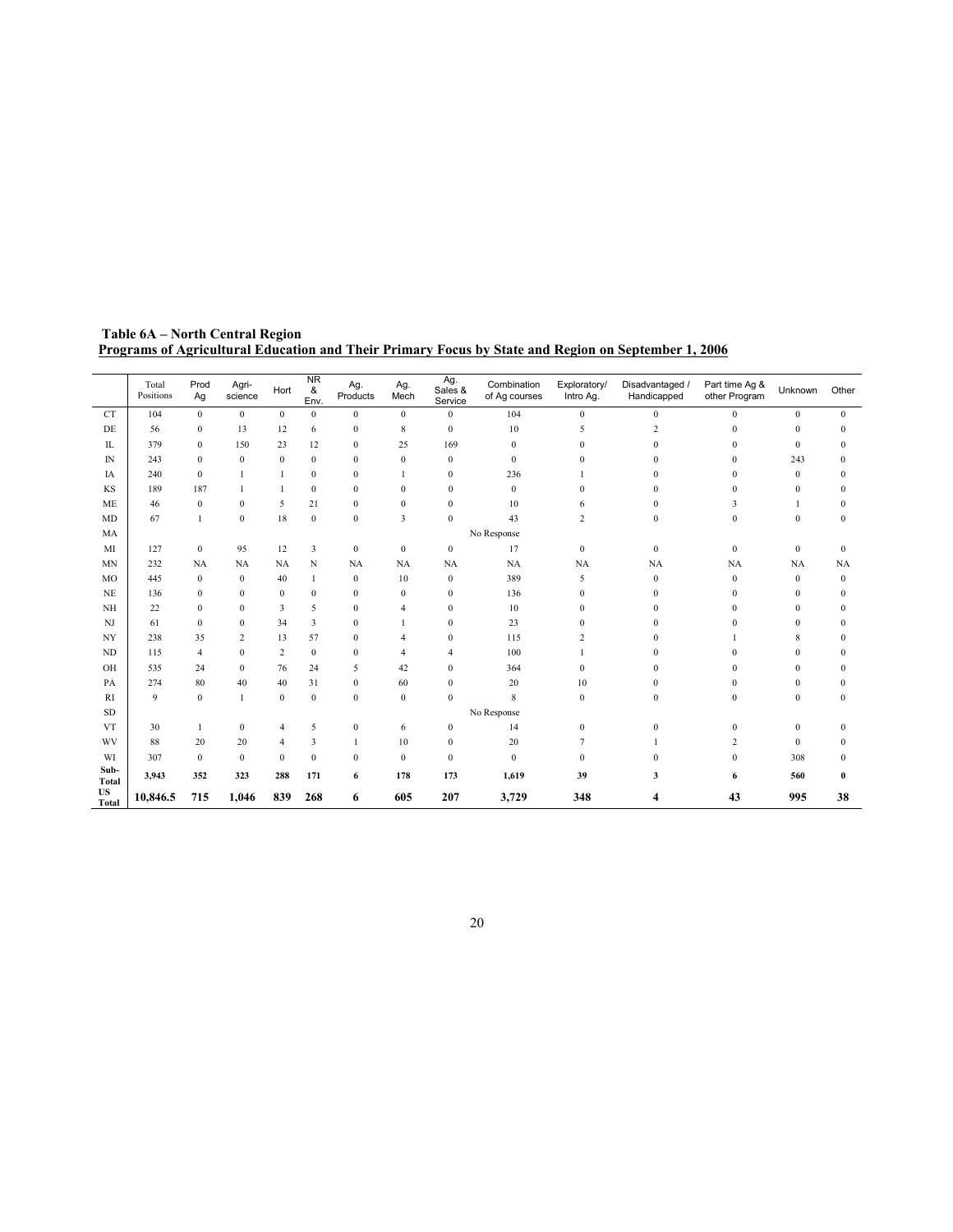|                    | Total<br>Positions                                    | Prod<br>Ag   | Agri-<br>science | Hort         | <b>NR</b><br>&<br>Env. | Ag.<br>Products  | Ag.<br>Mech | Ag.<br>Sales &<br>Service | Combination<br>of Ag courses | Exploratory/<br>Intro Ag. | Disadvantaged /<br>Handicapped | Part time Ag &<br>other Program | Unknown      | Other        |
|--------------------|-------------------------------------------------------|--------------|------------------|--------------|------------------------|------------------|-------------|---------------------------|------------------------------|---------------------------|--------------------------------|---------------------------------|--------------|--------------|
|                    |                                                       |              |                  |              |                        |                  |             |                           |                              |                           |                                |                                 |              |              |
| AL                 | 335                                                   | $\mathbf{0}$ | $\mathbf{0}$     | 32           | 8                      | $\bf{0}$         | 38          | $\mathbf{0}$              | 242                          | 15                        | $\mathbf{0}$                   | $\mathbf{0}$                    | $\mathbf{0}$ | $\Omega$     |
| AR                 | 282                                                   | NA           | NA               | <b>NA</b>    | NA                     | NA               | <b>NA</b>   | NA                        | NA                           | NA                        | NA                             | <b>NA</b>                       | NA           | NA           |
| FL                 | 433                                                   | 63           | 130              | 70           | 8                      | $\mathbf{0}$     | 10          | 7                         | $\mathbf{0}$                 | 145                       | $\Omega$                       | $\mathbf{0}$                    | $\theta$     | $\Omega$     |
| GA                 | 368                                                   | 5            | 12               | 87           | $\overline{7}$         | $\boldsymbol{0}$ | 27          | 3                         | 188                          | 42                        | $\mathbf{0}$                   | $\mathbf{0}$                    | $\mathbf{0}$ | 0            |
| KY                 | 250                                                   | 50           | 20               | 40           | $\mathbf{0}$           | $\mathbf{0}$     | 20          | $\mathbf{0}$              | 100                          | 20                        | $\mathbf{0}$                   | $\mathbf{0}$                    | $\mathbf{0}$ | $\mathbf{0}$ |
| LA                 | 233                                                   | $\mathbf{0}$ | $\mathbf{0}$     | $\mathbf{0}$ | $\mathbf{0}$           | $\boldsymbol{0}$ | $\bf{0}$    | $\mathbf{0}$              | 233                          | $\mathbf{0}$              | $\mathbf{0}$                   | $\mathbf{0}$                    | $\Omega$     | 0            |
| MS                 | 163                                                   | 35           | 93               | 7            | $\mathbf{0}$           | $\mathbf{0}$     | 20          | $\tau$                    | $\mathbf{0}$                 | $\mathbf{0}$              |                                | $\Omega$                        | $\mathbf{0}$ | $\Omega$     |
| NC                 | 377                                                   | $\mathbf{0}$ | 75               | 100          | 5                      | $\boldsymbol{0}$ | 50          | $\mathbf{0}$              | 109                          | $\mathbf{0}$              | $\Omega$                       | $\mathbf{0}$                    | $\mathbf{0}$ | 38           |
| OK                 | 435                                                   | $\mathbf{0}$ | $\mathbf{0}$     | $\mathbf{0}$ | $\mathbf{0}$           | $\mathbf{0}$     | $\bf{0}$    | $\mathbf{0}$              | $\mathbf{0}$                 | $\mathbf{0}$              | $\mathbf{0}$                   | $\mathbf{0}$                    | 435          | $\mathbf{0}$ |
| PR*                |                                                       |              |                  |              |                        |                  |             |                           | No Response                  |                           |                                |                                 |              |              |
| SC                 | 114                                                   | 5            | $\mathbf{0}$     | 70           | 13                     | $\mathbf{0}$     | 20          | $\mathbf{0}$              | 3                            | 3                         | $\mathbf{0}$                   | $\mathbf{0}$                    | $\mathbf{0}$ | $\mathbf{0}$ |
| <b>TN</b>          | 315                                                   | $\mathbf{0}$ | 48               | 42           | $\mathbf{0}$           | $\mathbf{0}$     | 21          | $\mathbf{0}$              | 204                          | $\mathbf{0}$              | $\mathbf{0}$                   | $\mathbf{0}$                    | $\mathbf{0}$ | $\mathbf{0}$ |
| <b>TX</b>          | 1,596                                                 | NA           | NA               | <b>NA</b>    | NA                     | NA               | NA          | <b>NA</b>                 | NA                           | NA                        | NA                             | NA                              | <b>NA</b>    | NA           |
| VI*                |                                                       |              |                  |              |                        |                  |             |                           | No Response                  |                           |                                |                                 |              |              |
| VA                 | 310                                                   | 63           | 32               | 45           | 28                     | $\boldsymbol{0}$ | 36          | 12                        | 13                           | 71                        | $\mathbf{0}$                   | $\bf{0}$                        | $\mathbf{0}$ | $\mathbf{0}$ |
| Sub-<br>total      | 5,211                                                 | 221          | 410              | 493          | 69                     | $\bf{0}$         | 242         | 29                        | 1,092                        | 296                       |                                | $\bf{0}$                        | 435          | 38           |
| <b>US</b><br>Total | 10,846.5<br>$+$ nn $n \rightarrow n$ ; $m \mod n + 1$ | 715          | 1,046            | 839          | 268                    | 6                | 605         | 207                       | 3,729                        | 348                       | 4                              | 43                              | 995          | 38           |

Table 6B – Southern Region Programs of Agricultural Education and Their Primary Focus by State and Region on September 1, 2006 – Southern Region

\* PR – Puerto Rico; VI – U.S. Virgin Islands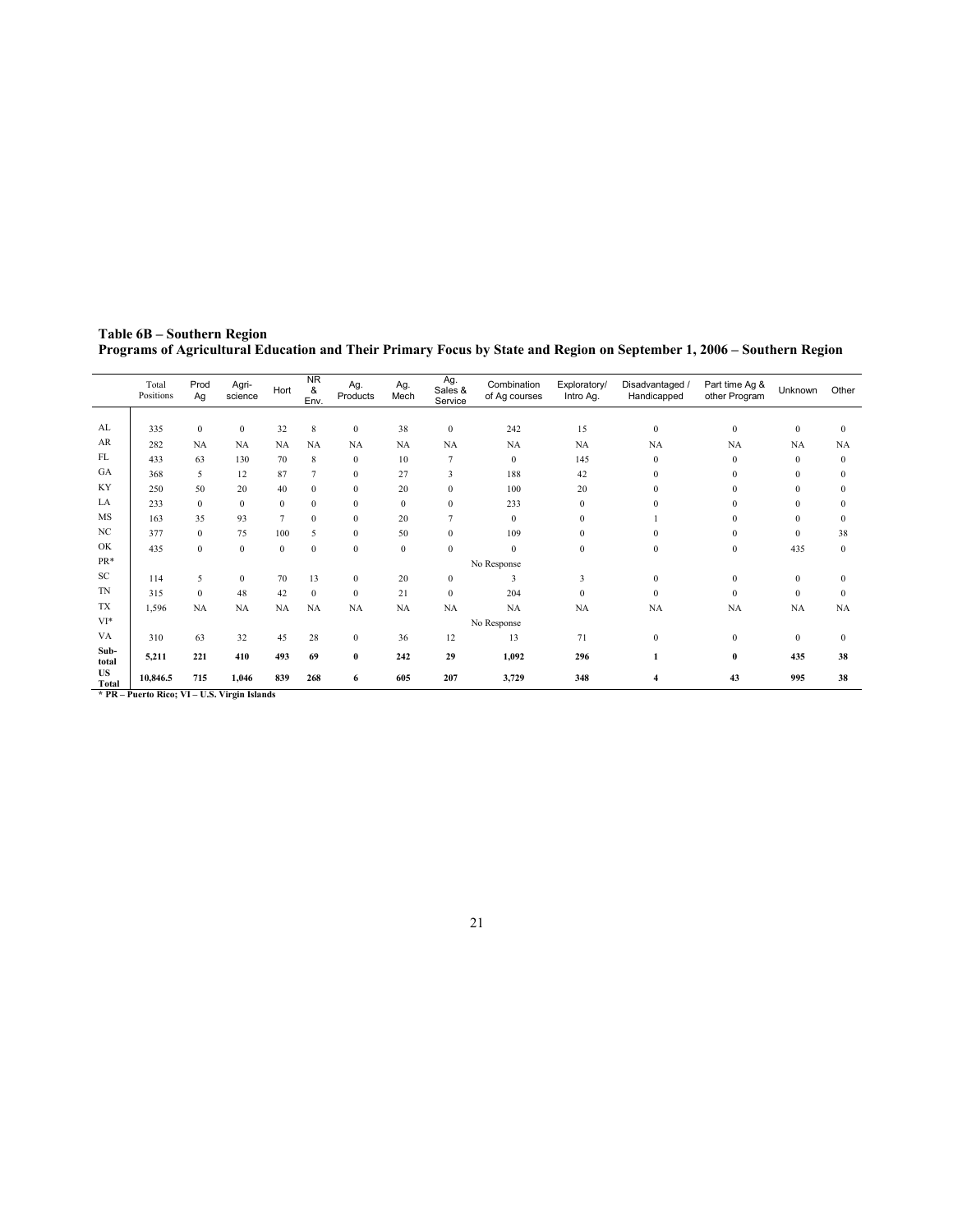|                 | Total<br>Positions | Prod<br>Ag       | Agri-<br>Sci | Hort           | <b>NR</b><br>&<br>Env. | Ag.<br>Products | Ag.<br>Mech  | Ag.<br>Sales &<br>Service | Combination<br>of Ag courses | Exploratory/<br>Intro Ag. | Disadvantaged /<br>Handicapped | Part time<br>Ag & other<br>Program | Unknown      | Other    |
|-----------------|--------------------|------------------|--------------|----------------|------------------------|-----------------|--------------|---------------------------|------------------------------|---------------------------|--------------------------------|------------------------------------|--------------|----------|
| AK              | $\overline{4}$     | $\mathbf{0}$     |              |                | 2                      | $\Omega$        | $\mathbf{0}$ | $\mathbf{0}$              | $\mathbf{0}$                 | $\Omega$                  | $\mathbf{0}$                   | $\Omega$                           | $\mathbf{0}$ | $\Omega$ |
| AZ              | 103                | $\mathbf{0}$     | 74           | 4              | $\overline{4}$         | $\mathbf{0}$    | 3            | $\mathbf{0}$              | 15                           | $\mathbf{0}$              | $\mathbf{0}$                   | 3                                  | $\mathbf{0}$ |          |
| <b>CA</b>       | 693                | $\mathbf{0}$     | 142          | 8              | $\mathbf{0}$           | $\mathbf{0}$    | 103          | $\mathbf{0}$              | 428                          | 8                         | $\mathbf{0}$                   | 4                                  | $\Omega$     | 0        |
| $_{\rm CO}$     | $\mathbf{0}$       | 85               | 36           | 5              | $\mathbf{0}$           | $\mathbf{0}$    | $\mathbf{0}$ | $\mathbf{0}$              | $\mathbf{0}$                 | $\mathbf{0}$              | $\mathbf{0}$                   | $\Omega$                           | $\mathbf{0}$ | 0        |
| Guam            | $0*$               | NA               | NA           | NA             | NA                     | NA              | <b>NA</b>    | <b>NA</b>                 | NA                           | <b>NA</b>                 | NA                             | NA                                 | NA           | NA       |
| HI              |                    |                  |              |                |                        |                 |              |                           | No Response                  |                           |                                |                                    |              |          |
| ID              | 109                | $\boldsymbol{0}$ | 7            | 3              | 3                      | $\mathbf{0}$    | 12           | $\mathbf{0}$              | 77                           | 5                         | $\mathbf{0}$                   | 2                                  | $\mathbf{0}$ |          |
| MT              | 85                 | $\mathbf{0}$     | $\mathbf{0}$ | $\mathbf{0}$   | $\mathbf{0}$           | $\mathbf{0}$    | $\mathbf{0}$ | $\mathbf{0}$              | 85                           | $\Omega$                  | $\mathbf{0}$                   | $\theta$                           | $\mathbf{0}$ |          |
| NV              | 25                 | NA               | NA           | NA             | NA                     | NA              | NA           | <b>NA</b>                 | NA                           | NA                        | NA                             | <b>NA</b>                          | <b>NA</b>    | NA       |
| <b>NM</b>       | 104                | $\mathbf{0}$     | 10           | 9              | $\mathbf{0}$           | $\mathbf{0}$    | 9            | $\mathbf{0}$              | 76                           | $\mathbf{0}$              | $\mathbf{0}$                   | $\Omega$                           | $\Omega$     | $\Omega$ |
| <b>OR</b>       | 126                | $\mathbf{0}$     | $\mathbf{0}$ | $\overline{4}$ | 2                      | $\mathbf{0}$    | 6            | $\mathbf{0}$              | 112                          | $\Omega$                  | $\mathbf{0}$                   | <sup>1</sup>                       | $\theta$     |          |
| UT              | 91                 | $\overline{2}$   | 8            | $\overline{4}$ | $\mathbf{0}$           | $\mathbf{0}$    | 6            | $\mathbf{0}$              | 47                           | $\mathbf{0}$              | $\mathbf{0}$                   | 24                                 | $\Omega$     |          |
| <b>WA</b>       | 304                | 15               | 35           | 20             | 15                     | $\mathbf{0}$    | 45           | 5                         | 174                          | $\Omega$                  | $\Omega$                       | $\Omega$                           | $\Omega$     |          |
| WY              | 49                 | 40               | $\mathbf{0}$ | $\mathbf{0}$   | 2                      | $\mathbf{0}$    |              | $\mathbf{0}$              | $\overline{4}$               | $\Omega$                  | $\mathbf{0}$                   | $\overline{c}$                     | $\theta$     |          |
| Sub-<br>total   | 1,693              | 142              | 313          | 58             | 28                     | $\bf{0}$        | 185          | 5                         | 1,018                        | 13                        | $\bf{0}$                       | 37                                 | $\bf{0}$     | 0        |
| <b>US Total</b> | 10,846.5           | 715              | 1,046        | 839            | 268                    | 6               | 605          | 207                       | 3,729                        | 348                       |                                | 43                                 | 995          | 38       |

Table 6C – Western Region Programs of Agricultural Education and Their Primary Focus by State and Region on September 1, 2006 – Western Region

\* Not enough available data or information given to make appropriate conclusions or implications.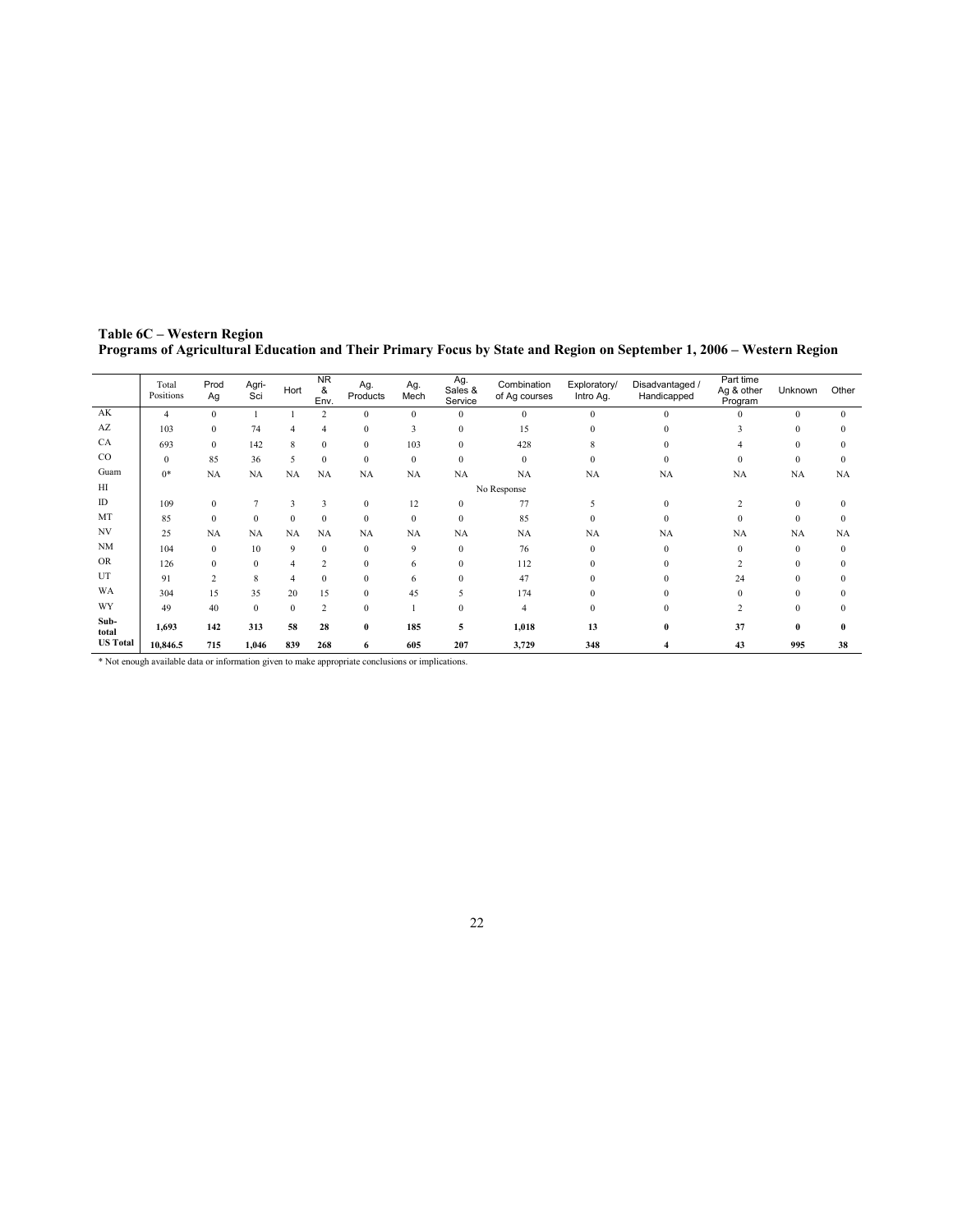|                               |                              |                                |                                              |                                           |                           |                           |                     | <b>North Central Region</b>      |                           |                        |                 |                  |                |              |
|-------------------------------|------------------------------|--------------------------------|----------------------------------------------|-------------------------------------------|---------------------------|---------------------------|---------------------|----------------------------------|---------------------------|------------------------|-----------------|------------------|----------------|--------------|
| <b>REGION</b><br><b>STATE</b> | <b>Total</b><br><b>Hired</b> | <b>Move</b><br>Among<br>School | <b>New</b><br>Ag Ed<br><b>BS/BA</b><br>Grads | <b>New</b><br>Ag Ed<br><b>MS</b><br>Grads | <b>New</b><br>Ag<br>Grads | <b>New</b><br>Ed<br>Grads | <b>New</b><br>Grads | <b>Previous</b><br>Ag Ed<br>Grad | Former<br><b>Teachers</b> | From Agri-<br>business | From<br>Farming | Non<br>Degree    | Unknown Other  |              |
| Connecticut                   | 10                           |                                | $\theta$                                     | $\overline{c}$                            |                           | $\mathbf{0}$              | $\mathbf{0}$        | $\mathbf{0}$                     | $\overline{0}$            | $\mathbf{0}$           | $\mathbf{0}$    | $\overline{0}$   | 6              | $\mathbf{0}$ |
| Delaware                      | $\overline{4}$               | 2                              |                                              |                                           | $\Omega$                  | $\Omega$                  | $\theta$            | $\theta$                         |                           | $\Omega$               | $\Omega$        |                  |                | $\Omega$     |
| Illinois                      | 50                           | 12                             | 24                                           | 0                                         | 0                         |                           | $\theta$            | $\theta$                         |                           | 0                      |                 |                  |                |              |
| Indiana                       | 31                           | 9                              | 17                                           | $\theta$                                  | $\theta$                  |                           | $\theta$            |                                  |                           | $\Omega$               |                 |                  |                |              |
| Iowa                          | 22                           | 5                              | 14                                           | $\Omega$                                  | $\theta$                  | $\Omega$                  | $\theta$            | $\Omega$                         |                           | 0                      |                 |                  |                |              |
| Kansas                        | 50                           | 24                             | 14                                           |                                           |                           |                           | $\theta$            |                                  |                           |                        |                 |                  |                |              |
| Maine                         | $\overline{2}$               |                                |                                              | $\Omega$                                  | $\boldsymbol{0}$          | 0                         | $\theta$            |                                  |                           | $\theta$               |                 |                  |                | 0            |
| Maryland                      | $\overline{7}$               | $\overline{c}$                 | $\mathbf{0}$                                 | $\bf{0}$                                  | $\mathbf{0}$              |                           | $\theta$            | $\Omega$                         |                           | 3                      | $\Omega$        | $\theta$         | $\theta$       | 0            |
| Massachusetts                 |                              |                                |                                              |                                           |                           |                           |                     | No Response                      |                           |                        |                 |                  |                |              |
| Michigan                      | 8                            | 5                              | $\mathbf{0}$                                 | 0                                         | $\boldsymbol{0}$          | $\theta$                  | $\mathbf{0}$        |                                  | $\theta$                  | 2                      | $\Omega$        | $\theta$         |                | 0            |
| Minnesota                     | 28                           | 6                              | 17                                           |                                           | $\mathbf{0}$              | $\theta$                  | $\mathbf{0}$        |                                  |                           | $\mathbf{0}$           |                 |                  |                |              |
| Missouri                      | 62                           | 22                             | 25                                           | $\mathbf{0}$                              | 6                         |                           | $\theta$            |                                  |                           | $\Omega$               |                 |                  |                |              |
| Nebraska                      | 17                           | 5                              | 7                                            |                                           | $\theta$                  |                           | $\theta$            |                                  |                           | $\Omega$               |                 |                  |                |              |
| N. Hampshire                  | $\overline{\mathbf{3}}$      | $\overline{2}$                 |                                              | $\mathbf{0}$                              | $\Omega$                  |                           | $\theta$            |                                  |                           | 0                      |                 |                  |                |              |
| New Jersey                    | 3                            | $\mathbf{0}$                   | $\overline{c}$                               | $\theta$                                  | $\theta$                  | $\Omega$                  | $\theta$            |                                  |                           | $\Omega$               |                 |                  |                |              |
| New York                      | $\overline{7}$               | $\theta$                       |                                              | $\overline{c}$                            | $\theta$                  |                           | $\theta$            |                                  | $\overline{2}$            | 0                      |                 |                  |                |              |
| North Dakota                  | 12                           | 6                              | 3                                            | $\theta$                                  | $\theta$                  |                           | $\theta$            |                                  |                           |                        |                 |                  |                |              |
| Ohio                          | 37                           | 9                              | 18                                           | $\theta$                                  | $\mathbf{0}$              |                           | $\theta$            | $\Omega$                         |                           | 6                      |                 |                  |                |              |
| Pennsylvania                  | 18                           | $\mathbf{0}$                   | 14                                           | 4                                         | $\boldsymbol{0}$          | $\theta$                  | $\theta$            | $\theta$                         |                           | 0                      | $\theta$        | 0                |                | 0            |
| Rhode Island                  | $\overline{c}$               |                                | $\mathbf{0}$                                 | $\overline{0}$                            | $\mathbf{0}$              | $\mathbf{0}$              | $\theta$            | $\theta$                         | $\mathbf{0}$              | $\mathbf{0}$           | $\mathbf{0}$    | $\mathbf{0}$     | $\mathbf{0}$   | 0            |
| South Dakota                  |                              |                                |                                              |                                           |                           |                           |                     | No Response                      |                           |                        |                 |                  |                |              |
| Vermont                       |                              | $\mathbf{0}$                   | $\mathbf{0}$                                 | $\mathbf{0}$                              | $\boldsymbol{0}$          | $\mathbf{0}$              | $\mathbf{0}$        | $\Omega$                         | $\mathbf{0}$              |                        | $\theta$        | $\boldsymbol{0}$ | $\mathbf{0}$   | 0            |
| West Virginia                 | 5                            | 4                              |                                              | $\mathbf{0}$                              | $\mathbf{0}$              | $\mathbf{0}$              | $\mathbf{0}$        | $\theta$                         | $\theta$                  | $\boldsymbol{0}$       | $\Omega$        | $\mathbf{0}$     | $\theta$       | 0            |
| Wisconsin                     | NA                           | NA                             | <b>NA</b>                                    | NA                                        | NA                        | NA                        | NA                  | <b>NA</b>                        | NA                        | NA                     | NA              | NA               | NA             | NA           |
| Subtotals                     | 379                          | 116                            | 160                                          | 12                                        | 14                        | $\overline{2}$            | $\mathbf{0}$        | 9                                | 27                        | 13                     | 3               | $\theta$         | $\overline{7}$ |              |
| <b>US TOTALS</b>              | 1011                         | 394                            | 350                                          | 27                                        | 48                        | 11                        | 3                   | 35                               | 55                        | 32                     | 9               | 5                | 17             | 8            |

Table 7A – North Central Region Sources of Agricultural Education Teachers Hired for Beginning of School Year 2006-07, by State and Region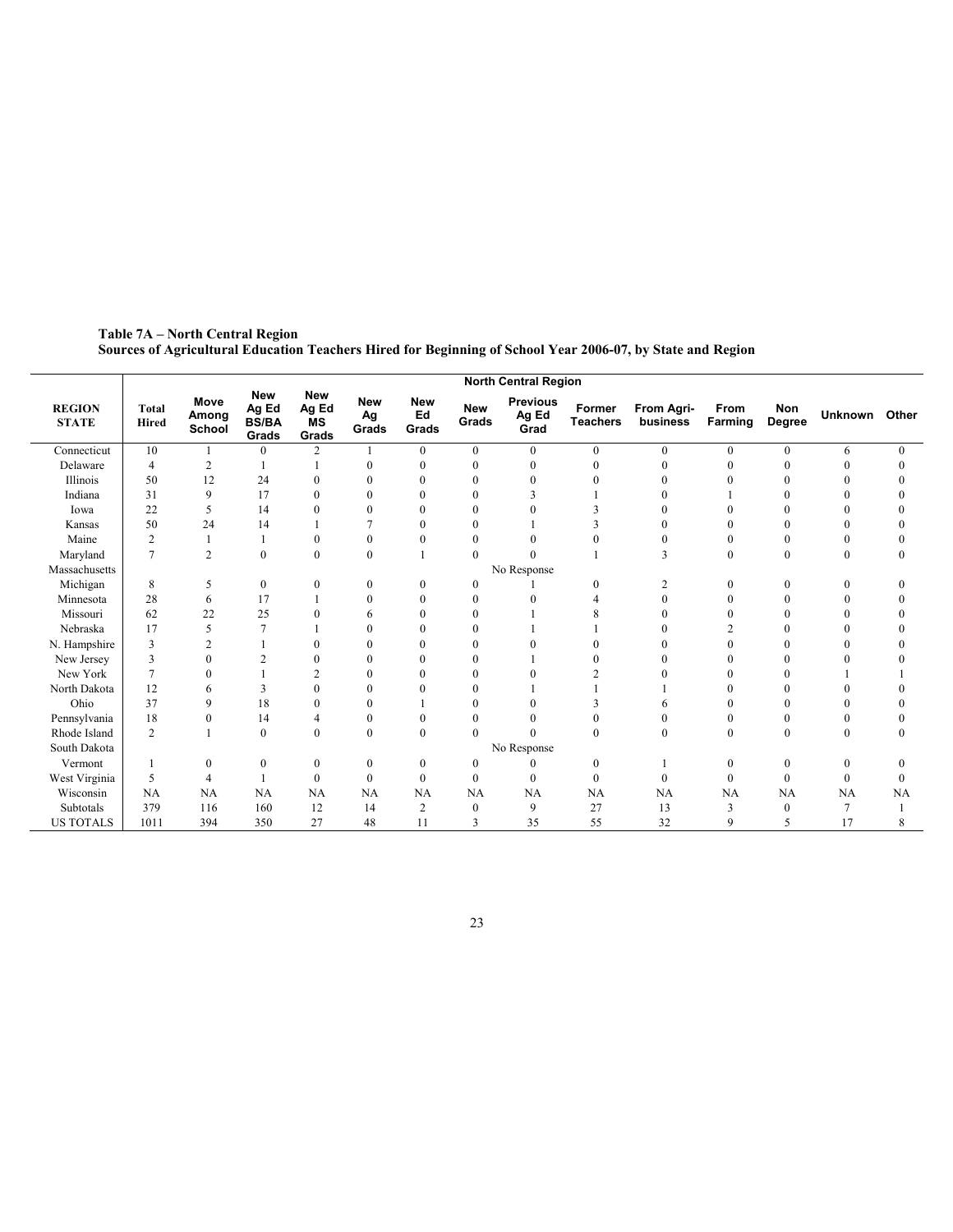|                               |                              |                         |                                       |                             |                           |                           |                     | <b>Southern Region</b>           |                    |                        |                 |               |              |        |
|-------------------------------|------------------------------|-------------------------|---------------------------------------|-----------------------------|---------------------------|---------------------------|---------------------|----------------------------------|--------------------|------------------------|-----------------|---------------|--------------|--------|
| <b>REGION</b><br><b>STATE</b> | <b>Total</b><br><b>Hired</b> | Move<br>Among<br>School | New<br>Ag Ed<br><b>BS/BA</b><br>Grads | New<br>Ag Ed<br>ΜS<br>Grads | <b>New</b><br>Ag<br>Grads | <b>New</b><br>Ed<br>Grads | <b>New</b><br>Grads | <b>Previous</b><br>Ag Ed<br>Grad | Former<br>Teachers | From Agri-<br>business | From<br>Farming | Non<br>Degree | Unknown      | Other  |
| Alabama                       | 9                            | $\overline{c}$          |                                       |                             | $\overline{2}$            | $\theta$                  | $\theta$            | $\mathbf{0}$                     | $\theta$           | $\Omega$               | $\Omega$        | $\Omega$      | $\Omega$     | 0      |
| Arkansas                      | 26                           | 14                      | 8                                     | $\Omega$                    | $\theta$                  | $\Omega$                  | $\theta$            | 0                                |                    | 0                      |                 |               |              |        |
| Florida                       | 59                           | 35                      | 12                                    | $\Omega$                    |                           | $\theta$                  | $\mathbf{0}$        |                                  |                    |                        |                 |               |              |        |
| Georgia                       | 51                           | 24                      | 15                                    |                             |                           |                           |                     | 0                                |                    |                        |                 |               |              |        |
| Kentucky                      | 15                           | 5                       | 10                                    |                             |                           |                           | 0                   |                                  |                    |                        |                 |               |              |        |
| Louisiana                     | 33                           | 11                      | 6                                     | $\Omega$                    |                           |                           |                     | 8                                |                    |                        |                 |               |              |        |
| Mississippi                   | 6                            | 3                       | $\mathbf{0}$                          |                             |                           |                           | 0                   |                                  |                    |                        |                 |               |              |        |
| North Carolina                | 51                           | 17                      | 10                                    |                             | 21                        | 2                         | $\theta$            | 0                                |                    |                        |                 |               |              |        |
| Oklahoma                      | 35                           | 20                      | 15                                    | $\mathbf{0}$                | $\mathbf{0}$              | $\mathbf{0}$              | $\Omega$            |                                  | $\theta$           | $\theta$               | $\mathbf{0}$    | $\mathbf{0}$  | $\theta$     |        |
| Puerto Rico                   |                              |                         |                                       |                             |                           |                           |                     | No Response                      |                    |                        |                 |               |              |        |
| South Carolina                | 11                           | $\overline{4}$          | 4                                     |                             | $\theta$                  | $\mathbf{0}$              | $\mathbf{0}$        |                                  |                    |                        | $\Omega$        | $\theta$      | $\mathbf{0}$ |        |
| Tennessee                     | 27                           | 12                      | 10                                    | $\Omega$                    | $\overline{2}$            | $\mathbf{0}$              | $\mathbf{0}$        | $\theta$                         |                    |                        | $\theta$        | $\theta$      | $\theta$     | $_{0}$ |
| Texas                         | $100*$                       | NA                      | NA                                    | NA                          | NA                        | NA                        | NA                  | NA                               | NA                 | NA                     | <b>NA</b>       | NA            | NA           | NA     |
| Virgin Islands                |                              |                         |                                       |                             |                           |                           |                     | No Response                      |                    |                        |                 |               |              |        |
| Virginia                      | 22                           | $\overline{4}$          | 5                                     |                             | 3                         | $\mathbf{0}$              | $\mathbf{0}$        |                                  | $\overline{c}$     |                        | $\theta$        |               | $\theta$     | 0      |
| Subtotals                     | 445                          | 151                     | 99                                    | 6                           | 32                        | 6                         | $\overline{c}$      | 11                               | 14                 | 12                     |                 |               |              |        |
| <b>US TOTALS</b>              | 1111                         | 394                     | 350                                   | 27                          | 48                        | 11                        | 3                   | 35                               | 55                 | 32                     | 9               |               |              |        |

Table 7B – Southern Region Sources of Agricultural Education Teachers Hired for Beginning of School Year 2006-07, by State and Region

\*number received through personal communication with Mr. Terry Phillips from Texas on March 29, 2007 via email.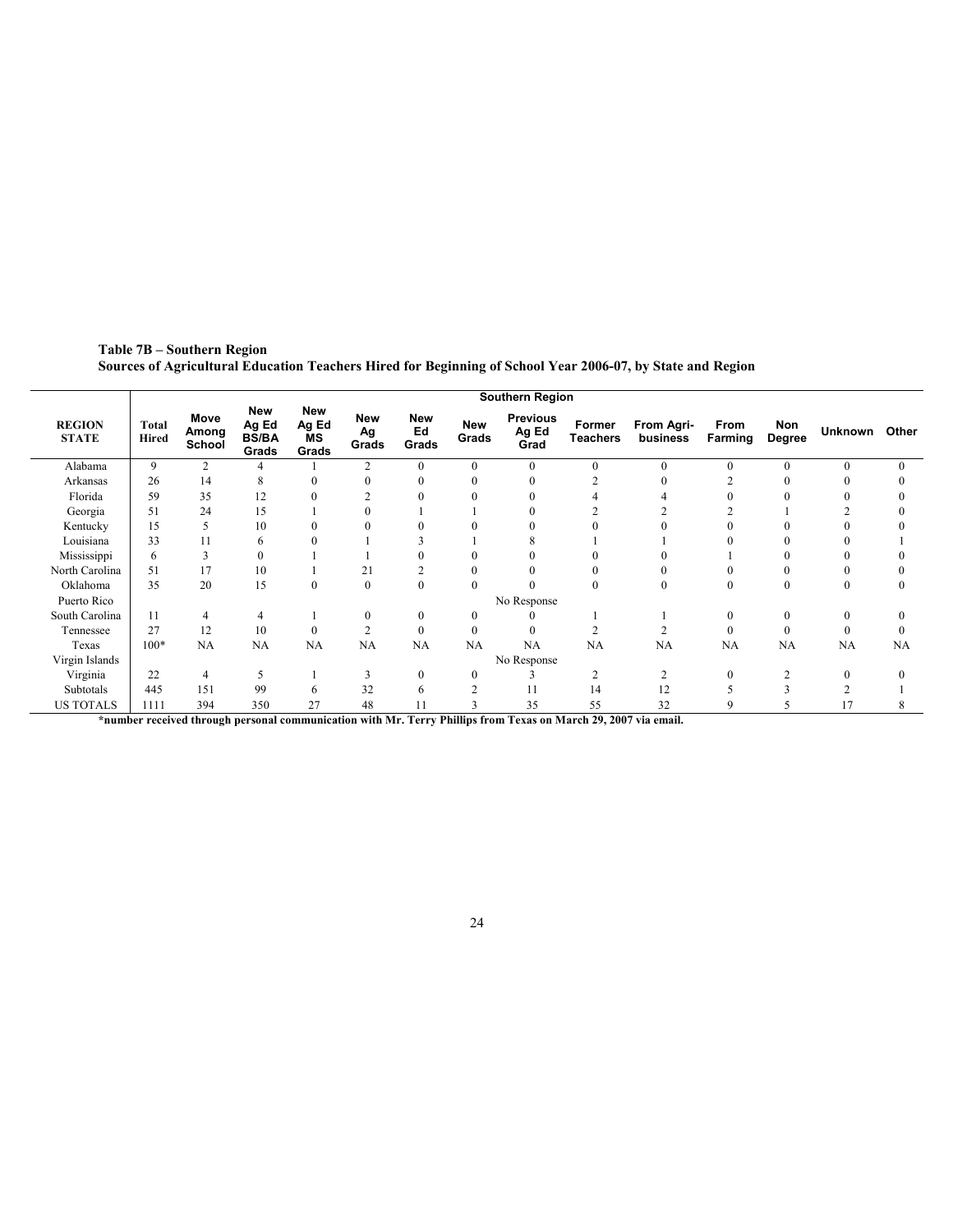|                               |                       |                         |                                       |                                           |                           |                           |                     | <b>Western Region</b>            |                           |                        |                 |               |               |          |
|-------------------------------|-----------------------|-------------------------|---------------------------------------|-------------------------------------------|---------------------------|---------------------------|---------------------|----------------------------------|---------------------------|------------------------|-----------------|---------------|---------------|----------|
| <b>REGION</b><br><b>STATE</b> | <b>Total</b><br>Hired | Move<br>Among<br>School | New<br>Ag Ed<br><b>BS/BA</b><br>Grads | <b>New</b><br>Ag Ed<br><b>MS</b><br>Grads | <b>New</b><br>Ag<br>Grads | <b>New</b><br>Ed<br>Grads | <b>New</b><br>Grads | <b>Previous</b><br>Ag Ed<br>Grad | Former<br><b>Teachers</b> | From Agri-<br>business | From<br>Farming | Non<br>Degree | Unknown Other |          |
| Alaska                        | $\overline{0}$        | $\overline{0}$          | $\Omega$                              |                                           | $\mathbf{0}$              | $\mathbf{0}$              | $\theta$            | $\mathbf{0}$                     | $\theta$                  | $\theta$               | $\theta$        | $\theta$      | $\theta$      | $\Omega$ |
| Arizona                       | 26                    | 11                      |                                       |                                           |                           | 0                         |                     |                                  |                           |                        |                 |               |               |          |
| California                    | 127                   | 64                      | 46                                    |                                           |                           | 0                         |                     |                                  |                           |                        |                 |               |               |          |
| Colorado                      | 11                    | 8                       |                                       |                                           |                           |                           |                     |                                  |                           |                        |                 |               |               |          |
| Guam                          | 6                     | $\mathbf{0}$            | $\mathbf{0}$                          | $\boldsymbol{0}$                          | $\mathbf{0}$              | $\mathbf{0}$              |                     |                                  |                           |                        |                 |               |               |          |
| Hawaii                        |                       |                         |                                       |                                           |                           |                           |                     | No Response                      |                           |                        |                 |               |               |          |
| Idaho                         | 21                    |                         | 8                                     |                                           | $\Omega$                  | $\mathbf{0}$              | $_{0}$              |                                  |                           | 0                      |                 |               |               |          |
| Montana                       | 17                    |                         |                                       |                                           |                           | 0                         |                     |                                  |                           |                        |                 |               |               |          |
| Nevada                        |                       |                         |                                       |                                           |                           |                           |                     |                                  |                           |                        |                 |               |               |          |
| New Mexico                    | 8                     |                         |                                       |                                           |                           | 0                         |                     |                                  |                           |                        |                 |               |               |          |
| Oregon                        | 25                    | 10                      |                                       |                                           |                           |                           |                     |                                  |                           |                        |                 |               |               |          |
| Utah                          | 13                    | 4                       |                                       |                                           |                           |                           |                     |                                  |                           |                        |                 |               |               |          |
| Washington                    | 20                    | 14                      |                                       |                                           |                           |                           |                     |                                  |                           |                        |                 |               |               |          |
| Wyoming                       | 11                    | 4                       |                                       |                                           |                           |                           |                     |                                  |                           |                        |                 |               |               |          |
| Subtotals                     | 287                   | 127                     | 91                                    |                                           |                           |                           |                     | 15                               | 14                        |                        |                 |               |               |          |
| <b>US TOTALS</b>              | 1011                  | 394                     | 350                                   | 27                                        | 48                        | 11                        | 3                   | 35                               | 55                        | 32                     | q               | 5             | 17            | 8        |

Table 7C – Western Region Sources of Agricultural Education Teachers Hired for Beginning of School Year 2006-07, by State and Region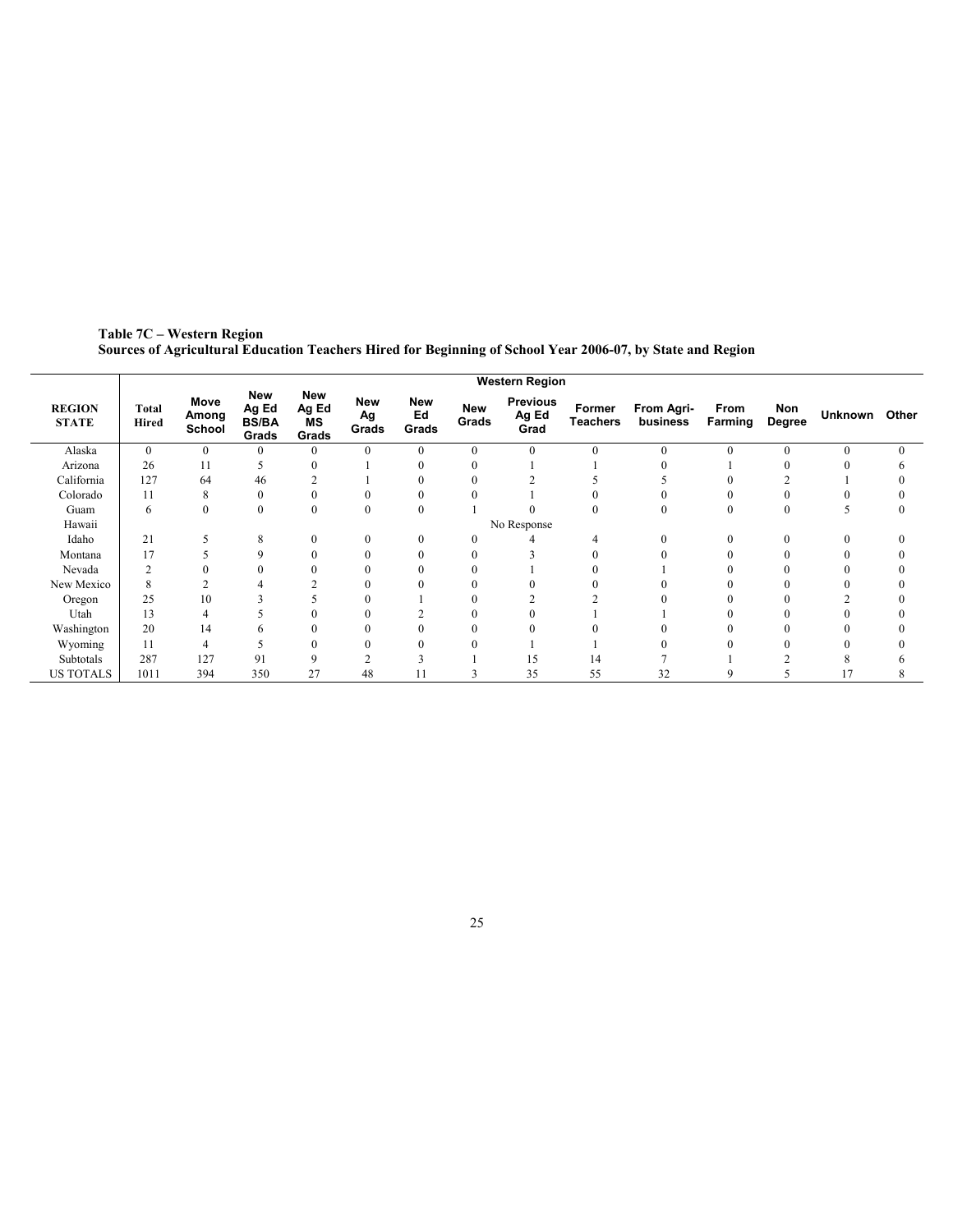Table 8A – North Central Region Newly Qualified Teachers of Agricultural Education for the 2005-06 Year and Their Job Placement as of September 1, 2006

| <b>State</b> | yuannya Tyayhyis ol Agriyaharar Euayahon for the 2000-00-1 car and Then 000-1 facement as of September 1, 2000<br>Institution | Newly<br>Qualified | Teaching<br>in State | Teaching in a<br><b>Different State</b> | Teaching<br>Another<br>Subject | <b>Agribusiness</b> | Coop-<br>Ext   | Farm     | Graduate | Other<br>work | Un-<br>employed | Un-<br>known |
|--------------|-------------------------------------------------------------------------------------------------------------------------------|--------------------|----------------------|-----------------------------------------|--------------------------------|---------------------|----------------|----------|----------|---------------|-----------------|--------------|
| CT           | University of Connecticut                                                                                                     | 3                  | $\overline{2}$       |                                         | 0                              | 0                   | $\mathbf 0$    | 0        | 0        | 0             | 0               | $\Omega$     |
| DE           | University of Delaware                                                                                                        | <b>NA</b>          | $\overline{2}$       |                                         | 0                              | 0                   | 0              | 0        | $\Omega$ | 0             | $\overline{2}$  | 2            |
| IA           | Iowa State University                                                                                                         | 13                 | 6                    |                                         | 0                              | 0                   | $\Omega$       | 0        |          | 0             | 0               |              |
| IL.          | Southern Illinois University                                                                                                  | 8                  | 3                    |                                         | 0                              |                     | 2              | 1        | 0        | 0             | 1               |              |
| IL           | Western Illinois University                                                                                                   | $\overline{4}$     | 3                    |                                         | 0                              | 0                   | 0              | 0        | 0        | 0             | 0               |              |
| IL           | Illinois State University                                                                                                     | 11                 | 13                   | ŋ                                       | 0                              | 0                   | 0              | 0        | 2        |               | 0               | n            |
| IL.          | University of Illinois                                                                                                        | 9                  | 4                    |                                         | 1                              |                     | $\Omega$       | 1        |          |               | 0               |              |
| IN           | <b>Purdue University</b>                                                                                                      | 18                 | 12                   |                                         | 0                              | 3                   | $\Omega$       | 0        | $\Omega$ |               | 0               |              |
| KS           | Kansas State University                                                                                                       | 9                  | 6                    |                                         | 0                              | 0                   | $\Omega$       | 1        | O        |               | 0               |              |
| MA           | The University of Mass.                                                                                                       | $\Omega$           | $\Omega$             |                                         | 0                              | 0                   | $\Omega$       | 0        | 0        | $\Omega$      | 0               |              |
| <b>MD</b>    | University of Maryland                                                                                                        | $\Omega$           | 0                    |                                         | 0                              | 0                   | n              | 0        | n        | 0             | 0               |              |
| MI           | Michigan State University                                                                                                     | 1                  | $\Omega$             |                                         | 0                              | 0                   | O              | 0        |          | 0             | 0               |              |
| MN           | University of Minnesota                                                                                                       | 31                 | 12                   |                                         | $\Omega$                       | g                   | $\overline{2}$ | 2        | 2        | $\Omega$      | <sup>0</sup>    |              |
| MO           | Missouri State University                                                                                                     | 8                  | $\overline{7}$       |                                         | 0                              | O                   | $\Omega$       | 0        | U        | 0             | 0               |              |
| <b>MO</b>    | NW Missouri State University                                                                                                  | 9                  | 3                    |                                         |                                |                     | $\Omega$       | 0        |          | 0             | 0               |              |
| <b>MO</b>    | University of Missouri                                                                                                        | 13                 | $\overline{7}$       |                                         | 0                              | 2                   | $\Omega$       | 0        | 3        |               | 0               |              |
| <b>MO</b>    | University of Central Missouri                                                                                                | 6                  | 6                    |                                         | 0                              | 0                   | 0              | 0        | 0        | 0             | 0               |              |
| <b>ND</b>    | North Dakota State University                                                                                                 | $\mathbf 0$        | $\Omega$             |                                         | 0                              | 0                   | O              | 0        | n        | 0             | <sup>0</sup>    |              |
| <b>NE</b>    | University of Nebraska                                                                                                        | 12                 | 6                    | ŋ                                       | 0                              | 2                   | $\Omega$       | 0        |          | 3             | 0               | n            |
| <b>NH</b>    | University of New Hampshire                                                                                                   | $\mathbf 0$        | $\Omega$             | 2                                       | 0                              | 0                   | $\Omega$       | 0        | 0        | $\Omega$      | 0               | n            |
| <b>NJ</b>    | Rutgers                                                                                                                       | $\mathbf 0$        | $\Delta$             |                                         | 0                              | 0                   | $\Omega$       | 0        | ŋ        | $\Omega$      | 0               |              |
| <b>NY</b>    | <b>Cornell University</b>                                                                                                     | $\overline{7}$     | 1                    |                                         | 0                              | 0                   | $\Omega$       | 0        | O        | 0             | 0               |              |
| <b>NY</b>    | SUNY Oswego                                                                                                                   | 4                  | 2                    |                                         | 0                              | ŋ                   | O              | 0        |          | 0             | 0               |              |
| Ohio         | Ohio State University                                                                                                         | 34                 | 13                   |                                         | 0                              |                     |                | 0        | 2        | 11            | 1               |              |
| OH           | University of Rio Grande                                                                                                      | 1                  | 1                    |                                         | 0                              | O.                  | O              | 0        | U        | $\Omega$      | 0               |              |
| PA           | Pennsylvania State University                                                                                                 | 12                 | 6                    |                                         | 0                              | 2                   | $\Omega$       | 0        | O        | 3             | <sup>0</sup>    |              |
| SD           | South Dakota State University                                                                                                 | $\overline{7}$     | $\overline{7}$       |                                         | 0                              | 5                   |                | $\Omega$ |          | 6             | 0               |              |
| WI           | The Univ. of Wis. - Madison                                                                                                   | 3                  | $\Omega$             | ŋ                                       | 0                              |                     | n              | $\Omega$ |          | O             | U               |              |
| WI           | The Univ. of Wis. - Platteville                                                                                               | 5                  | 2                    |                                         | 0                              | 2                   | n              | 1        | ŋ        | 0             | U               |              |
| WI           | University of Wis.-River Falls                                                                                                | 21                 | 5                    |                                         | 0                              |                     |                | 0        | 0        | 4             | 0               |              |
| WV           | West Virginia University                                                                                                      | 8                  | 8                    |                                         | 0                              | 3                   |                | $\Omega$ | 6        | 0             |                 | 3            |
|              | North Central Region Sub-Total                                                                                                | 257                | 141                  | 34                                      | 2                              | 37                  | 11             | 6        | 23       | 32            | 5               | 23           |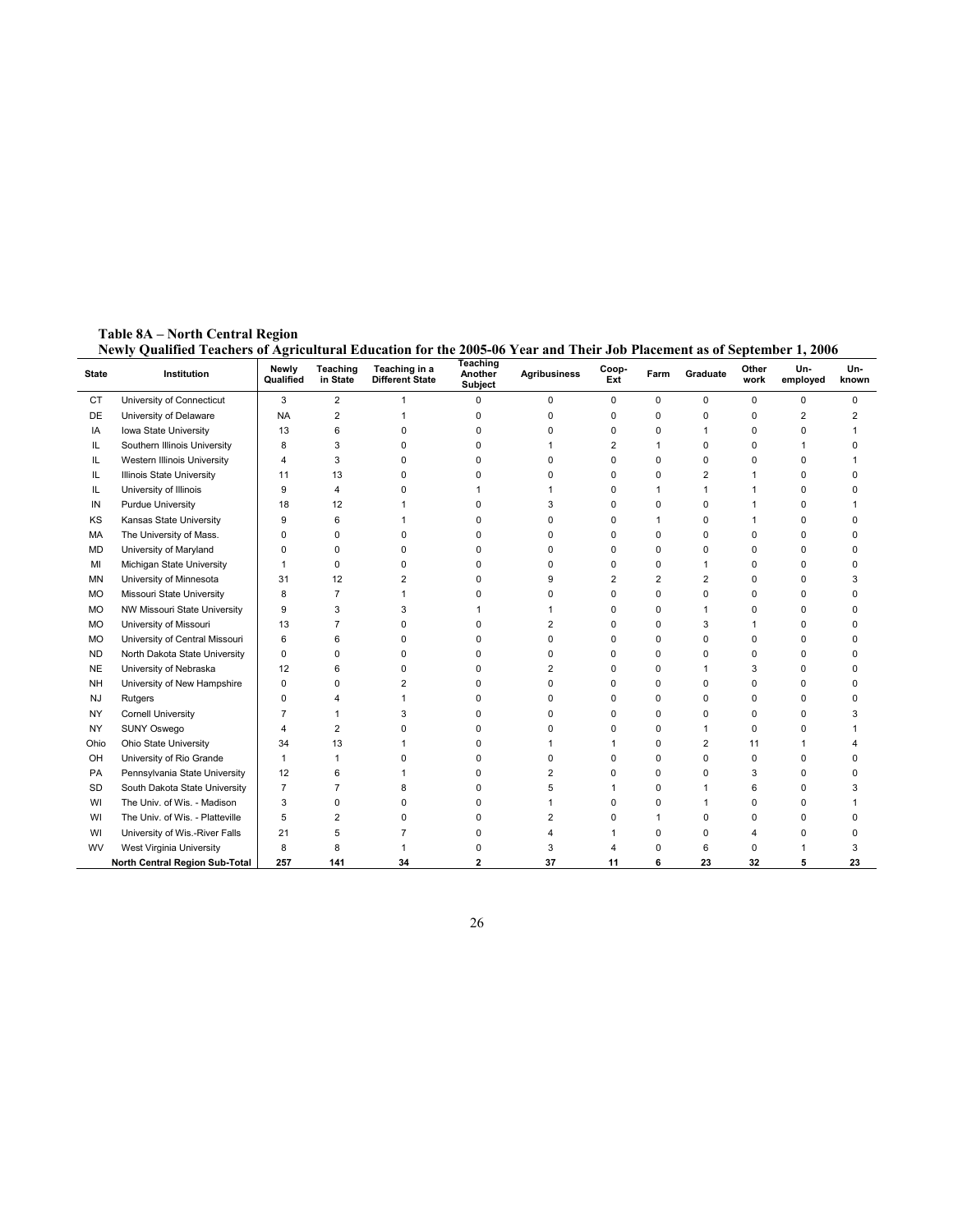## Table 8B - Southern Region

| <b>State</b> | Institution                      | Newly<br>Qualified | Teaching<br>in State | Teaching in a<br><b>Different State</b> | Teaching<br>Another<br>Subject | <b>Agribusiness</b> | Coop-<br>Ext   | Farm     | Graduate       | Other<br>work  | Un-<br>employed | Un-<br>known   |
|--------------|----------------------------------|--------------------|----------------------|-----------------------------------------|--------------------------------|---------------------|----------------|----------|----------------|----------------|-----------------|----------------|
| AL           | Auburn University                | $\overline{2}$     | $\overline{2}$       | 0                                       | 0                              | $\mathbf 0$         | 0              | $\Omega$ | $\mathbf 0$    | 0              | $\mathbf 0$     | $\Omega$       |
| AR           | Arkansas State University        | 0                  | 3                    | 0                                       | $\Omega$                       | 0                   | $\Omega$       | 1        | 0              | $\overline{1}$ | $\Omega$        | $\Omega$       |
| AR           | Southern Arkansas University     | 9                  | 5                    | 0                                       | 2                              | O                   | ŋ              | $\Omega$ |                | $\Omega$       | $\Omega$        |                |
| AR           | Univ. of Arkansas-Fayetteville   | 8                  |                      | 0                                       | $\overline{2}$                 | 0                   |                | $\Omega$ | 5              | $\Omega$       | $\Omega$        |                |
| FL.          | Florida A & M University         | 0                  | $\Omega$             | $\Omega$                                | $\Omega$                       | 0                   |                | $\Omega$ | $\Omega$       | $\Omega$       | $\Omega$        |                |
| FL.          | University of Florida            | 18                 | 14                   | 0                                       |                                | 2                   |                | $\Omega$ | 3              | 3              |                 |                |
| GA           | Fort Valley State University     | 5                  | 5                    | 0                                       | $\Omega$                       | 0                   | ŋ              | $\Omega$ | 0              | $\Omega$       | $\Omega$        | $\Omega$       |
| GA           | University of Georgia            | 20                 | 57                   | 2                                       | 2                              | 12                  |                |          | $\overline{2}$ | $\Omega$       | $\Omega$        | 9              |
| KY           | Eastern Kentucky University      | 5                  | $\overline{2}$       |                                         |                                | 0                   | n              |          | $\Omega$       | $\Omega$       | $\Omega$        |                |
| KY           | Morehead State University        | 4                  | $\overline{2}$       | 0                                       | $\Omega$                       | 0                   | 2              | $\Omega$ | $\Omega$       | $\Omega$       | $\Omega$        | <sup>0</sup>   |
| KY           | Murray State University          | 9                  | $\mathbf{1}$         | 3                                       | $\Omega$                       | 3                   |                | $\Omega$ | 1              | $\Omega$       | $\mathbf 0$     |                |
| KY           | University of Kentucky           | 13                 | 8                    | 0                                       | $\Omega$                       | 0                   | C              |          | 3              |                | $\mathbf 0$     | $\Omega$       |
| KY           | Western Kentucky                 | 8                  | 5                    | 2                                       | $\Omega$                       | 0                   | O              | $\Omega$ | 0              | 1              | $\Omega$        | $\Omega$       |
| LA           | Louisiana Tech                   | 6                  | 3                    | 0                                       |                                |                     | C              | $\Omega$ | 0              | $\Omega$       | $\Omega$        | 2              |
| LA           | Univ. of Louisiana-Lafayette     |                    |                      | 0                                       |                                | 0                   |                | $\Omega$ | $\Omega$       | $\Omega$       | $\Omega$        |                |
| LA           | McNeese State University         | 2                  | $\overline{2}$       | 0                                       | $\Omega$                       | 0                   |                | $\Omega$ | 0              | $\Omega$       | $\Omega$        |                |
| LA           | Louisiana State University       | 4                  | $\overline{2}$       | 0                                       | $\Omega$                       | O                   |                | $\Omega$ | $\mathbf{1}$   |                | $\Omega$        |                |
| <b>MS</b>    | Mississippi State University     | 1                  |                      | 0                                       | $\Omega$                       | 0                   |                | $\Omega$ | $\mathbf 0$    | $\Omega$       | $\mathbf 0$     |                |
| <b>NC</b>    | North Carolina A & T             | 5                  | 5                    | 0                                       | $\Omega$                       | 0                   | C              | $\Omega$ | $\Omega$       | $\Omega$       | $\Omega$        | $\Omega$       |
| <b>NC</b>    | North Carolina State             | 23                 | 11                   | $\overline{7}$                          | 2                              |                     | ŋ              | $\Omega$ | $\overline{2}$ | $\Omega$       | $\Omega$        | ŋ              |
| OK           | Oklahoma State                   | 23                 | 12                   | 4                                       | $\Omega$                       | 3                   | n              | 0        |                | $\Omega$       | $\mathbf 0$     | 3              |
| OK           | Panhandle State University       | 3                  | 5                    | 3                                       | $\Omega$                       | O                   | $\overline{2}$ | $\Omega$ | $\Omega$       | $\Omega$       | $\mathbf 0$     | ŋ              |
| SC           | <b>Clemson University</b>        | 16                 | 9                    | 2                                       | 2                              |                     |                | $\Omega$ | 1              | $\Omega$       | $\Omega$        |                |
| <b>TN</b>    | Tennessee State University       | 0                  | 0                    | 0                                       | O                              | 0                   | C              | 0        | 0              | $\Omega$       | $\mathbf 0$     | $\Omega$       |
| <b>TN</b>    | Tennessee Tech University        | $\overline{7}$     | 4                    | 0                                       |                                |                     |                | $\Omega$ | 0              | 1              | 0               |                |
| <b>TN</b>    | Univ. of Tennessee-Martin        | 4                  | 3                    | 0                                       |                                | 0                   |                | $\Omega$ | $\Omega$       | $\Omega$       | $\Omega$        |                |
| <b>TN</b>    | Middle Tennessee State Univ.     | $\overline{7}$     | 5                    | $\Omega$                                | n                              | 0                   |                | $\Omega$ | $\Omega$       | $\overline{1}$ | $\Omega$        | ŋ              |
| <b>TN</b>    | University of Tennessee          | 6                  | 4                    | 0                                       |                                | 0                   |                | $\Omega$ | 1              | $\Omega$       | $\Omega$        |                |
| TX           | Stephen F. Austin State Univ.    | $\overline{7}$     | 13                   | 0                                       |                                | 7                   |                | $\Omega$ | $\mathbf 0$    | $\Omega$       | $\mathbf 0$     | $\overline{2}$ |
| TX           | <b>Tarleton State University</b> | 30                 | 17                   |                                         |                                | 6                   |                | $\Omega$ | $\overline{2}$ | $\Omega$       | $\Omega$        | 3              |
| TX           | Prairie View A&M University      | 0                  | 0                    | 0                                       |                                | 0                   |                | O        | $\Omega$       | $\Omega$       | $\Omega$        | O              |
| TX           | Texas A&M - College Station      | 70                 | 18                   | 0                                       | 16                             | 10                  | $\overline{2}$ | $\Omega$ | 12             | $\overline{4}$ | $\Omega$        | 9              |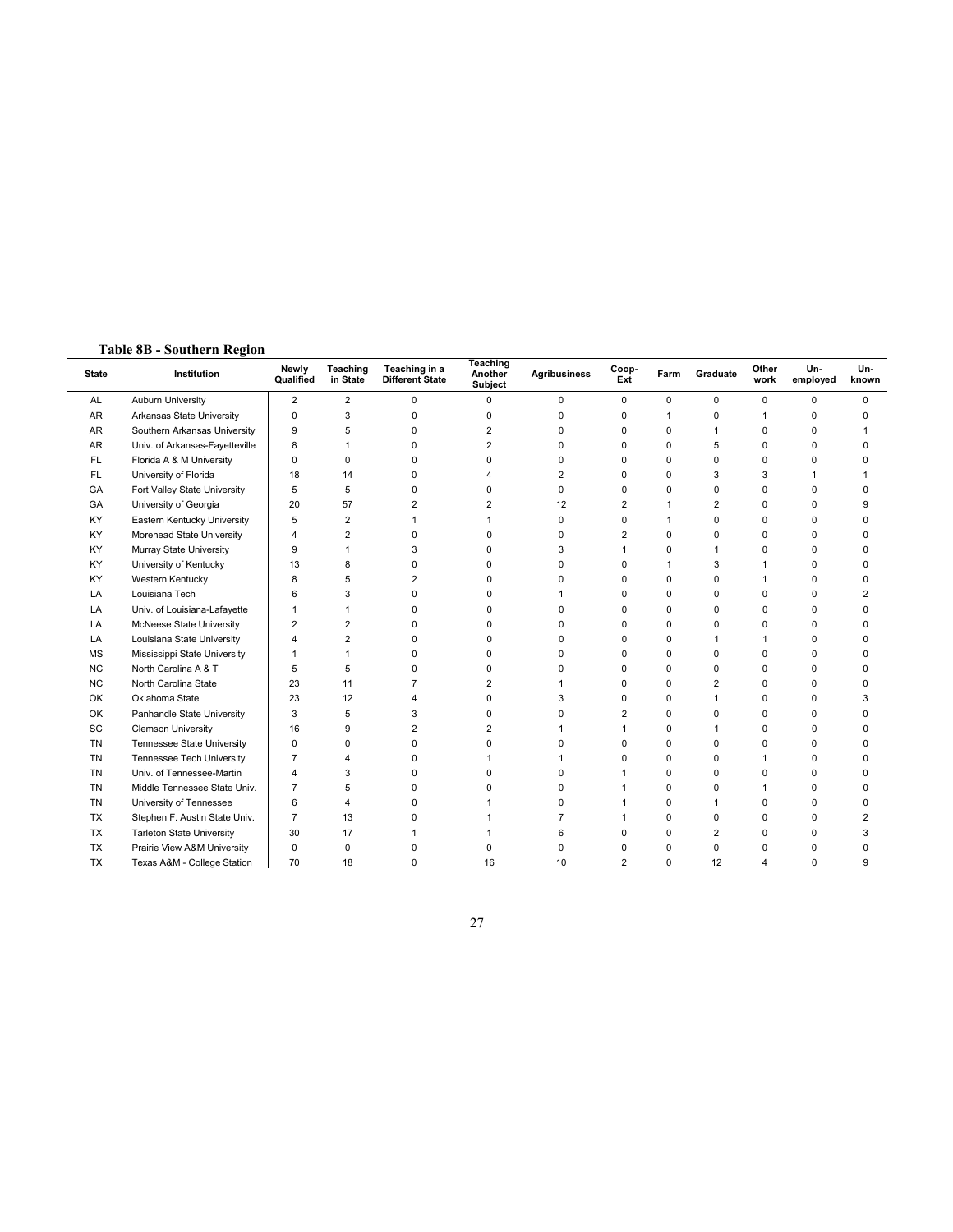#### Table 8B - Southern Region Continued

|           |                               |     |     |    | Table 8B - Southern Region Continued |    |  |    |    |    |
|-----------|-------------------------------|-----|-----|----|--------------------------------------|----|--|----|----|----|
| ТX        | <b>Texas State University</b> | 0   |     |    |                                      |    |  |    | 0  |    |
| TX        | <b>Texas Tech University</b>  | 27  |     |    |                                      |    |  |    |    |    |
| <b>TX</b> | Texas A&M Univ. - Commerce    |     |     |    |                                      |    |  |    |    |    |
| <b>TX</b> | Texas A&M Univ. - Kingsville  | 9   |     |    |                                      |    |  |    |    |    |
| <b>TX</b> | Sam Houston State University  | 22  | 12  |    |                                      |    |  |    |    |    |
| <b>TX</b> | West Texas A&M University     | 11  |     |    |                                      |    |  |    |    |    |
| VA        | Virginia Tech                 | 12  |     |    |                                      |    |  |    |    |    |
| VA        | Virginia State University     |     |     |    |                                      |    |  |    |    |    |
|           | Southern Region Sub-Total     | 404 | 258 | 28 | 40                                   | 61 |  | 44 | 18 | 32 |

#### Table 8C - Western Region

| <b>State</b> | Institution                       | Newly<br>Qualified | Teaching<br>in State | Teaching in a<br><b>Different State</b> | Teaching<br>Another<br><b>Subject</b> | <b>Agribusiness</b> | Coop-<br>Ext | Farm | Graduate | Other<br>work | Un-<br>employed | Un-<br>known |
|--------------|-----------------------------------|--------------------|----------------------|-----------------------------------------|---------------------------------------|---------------------|--------------|------|----------|---------------|-----------------|--------------|
| AZ           | University of Arizona             | 9                  |                      |                                         | $\Omega$                              |                     |              | O.   |          | $\Omega$      |                 |              |
| CA           | California State-San Luis Obispo  | 22                 | 17                   |                                         |                                       |                     |              | n    | U        |               |                 |              |
| CA           | California State Univ.-Fresno     | 12                 | 11                   |                                         |                                       |                     |              | n    |          |               |                 |              |
| CA           | California State University-Chico | 10                 |                      |                                         |                                       |                     |              |      | U        |               |                 |              |
| CA           | University of California-Davis    | 9                  |                      |                                         |                                       |                     |              | n    | U        |               |                 |              |
| CO           | Colorado State University         |                    |                      |                                         |                                       |                     |              | n    |          |               |                 |              |
| ID           | University of Idaho               |                    |                      |                                         |                                       |                     |              | O    | U        |               |                 |              |
| ID           | University of Idaho-Boise Center  |                    |                      |                                         |                                       |                     |              | ŋ    | U        |               |                 |              |
| MT           | Montana State University          |                    |                      |                                         |                                       |                     |              | n    | U        |               |                 |              |
| <b>NV</b>    | University of Nevada, Reno        |                    |                      |                                         |                                       |                     |              | n    | ŋ        |               |                 |              |
| <b>NM</b>    | New Mexico State University       | 10                 |                      |                                         |                                       |                     |              | n    |          |               |                 |              |
| <b>OR</b>    | Oregon State University           | 11                 |                      |                                         |                                       |                     |              |      |          |               |                 |              |
| UT           | Utah State University             |                    |                      |                                         |                                       |                     |              |      |          |               |                 |              |
| <b>WA</b>    | Washington State University       |                    |                      |                                         |                                       |                     |              |      |          |               |                 |              |
| WY           | University of Wyoming             |                    |                      |                                         |                                       |                     |              |      |          |               |                 |              |
|              | Western Region Sub-Total          | 124                | 77                   | 10                                      |                                       |                     |              |      |          |               |                 |              |
|              | U.S. Total                        | 785                | 476                  | 72                                      | 46                                    | 104                 | 27           | 14   | 75       | 56            |                 | 64           |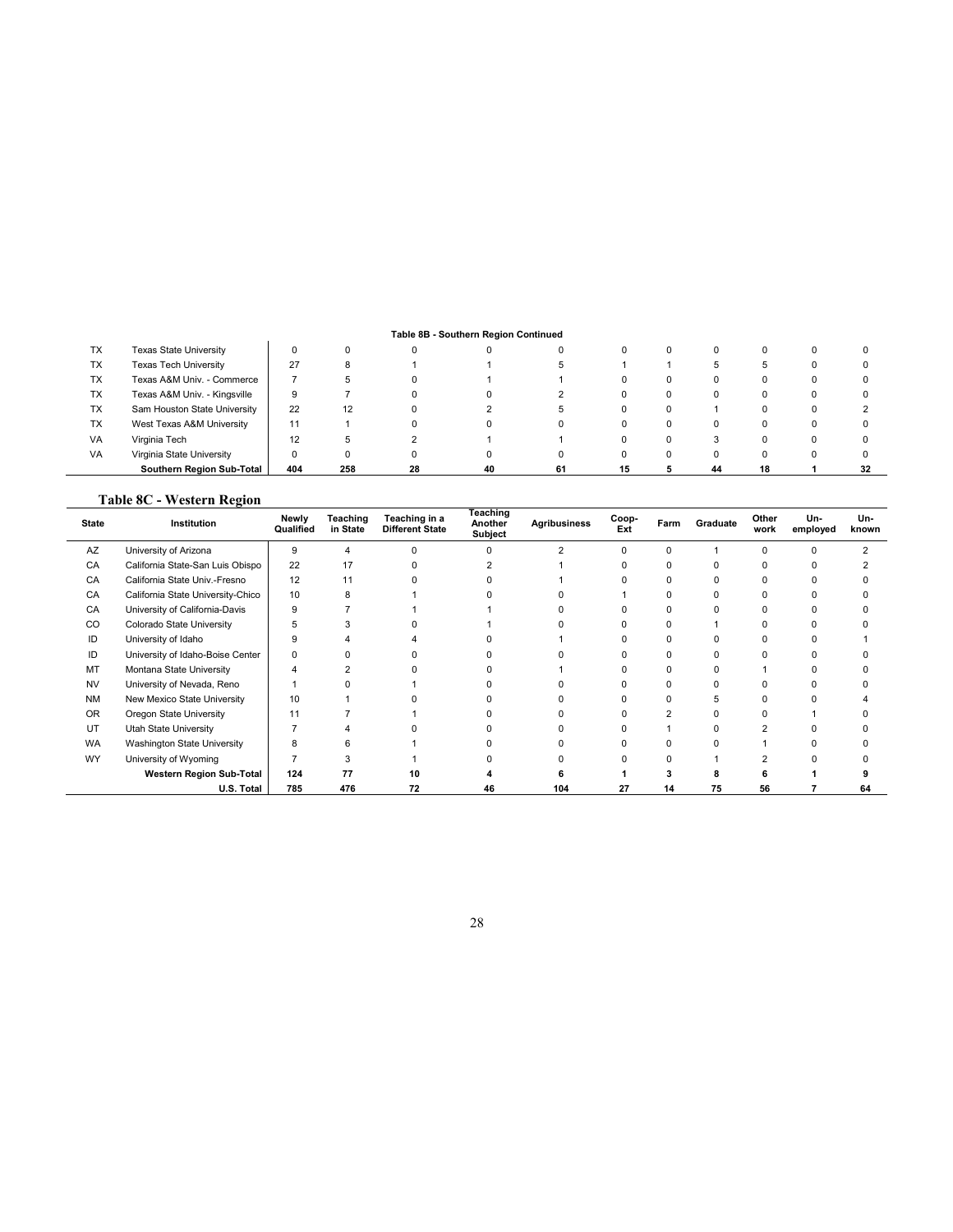| <b>North Central</b><br><b>Region</b><br><b>State</b> | High<br>School | Jr.<br><b>High/Middle</b><br><b>School Only</b> | High/Jr.<br>High/Middle<br>Combined | Adult/<br>Young<br>Farmer | Un-<br>known     | Other            | Teach Voc.<br><b>HS/Centers</b> | <b>Some Adult</b><br><b>Responsibility</b> | Teach 2 or<br>more<br>schools | Single<br>Teacher<br>dept. | <b>Multiple</b><br>Teacher dept. | Un-<br>known |
|-------------------------------------------------------|----------------|-------------------------------------------------|-------------------------------------|---------------------------|------------------|------------------|---------------------------------|--------------------------------------------|-------------------------------|----------------------------|----------------------------------|--------------|
| <b>CT</b>                                             | 99             | $\overline{0}$                                  | $\mathbf{0}$                        |                           | $\bf{0}$         | $\boldsymbol{0}$ | 33                              | NA                                         | $\mathbf{0}$                  | $\bf{0}$                   | 104                              | $\mathbf{0}$ |
| DE                                                    | 50             | 5                                               |                                     | $\mathbf{0}$              | $\bf{0}$         | $\bf{0}$         | 3                               | $\boldsymbol{0}$                           | $\mathbf{0}$                  | 9                          | 47                               | $\theta$     |
| IL                                                    | 308            | $\overline{0}$                                  | 71                                  | $\mathbf{0}$              | $\mathbf{0}$     | $\mathbf{0}$     | $\overline{\mathbf{3}}$         | $\mathbf{0}$                               | $\overline{c}$                | 270                        | 109                              | $\mathbf{0}$ |
| IN                                                    | <b>NA</b>      | NA                                              | NA                                  | NA                        | 243              | $\mathbf{0}$     | 8                               | 29                                         | 3                             | 143                        | $\mathbf{0}$                     | 100          |
| IA                                                    | 239            |                                                 | $\bf{0}$                            | $\bf{0}$                  | $\bf{0}$         | $\boldsymbol{0}$ | $\mathbf{0}$                    | NA                                         | 10                            | 218                        | 22                               | $\mathbf{0}$ |
| KS                                                    | 189            | $\mathbf{0}$                                    | $\mathbf{0}$                        | $\mathbf{0}$              | $\bf{0}$         | $\mathbf{0}$     | $\overline{c}$                  | $\mathbf{0}$                               | $\overline{2}$                | 145                        | 44                               | $\mathbf{0}$ |
| MA                                                    |                |                                                 |                                     |                           |                  |                  | No Response                     |                                            |                               |                            |                                  |              |
| ME                                                    | 44             | 2                                               | $\mathbf{0}$                        | $\boldsymbol{0}$          | $\bf{0}$         | $\bf{0}$         | 25                              | $\boldsymbol{0}$                           | 3                             | 40                         | $\boldsymbol{0}$                 | 6            |
| <b>MD</b>                                             | 64             | 2                                               |                                     | $\mathbf{0}$              | $\mathbf{0}$     | $\mathbf{0}$     | 9                               | $\mathbf{0}$                               | $\overline{c}$                | 23                         | 44                               | $\Omega$     |
| MI                                                    | 123            |                                                 | 3                                   | $\mathbf{0}$              | $\mathbf{0}$     | $\mathbf{0}$     | 38                              | $\mathbf{0}$                               | 3                             | 434                        | 84                               | $\Omega$     |
| MN                                                    | 232            | $\Omega$                                        | $\Omega$                            | $\mathbf{0}$              | $\mathbf{0}$     | $\mathbf{0}$     | 11                              | $\mathbf{0}$                               | 3                             | 85                         | 147                              |              |
| <b>MO</b>                                             | 230            | 5                                               | 190                                 | 20                        | $\mathbf{0}$     | $\boldsymbol{0}$ | 85                              | 150                                        |                               | 202                        | 243                              |              |
| <b>NE</b>                                             | 34             | $\mathbf{0}$                                    | 102                                 | $\mathbf{0}$              | $\mathbf{0}$     | $\mathbf{0}$     | $\mathbf{0}$                    | $\mathbf{0}$                               | 8                             | 124                        | 12                               |              |
| <b>NH</b>                                             | 22             | 0                                               | $\mathbf{0}$                        | $\mathbf{0}$              | $\bf{0}$         | $\mathbf{0}$     | 16                              | $\boldsymbol{0}$                           | $\Omega$                      | 6                          | 16                               | $\Omega$     |
| <b>NJ</b>                                             | 59             |                                                 |                                     | $\mathbf{0}$              | $\mathbf{0}$     | $\mathbf{0}$     | 27                              | $\mathbf{0}$                               | $\mathbf{0}$                  | 27                         | 34                               |              |
| <b>NY</b>                                             | 195            |                                                 | 39                                  | $\mathbf{0}$              | $\mathbf{0}$     | $\mathbf{0}$     | 88                              | 3                                          | 3                             | 128                        | 110                              | $\Omega$     |
| <b>ND</b>                                             | 21             |                                                 | 62                                  | 15                        | $\mathbf{0}$     | 16               | 11                              | 15                                         | 2                             | 71                         | 44                               | $\mathbf{0}$ |
| OH                                                    | 511            | $\Omega$                                        | $\mathbf{0}$                        | 24                        | $\mathbf{0}$     | $\mathbf{0}$     | 190                             | $\mathbf{0}$                               | NA                            | $\mathbf{0}$               | $\mathbf{0}$                     | 535          |
| PA                                                    | 260            | 10                                              | $\bf{0}$                            | $\overline{4}$            | $\bf{0}$         | $\bf{0}$         | 260                             | 10                                         | 3                             | 70                         | 200                              | 4            |
| RI                                                    | 8              |                                                 | $\mathbf{0}$                        | $\mathbf{0}$              | $\bf{0}$         | $\mathbf{0}$     | $\mathbf{0}$                    | $\mathbf{0}$                               | $\mathbf{0}$                  | $\mathbf{1}$               | 8                                | $\mathbf{0}$ |
| SD                                                    |                |                                                 |                                     |                           |                  |                  | No Response                     |                                            |                               |                            |                                  |              |
| VT                                                    | 29             | $\mathbf{0}$                                    | 0.5                                 | $\mathbf{0}$              | $\bf{0}$         | $\bf{0}$         | 24.5                            | 2                                          | $\mathbf{0}$                  | 6                          | 23.5                             | $\Omega$     |
| <b>WV</b>                                             | 83             | 5                                               | $\mathbf{0}$                        | $\mathbf{0}$              | $\boldsymbol{0}$ | $\bf{0}$         | 11                              | $\overline{4}$                             | 2                             | 75                         | 13                               | $\mathbf{0}$ |
| WI                                                    | <b>NA</b>      | NA                                              | <b>NA</b>                           | <b>NA</b>                 | <b>NA</b>        | NA               | NA                              | NA                                         | NA                            | 213                        | 40                               | <b>NA</b>    |
| Sub-Total                                             | 2800           | 38                                              | 470.5                               | 64                        | 243              | 16               | 844.5                           | 213                                        | 50                            | 2290                       | 1344.5                           | 645          |

Table 9A - North Central Region Types of Secondary Teaching Positions (FTE) in Agricultural Education on September 1, 2006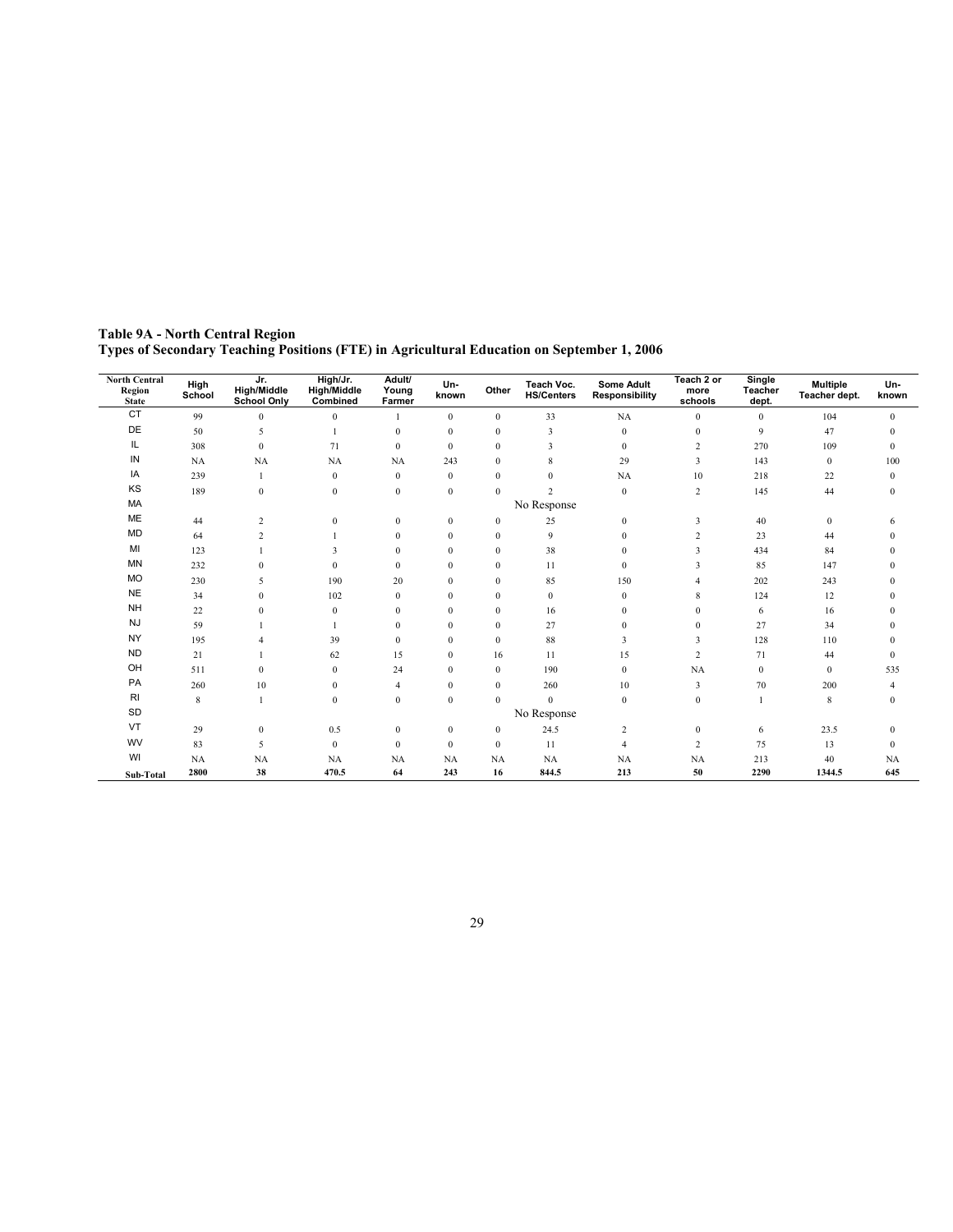| <b>Southern Region</b><br><b>State</b> | High<br>School   | Jr.<br><b>High/Middle</b><br><b>School Only</b> | − J F<br>High/Jr.<br><b>High/Middle</b><br>Combined | .<br>Adult/<br>Young<br>Farmer | Un-<br>known     | Other            | $0.01$ $0.020$ $(0.000)$<br>Teach Voc.<br><b>HS/Centers</b> | <br>Some Adult<br>Responsibility | .<br>Teach 2 or<br>more<br>schools | $\cdots$<br>Single<br>Teacher<br>dept. | <b>Multiple</b><br>Teacher<br>dept. | Un-<br>known |
|----------------------------------------|------------------|-------------------------------------------------|-----------------------------------------------------|--------------------------------|------------------|------------------|-------------------------------------------------------------|----------------------------------|------------------------------------|----------------------------------------|-------------------------------------|--------------|
| <b>AL</b>                              | 95               | 15                                              | 225                                                 | $\bf{0}$                       | $\bf{0}$         | $\mathbf{0}$     | 20                                                          | 16                               | 6                                  | 287                                    | 48                                  | $\mathbf{0}$ |
| AR                                     | $\boldsymbol{0}$ | $\bf{0}$                                        | 282                                                 | $\bf{0}$                       | $\boldsymbol{0}$ | $\mathbf{0}$     | 3                                                           | 282                              | $\bf{0}$                           | 180                                    | 102                                 | $\theta$     |
| FL                                     | 162              | 145                                             | 105                                                 | 21                             | $\mathbf{0}$     | $\mathbf{0}$     | 16                                                          | 21                               | $\mathbf{0}$                       | 270                                    | 163                                 | $\theta$     |
| GA                                     | 269              | 53                                              | $\boldsymbol{0}$                                    | 49                             | $\mathbf{0}$     | $\mathbf{0}$     | 9                                                           | 52                               | 5                                  | 148                                    | 224                                 | $\theta$     |
| KY                                     | 244              | 5                                               | 1                                                   | <b>NA</b>                      | $\mathbf{0}$     | $\mathbf{0}$     | 4                                                           | 10                               | <b>NA</b>                          | 64                                     | 186                                 |              |
| LA                                     | 215              | 11                                              | $\overline{7}$                                      | $\bf{0}$                       | $\mathbf{0}$     | $\boldsymbol{0}$ | 1                                                           | $\mathbf{0}$                     | 1                                  | 143                                    | 90                                  | $\Omega$     |
| <b>MS</b>                              | NA               | $_{\rm NA}$                                     | <b>NA</b>                                           | NA                             | NA               | <b>NA</b>        | <b>NA</b>                                                   | $\mathbf{0}$                     | $\mathbf{1}$                       | 109                                    | 54                                  |              |
| NC                                     | 340              | 38                                              | $\boldsymbol{0}$                                    | $\boldsymbol{0}$               | $\boldsymbol{0}$ | $\mathbf{0}$     | $\overline{c}$                                              | $\mathbf{0}$                     | $\overline{c}$                     | 173                                    | 204                                 | $\theta$     |
| Puerto Rico                            |                  |                                                 |                                                     |                                |                  |                  | No Response                                                 |                                  |                                    |                                        |                                     |              |
| OK                                     | 435              | $\bf{0}$                                        | $\bf{0}$                                            | $\boldsymbol{0}$               | $\bf{0}$         | $\bf{0}$         | $\boldsymbol{0}$                                            | $\boldsymbol{0}$                 | $\bf{0}$                           | 293                                    | 64                                  | $\Omega$     |
| SC                                     | 111              | 3                                               | $\mathbf{0}$                                        | $\mathbf{0}$                   | $\bf{0}$         | $\mathbf{0}$     | 23                                                          | 114                              | $\overline{4}$                     | 94                                     | 20                                  |              |
| <b>TN</b>                              | 306              | 6                                               | 3                                                   | $\mathbf{0}$                   | $\mathbf{0}$     | $\mathbf{0}$     | 8                                                           | $\boldsymbol{0}$                 | 1                                  | 84                                     | 110                                 |              |
| TX                                     | 1572             | 28                                              | $\mathbf{0}$                                        | $\mathbf{0}$                   | $\mathbf{0}$     | $\mathbf{0}$     | 5                                                           | NA                               | 6                                  | 660                                    | 940                                 | $\theta$     |
| VA                                     | 238              | 71                                              | $\mathbf{0}$                                        | $\mathbf{1}$                   | $\mathbf{0}$     | $\mathbf{0}$     | 10                                                          | 45                               | 6                                  | 102                                    | 208                                 | $\mathbf{0}$ |
| Virgin Islands                         |                  |                                                 |                                                     |                                |                  |                  | No Response                                                 |                                  |                                    |                                        |                                     |              |
| <b>Sub Total</b>                       | 3987             | 375                                             | 623                                                 | 71                             | $\bf{0}$         | $\bf{0}$         | 101                                                         | 540                              | 32                                 | 2607                                   | 2413                                | $\bf{0}$     |
| <b>Western Region</b><br><b>State</b>  | High<br>School   | Jr.<br><b>High/Middle</b><br><b>School Only</b> | High/Jr.<br><b>High/Middle</b><br>Combined          | Adult/<br>Young<br>Farmer      | Un-<br>known     | Other            | Teach Voc.<br><b>HS/Centers</b>                             | Some Adult<br>Responsibility     | Teach 2 or<br>more<br>schools      | Single<br>Teacher<br>dept.             | <b>Multiple</b><br>Teacher<br>dept. | Un-<br>known |
| AK                                     | $\overline{4}$   | $\mathbf{0}$                                    | $\mathbf{0}$                                        | $\mathbf{0}$                   | $\mathbf{0}$     | $\mathbf{0}$     | $\overline{c}$                                              | $\mathbf{0}$                     | 3                                  | 3                                      | $\mathbf{0}$                        | $\mathbf{0}$ |
| $\mathbf{A}\mathbf{Z}$                 | 103              | $\mathbf{0}$                                    | $\boldsymbol{0}$                                    | $\boldsymbol{0}$               | $\boldsymbol{0}$ | $\mathbf{0}$     | $\mathbf{1}$                                                | $\boldsymbol{0}$                 | $\overline{4}$                     | 44                                     | 61                                  | $\mathbf{0}$ |
| CA                                     | 690              | $\mathbf{0}$                                    | 3                                                   | $\boldsymbol{0}$               | $\mathbf{0}$     | $\mathbf{0}$     | 4                                                           | $\boldsymbol{2}$                 | 4                                  | 100                                    | 593                                 | $\mathbf{0}$ |
| $_{\rm CO}$                            | 116              | $\mathbf{0}$                                    | $\mathbf{0}$                                        | $\mathbf{0}$                   | $\mathbf{0}$     | $\mathbf{0}$     | $\mathbf{0}$                                                | 5                                | $\mathbf{0}$                       | 95                                     | 11                                  | $\mathbf{0}$ |
| Guam                                   | NA               | NA                                              | NA                                                  | NA                             | NA               | NA               | NA                                                          | NA                               | NA                                 | NA                                     | <b>NA</b>                           | NA           |
| H                                      |                  |                                                 |                                                     |                                |                  |                  | No Response                                                 |                                  |                                    |                                        |                                     |              |
| ID                                     | 90               |                                                 | 18                                                  | $\boldsymbol{0}$               | $\bf{0}$         | $\bf{0}$         | $\overline{c}$                                              | $\boldsymbol{0}$                 | $\overline{c}$                     | 70                                     | 39                                  | $\Omega$     |
| MT                                     | 14               | $\mathbf{0}$                                    | 71                                                  | $\mathbf{0}$                   | $\boldsymbol{0}$ | $\mathbf{0}$     | $\overline{c}$                                              | $\mathbf{0}$                     | $\boldsymbol{0}$                   | 68                                     | 17                                  | $\Omega$     |
| $\ensuremath{\text{NV}}$               | 23               | $\Omega$                                        | $\overline{c}$                                      | $\theta$                       | $\Omega$         | $\overline{0}$   | $\overline{c}$                                              | $\theta$                         | $\mathbf{0}$                       | 18                                     | 7                                   | $\Omega$     |
| $\rm{NM}$                              | 85               | 6                                               | 13                                                  | $\Omega$                       | $\Omega$         | $\Omega$         | $\theta$                                                    | $\theta$                         | 7                                  | 87                                     | 17                                  |              |
| <b>OR</b>                              | 125              |                                                 | $\mathbf{0}$                                        | $\mathbf{0}$                   | $\mathbf{0}$     | $\overline{0}$   | $\mathbf{0}$                                                | $\theta$                         | $\mathbf{0}$                       | $88\,$                                 | 38                                  |              |
| UT                                     | 80               | 3                                               | 8                                                   | $\mathbf{0}$                   | $\mathbf{0}$     | $\overline{0}$   | $\overline{4}$                                              | $\mathbf{0}$                     | 3                                  | 55                                     | 36                                  | O            |
| WA                                     | 295              | 3                                               | 6                                                   | $\mathbf{0}$                   | $\mathbf{0}$     | $\overline{0}$   | $\mathbf{0}$                                                | 95                               | 5                                  | 175                                    | $20\,$                              | $\Omega$     |
| WY                                     | 39               | $\mathbf{0}$                                    | 10                                                  | $\mathbf{0}$                   | $\Omega$         | $\mathbf{0}$     | $\mathbf{1}$                                                | 5                                | 3                                  | 45                                     | $\overline{4}$                      | $\Omega$     |
| Sub-Total                              |                  |                                                 |                                                     |                                |                  |                  |                                                             |                                  |                                    |                                        |                                     |              |
|                                        | 1664             | 14                                              | 131                                                 | $\pmb{0}$                      | $\bf{0}$         | $\bf{0}$         | 18                                                          | 107                              | 31                                 | 848                                    | 843                                 | $\theta$     |

#### Table 9B - Southern & Western Region; Types of Secondary Teaching Positions (FTE) in Ag. Education on Sept 1, 2006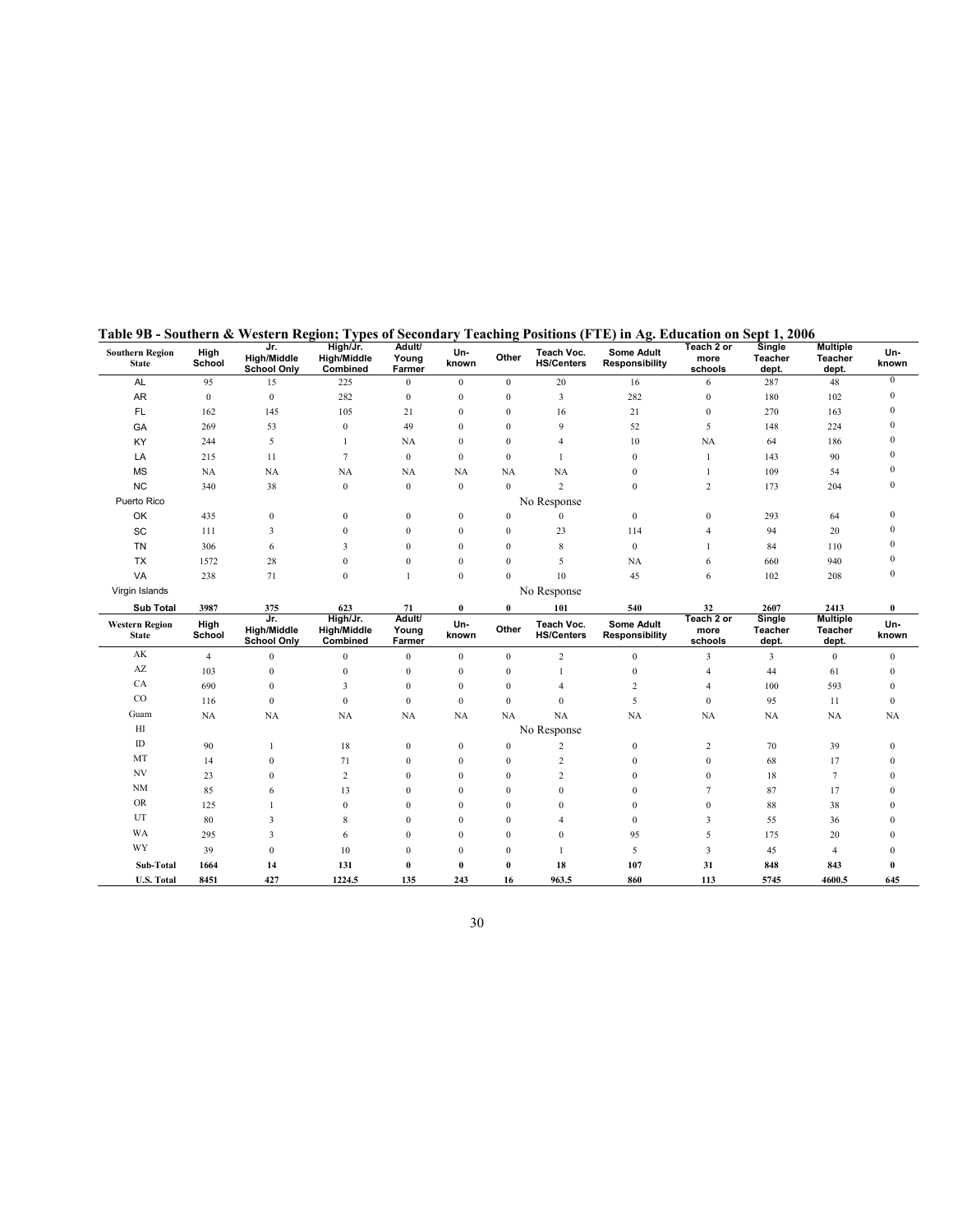#### Table 10A - North Central Region Gender and Race/Ethnicity of Newly Qualified Potential Teachers of Ag. Ed on Sept. 1, 2006

|                        |                                       |           |                    |          |             | Caucasian      |              | Hispanic / Non-<br>Caucasian |             | <b>Native</b><br>American /<br>Alaskan |             | Asian /<br>Pacific<br>Islander |          | Unknown or<br>Other |                         |
|------------------------|---------------------------------------|-----------|--------------------|----------|-------------|----------------|--------------|------------------------------|-------------|----------------------------------------|-------------|--------------------------------|----------|---------------------|-------------------------|
| Region<br><b>State</b> | Institution                           |           | Newly<br>Qualified | M        | F           | M              | F            | M                            | F           | M                                      | F           | M                              | F        | M                   | F                       |
| <b>CT</b>              | University of Connecticut             |           | 3                  | 0        | $\mathbf 0$ | $\mathbf 0$    | 3            | 0                            | 0           | 0                                      | $\mathbf 0$ | 0                              | $\Omega$ | 0                   | 0                       |
| <b>DE</b>              | University of Delaware                |           | <b>NA</b>          | 0        | $\mathbf 0$ | $\overline{2}$ | 5            | 0                            | 0           | 0                                      | 0           | 0                              | $\Omega$ | 0                   | 0                       |
| IA                     | Iowa State University                 |           | 13                 | 0        | $\Omega$    | $\overline{7}$ | 6            | $\Omega$                     | $\Omega$    | $\Omega$                               | $\Omega$    | $\Omega$                       | $\Omega$ | 0                   | $\mathbf 0$             |
| IL                     | Southern Illinois University          |           | 8                  | 0        | 0           | 4              | 4            | $\Omega$                     | $\Omega$    | $\Omega$                               | 0           | $\Omega$                       | $\Omega$ | 0                   | 0                       |
| IL                     | Western Illinois University           |           | 4                  | 0        | 0           | $\mathbf{1}$   | 4            | $\Omega$                     | $\Omega$    | $\Omega$                               | $\Omega$    | $\Omega$                       | $\Omega$ | 0                   | 0                       |
| IL                     | <b>Illinois State University</b>      |           | 11                 | $\Omega$ | $\Omega$    | 5              | 11           | $\Omega$                     | $\Omega$    | $\Omega$                               | $\Omega$    | $\Omega$                       | $\Omega$ | $\Omega$            | $\mathbf 0$             |
| IL                     | University of Illinois                |           | 9                  | $\Omega$ | $\mathbf 0$ | 6              | 3            | $\Omega$                     | $\Omega$    | $\Omega$                               | $\Omega$    | $\Omega$                       | $\Omega$ | 0                   | $\mathbf 0$             |
| IN                     | Purdue University                     |           | 18                 | $\Omega$ | $\Omega$    | $\overline{4}$ | 13           | $\Omega$                     | $\Omega$    | $\Omega$                               | 0           | $\Omega$                       | $\Omega$ | 1                   | 0                       |
| KS                     | Kansas State University               |           | 9                  | $\Omega$ | $\Omega$    | 3              | 5            | $\Omega$                     | 1           | $\Omega$                               | 0           | $\Omega$                       | $\Omega$ | 0                   | $\mathbf 0$             |
| MI                     | Michigan State University             |           | 1                  | $\Omega$ | 0           | $\mathbf 0$    | $\Omega$     | $\Omega$                     | $\Omega$    | $\Omega$                               | 0           | $\Omega$                       | $\Omega$ | 1                   | $\mathbf 0$             |
| MN                     | University of Minnesota-St. Paul      |           | 31                 | 1        | 3           | 9              | 14           | $\Omega$                     | $\Omega$    | $\Omega$                               | $\Omega$    | $\Omega$                       | $\Omega$ | 2                   | $\overline{\mathbf{c}}$ |
| <b>MO</b>              | Missouri State University             |           | 8                  | 0        | 0           | 3              | 5            | $\Omega$                     | $\Omega$    | $\Omega$                               | 0           | $\Omega$                       | $\Omega$ | 0                   | 0                       |
| <b>MO</b>              | Northwest Missouri State University   |           | 9                  | 0        | $\Omega$    | 5              | 4            | $\Omega$                     | $\Omega$    | $\Omega$                               | $\Omega$    | $\Omega$                       | $\Omega$ | 0                   | 0                       |
| <b>MO</b>              | University of Missouri                |           | 13                 | $\Omega$ | $\Omega$    | 8              | 5            | $\Omega$                     | $\Omega$    | $\Omega$                               | $\Omega$    | $\Omega$                       | $\Omega$ | $\Omega$            | $\mathbf 0$             |
| <b>MO</b>              | University of Central Missouri        |           | 6                  | $\Omega$ | $\mathbf 0$ | 8              | 9            | $\Omega$                     | $\Omega$    | $\Omega$                               | $\Omega$    | $\Omega$                       | $\Omega$ | 0                   | $\mathbf 0$             |
| <b>ND</b>              | North Dakota State University         |           | 0                  | 0        | 0           | $\mathbf 0$    | 0            | 0                            | $\Omega$    | $\Omega$                               | 0           | $\Omega$                       | $\Omega$ | 0                   | 0                       |
| <b>NE</b>              | University of Nebraska                |           | 12                 | $\Omega$ | $\Omega$    | 6              | 6            | 0                            | $\Omega$    | $\Omega$                               | $\Omega$    | 0                              | $\Omega$ | $\Omega$            | $\mathbf 0$             |
| <b>NH</b>              | University of New Hampshire           |           | $\Omega$           | $\Omega$ | $\Omega$    | $\mathbf{1}$   | 1            | 0                            | $\Omega$    | $\Omega$                               | $\Omega$    | 0                              | $\Omega$ | 0                   | $\mathbf 0$             |
| <b>NJ</b>              | Rutgers                               |           | $\Omega$           | 0        | 0           | $\mathbf 0$    | 5            | $\Omega$                     | $\Omega$    | $\Omega$                               | $\Omega$    | $\Omega$                       | $\Omega$ | $\Omega$            | $\mathbf 0$             |
| NY                     | <b>Cornell University</b>             |           | $\overline{7}$     | 0        | $\Omega$    | $\overline{2}$ | 5            | $\Omega$                     | $\Omega$    | $\Omega$                               | $\Omega$    | $\Omega$                       | $\Omega$ | $\Omega$            | $\mathbf 0$             |
| <b>NY</b>              | SUNY Oswego                           |           | 4                  | 0        | 0           | 3              | 1            | $\Omega$                     | 0           | 0                                      | 0           | $\Omega$                       | $\Omega$ | 0                   | $\mathbf 0$             |
| OH                     | Ohio State University                 |           | 34                 | 0        | $\mathbf 0$ | 13             | 21           | 0                            | $\mathbf 0$ | $\mathbf 0$                            | 0           | $\Omega$                       | $\Omega$ | 0                   | $\mathbf 0$             |
| OH                     | University of Rio Grande              |           | 1                  | $\Omega$ | $\Omega$    | $\Omega$       | $\mathbf{1}$ | 0                            | $\Omega$    | $\Omega$                               | $\Omega$    | $\Omega$                       | $\Omega$ | $\Omega$            | $\mathbf 0$             |
| PA                     | Pennsylvania State                    |           | 12                 | 0        | $\mathbf 0$ | 6              | 6            | $\Omega$                     | $\Omega$    | $\Omega$                               | $\Omega$    | $\Omega$                       | $\Omega$ | 0                   | 0                       |
| <b>SD</b>              | South Dakota State University         |           | $\overline{7}$     | $\Omega$ | $\Omega$    | 16             | 15           | $\Omega$                     | $\Omega$    | $\Omega$                               | 0           | $\Omega$                       | $\Omega$ | $\Omega$            | 0                       |
| WI                     | The University of Wisconsin - Madison |           | 3                  | $\Omega$ | $\Omega$    | $\Omega$       | 3            | $\Omega$                     | $\Omega$    | $\Omega$                               | 0           | $\Omega$                       | $\Omega$ | 0                   | 0                       |
|                        |                                       | Sub-Total | 223                | 1        | 3           | 112            | 155          | 0                            | 1           | 0                                      | O           | 0                              | 0        | 4                   | 2                       |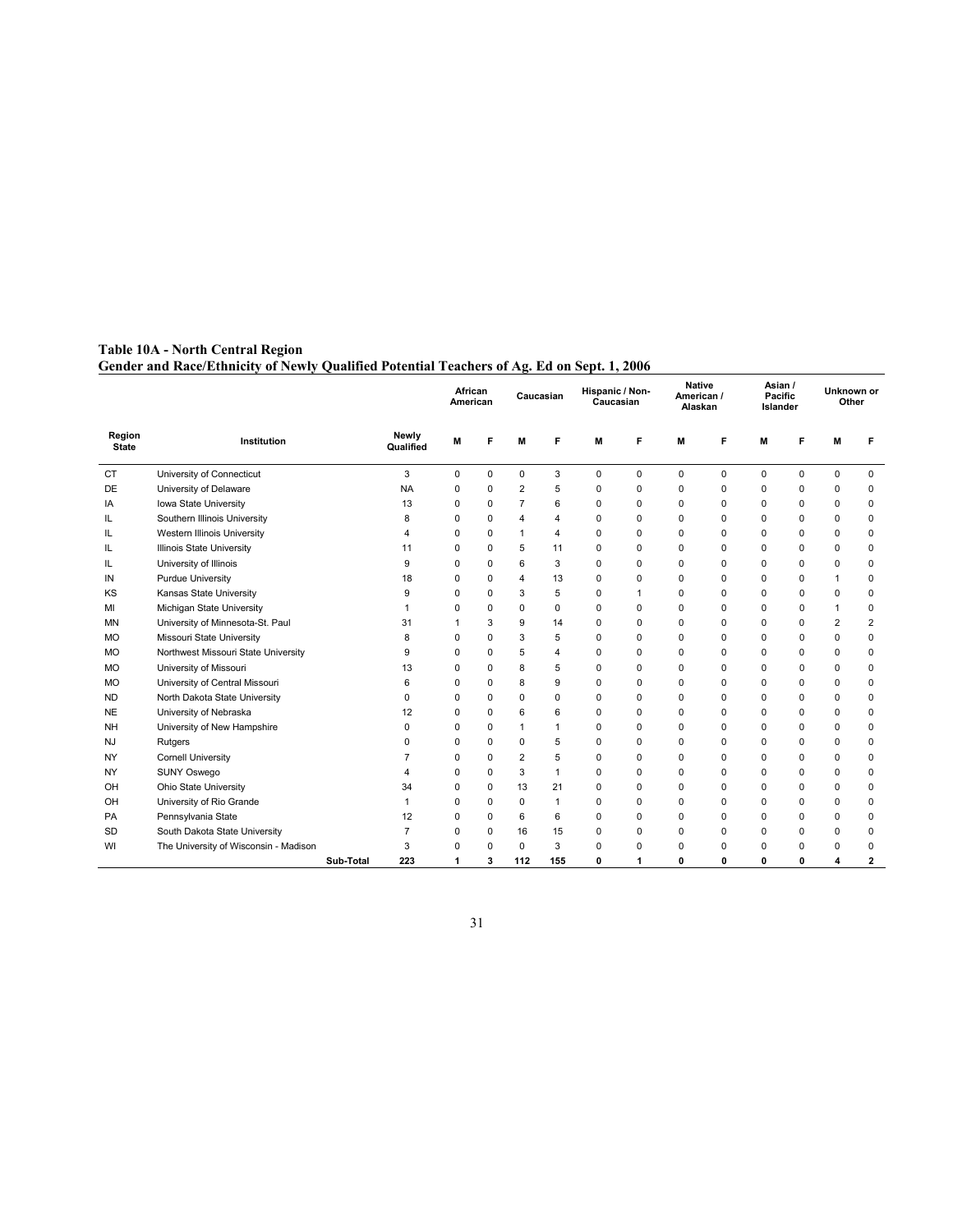|                        |                                     |                    | African<br>American |          | Caucasian      |                | Hispanic / Non-<br>Caucasian |             | <b>Native</b><br>American /<br>Alaskan |              | Asian /<br>Pacific<br>Islander |          | Unknown or<br>Other |             |
|------------------------|-------------------------------------|--------------------|---------------------|----------|----------------|----------------|------------------------------|-------------|----------------------------------------|--------------|--------------------------------|----------|---------------------|-------------|
| Region<br><b>State</b> | Institution                         | Newly<br>Qualified | M                   | F        | M              | F              | M                            | F           | M                                      | F            | M                              | F        | M                   | F           |
| AL                     | Auburn University                   | 2                  | $\mathbf 0$         | 0        | $\overline{2}$ | 0              | $\mathbf 0$                  | $\mathbf 0$ | $\mathbf 0$                            | $\mathbf 0$  | 0                              | $\Omega$ | $\mathbf 0$         | $\mathbf 0$ |
| AR                     | Arkansas State University           | 0                  | 0                   | $\Omega$ | $\overline{4}$ | 1              | $\Omega$                     | $\Omega$    | $\Omega$                               | $\Omega$     | $\Omega$                       | $\Omega$ | $\Omega$            | $\mathbf 0$ |
| AR                     | Southern Arkansas University        | 9                  | -1                  | 0        | 14             | 5              | $\mathbf 0$                  | $\Omega$    | $\Omega$                               | 0            | 0                              | 0        | 0                   | $\mathbf 0$ |
| AR                     | University of Arkansas-Fayetteville | 8                  | 0                   | 0        | 3              | 4              | $\mathbf 0$                  | $\Omega$    | 0                                      | $\mathbf{1}$ | 0                              | 0        | 0                   | $\mathbf 0$ |
| FL                     | Florida A & M University            | $\Omega$           | $\Omega$            | $\Omega$ | $\Omega$       | $\Omega$       | $\Omega$                     | $\Omega$    | $\Omega$                               | $\Omega$     | $\Omega$                       | $\Omega$ | $\Omega$            | $\mathbf 0$ |
| FL                     | University of Florida               | 18                 | $\Omega$            | $\Omega$ | 6              | 12             | $\Omega$                     | $\Omega$    | $\Omega$                               | $\Omega$     | $\Omega$                       | $\Omega$ | $\Omega$            | 0           |
| GA                     | Fort Valley State University        | 5                  | $\mathbf{1}$        | 1        | 3              | 0              | $\mathbf 0$                  | $\Omega$    | $\Omega$                               | $\Omega$     | $\Omega$                       | $\Omega$ | $\Omega$            | $\mathbf 0$ |
| GA                     | University of Georgia               | 20                 | $\mathbf{1}$        | $\Omega$ | 35             | 51             | $\Omega$                     | $\Omega$    | $\Omega$                               | $\Omega$     | $\Omega$                       | $\Omega$ | $\Omega$            | $\mathbf 0$ |
| KY                     | Eastern Kentucky University         | 5                  | $\Omega$            | $\Omega$ | 5              | $\Omega$       | $\Omega$                     | $\Omega$    | $\Omega$                               | $\Omega$     | $\Omega$                       | $\Omega$ | $\Omega$            | $\mathbf 0$ |
| KY                     | Morehead State University           | 4                  | $\Omega$            | $\Omega$ | 2              | $\overline{2}$ | $\Omega$                     | $\Omega$    | $\Omega$                               | 0            | $\Omega$                       | $\Omega$ | $\Omega$            | $\Omega$    |
| KY                     | Murray State University             | 9                  | $\mathbf{1}$        | $\Omega$ | 8              | $\Omega$       | $\Omega$                     | $\Omega$    | $\Omega$                               | 0            | $\Omega$                       | $\Omega$ | $\Omega$            | $\mathbf 0$ |
| KY                     | University of Kentucky              | 13                 | $\Omega$            | $\Omega$ | $\overline{7}$ | 6              | $\Omega$                     | $\Omega$    | $\Omega$                               | $\Omega$     | $\Omega$                       | $\Omega$ | $\Omega$            | $\mathbf 0$ |
| KY                     | Western Kentucky                    | 8                  | 0                   | $\Omega$ | 5              | 3              | $\Omega$                     | $\Omega$    | $\Omega$                               | $\mathbf 0$  | $\Omega$                       | 0        | 0                   | $\mathbf 0$ |
| LA                     | Louisiana Tech                      | 6                  | $\Omega$            | $\Omega$ | 5              | 1              | $\Omega$                     | $\Omega$    | $\Omega$                               | $\Omega$     | $\Omega$                       | $\Omega$ | $\Omega$            | $\mathbf 0$ |
| LA                     | University of Louisiana-Lafayette   | 1                  | 0                   | $\Omega$ | $\mathbf{1}$   | 0              | $\mathbf 0$                  | $\Omega$    | $\Omega$                               | $\Omega$     | $\Omega$                       | $\Omega$ | $\Omega$            | $\mathbf 0$ |
| LA                     | McNeese State University            | 2                  | $\Omega$            | $\Omega$ | $\overline{2}$ | 0              | $\mathbf 0$                  | $\Omega$    | $\Omega$                               | $\Omega$     | $\Omega$                       | $\Omega$ | 0                   | $\mathbf 0$ |
| LA                     | Louisiana State University          | 4                  | $\Omega$            | $\Omega$ | $\overline{2}$ | $\overline{2}$ | $\mathbf 0$                  | $\Omega$    | $\Omega$                               | $\Omega$     | $\Omega$                       | $\Omega$ | $\Omega$            | $\mathbf 0$ |
| <b>MS</b>              | Mississippi State University        | 1                  | 1                   | $\Omega$ | $\mathbf{1}$   | 0              | $\mathbf 0$                  | $\Omega$    | $\Omega$                               | $\Omega$     | 0                              | $\Omega$ | 0                   | $\mathbf 0$ |
| <b>NC</b>              | North Carolina A & T                | 5                  | 0                   | $\Omega$ | 3              | $\overline{2}$ | $\Omega$                     | $\Omega$    | $\Omega$                               | $\Omega$     | 0                              | 0        | 0                   | $\mathbf 0$ |
| <b>NC</b>              | North Carolina State                | 23                 | 0                   | $\Omega$ | 10             | 13             | $\mathbf 0$                  | $\Omega$    | $\Omega$                               | $\Omega$     | $\Omega$                       | 0        | 0                   | $\mathbf 0$ |
| OK                     | Oklahoma State                      | 23                 | 0                   | 6        | 14             | $\Omega$       | $\Omega$                     | $\Omega$    | 3                                      | $\Omega$     | $\Omega$                       | $\Omega$ | $\Omega$            | $\mathbf 0$ |
| OK                     | Panhandle State University          | 3                  | 0                   | $\Omega$ | 10             | 0              | $\mathbf 0$                  | $\Omega$    | $\Omega$                               | $\Omega$     | $\Omega$                       | $\Omega$ | 0                   | $\mathbf 0$ |
| SC                     | <b>Clemson University</b>           | 16                 | $\mathbf{1}$        | $\Omega$ | 5              | 10             | $\Omega$                     | $\Omega$    | $\Omega$                               | $\Omega$     | $\Omega$                       | $\Omega$ | $\Omega$            | $\mathbf 0$ |
| <b>TN</b>              | Tennessee State University          | $\Omega$           | 0                   | $\Omega$ | $\mathbf 0$    | $\Omega$       | $\Omega$                     | $\Omega$    | $\Omega$                               | $\Omega$     | $\Omega$                       | $\Omega$ | 0                   | $\mathbf 0$ |
| <b>TN</b>              | <b>Tennessee Tech University</b>    | 7                  | 0                   | $\Omega$ | 3              | 4              | $\Omega$                     | $\Omega$    | $\Omega$                               | $\Omega$     | $\Omega$                       | $\Omega$ | $\Omega$            | 0           |
| TN                     | University of Tennessee-Martin      | 4                  | $\Omega$            | $\Omega$ | $\overline{2}$ | 2              | $\Omega$                     | $\Omega$    | $\Omega$                               | $\Omega$     | $\Omega$                       | $\Omega$ | $\Omega$            | $\Omega$    |
| TN                     | Middle Tennessee State University   | 7                  | $\Omega$            | $\Omega$ | 4              | 3              | $\Omega$                     | $\Omega$    | $\Omega$                               | $\Omega$     | $\Omega$                       | $\Omega$ | $\Omega$            | $\mathbf 0$ |
| <b>TN</b>              | University of Tennessee             | 6                  | 0                   | $\Omega$ | 4              | 3              | $\Omega$                     | $\Omega$    | $\Omega$                               | $\Omega$     | $\Omega$                       | $\Omega$ | $\Omega$            | $\mathbf 0$ |
| TX                     | Stephen F. Austin State University  | $\overline{7}$     | $\Omega$            | $\Omega$ | 14             | 9              | $\Omega$                     | 1           | $\Omega$                               | $\Omega$     | $\Omega$                       | $\Omega$ | 0                   | $\Omega$    |

#### Table 10B – Southern Region. Gender and Race/Ethnicity of Newly Qualified Potential Teachers of Ag. Ed on Sept. 1, 2006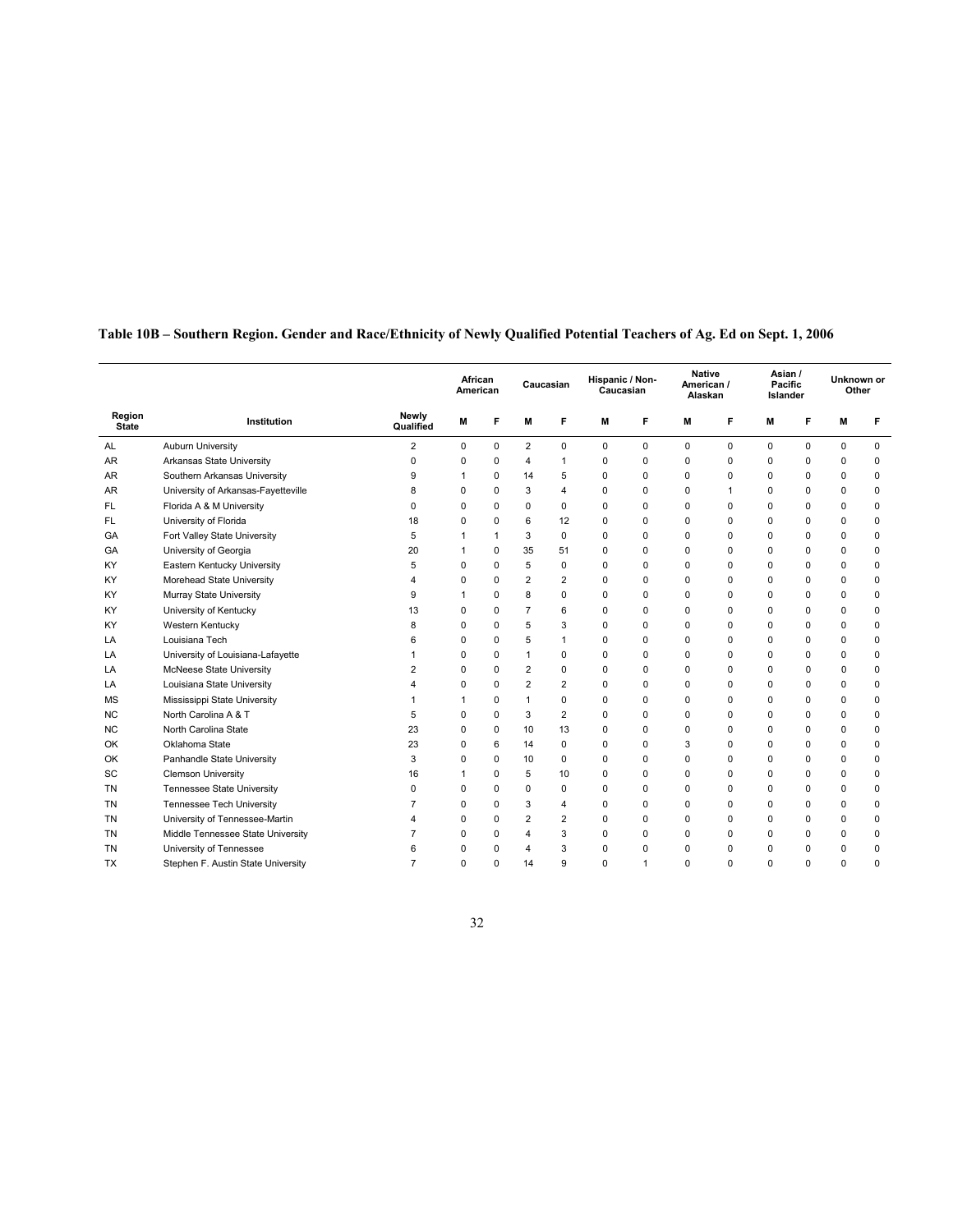#### Table 10B - Southern Region Continued TX Tarleton State University 30 0 0 18 10 0 1 0 0 1 0 0 0 0 0 1 TX Prairie View A&M University 0 0 0 0 0 0 0 0 0 0 0 0 0 TX Texas A&M - College Station 70 0 0 23 43 1 1 0 0 0 1 0 1 TX Texas State University 0 0 0 0 0 0 0 0 0 0 0 0 0 TX Texas Tech University 27 0 0 19 1 0 0 0 0 0 0 0 0 TX Texas A&M University - Commerce 7 1 0 1 5 0 0 0 0 0 0 0 0 TX Texas A&M University - Kingsville 9 0 0 3 2 4 0 0 0 0 0 0 0 TX Sam Houston State University 22 0 0 5 17 0 0 0 0 0 0 0 0 TX West Texas A&M University 11 0 0 8 3 0 0 0 0 0 0 0 0 VA Virginia Tech 12 0 0 1 10 0 0 0 0 0 1 0 0 VA Virginia State University 0 0 0 0 0 0 0 0 0 0 0 0 0 Sub-Total 404 7 7 252 224 5 3 3 1 1 2 0 1

#### Table 10C - Western Region - Gender and Race/Ethnicity of Newly Qualified Potential Teachers of Ag. Ed on Sept. 1, 2006

|                        |                                    |            |                    | African<br>American |          |                | Caucasian      | Hispanic / Non-<br>Caucasian |                | <b>Native</b><br>American /<br>Alaskan |          | Asian /<br>Pacific<br>Islander |          | Unknown or<br>Other |          |
|------------------------|------------------------------------|------------|--------------------|---------------------|----------|----------------|----------------|------------------------------|----------------|----------------------------------------|----------|--------------------------------|----------|---------------------|----------|
| Region<br><b>State</b> | Institution                        |            | Newly<br>Qualified | M                   |          | M              | F              | M                            | F              | M                                      | F        | M                              |          | М                   |          |
| AZ                     | University of Arizona              |            | 9                  | $\Omega$            | $\Omega$ | $\Omega$       | $\overline{7}$ | $\Omega$                     |                | $\Omega$                               |          | $\Omega$                       | ŋ        | $\Omega$            | O        |
| CA                     | California State-San Luis Obispo   |            | 22                 | $\Omega$            | $\Omega$ | $\overline{7}$ | 11             | $\overline{2}$               | $\overline{2}$ | $\Omega$                               | $\Omega$ | $\Omega$                       | $\Omega$ | $\Omega$            | 0        |
| CA                     | California State University-Fresno |            | 12                 | $\Omega$            | 0        | 6              | 6              | $\Omega$                     | 0              | 0                                      | 0        | $\Omega$                       | $\Omega$ | $\mathbf 0$         | $\Omega$ |
| CA                     | California State University-Chico  |            | 10                 | 0                   | $\Omega$ | $\overline{2}$ | 8              | $\Omega$                     | 0              | $\Omega$                               | $\Omega$ | 0                              | $\Omega$ | $\mathbf 0$         | $\Omega$ |
| CA                     | University of California-Davis     |            | 9                  | $\Omega$            | 0        | 3              | 5              | 0                            | 0              | 0                                      | 0        | $\Omega$                       |          | 0                   | $\Omega$ |
| CO                     | Colorado State University          |            | 5                  | 0                   | $\Omega$ | 3              | $\overline{2}$ | 0                            | 0              | $\Omega$                               | $\Omega$ | $\Omega$                       | ŋ        | $\Omega$            | 0        |
| ID                     | University of Idaho                |            | 9                  | $\Omega$            | $\Omega$ | 6              | 3              | $\Omega$                     | 0              | $\Omega$                               | 0        | $\Omega$                       | 0        | $\mathbf 0$         | $\Omega$ |
| MT                     | Montana State University           |            |                    | $\Omega$            | $\Omega$ | $\overline{2}$ |                | $\Omega$                     | 0              |                                        | $\Omega$ | $\Omega$                       | $\Omega$ | 0                   | $\Omega$ |
| <b>NV</b>              | University of Nevada, Reno         |            |                    | $\Omega$            | $\Omega$ | 0              |                | 0                            | 0              | $\Omega$                               | $\Omega$ | $\Omega$                       | 0        | $\Omega$            | 0        |
| <b>NM</b>              | New Mexico State University        |            | 10                 | $\Omega$            | $\Omega$ | 4              | 5              | $\Omega$                     |                | $\Omega$                               | $\Omega$ | 0                              | $\Omega$ | $\Omega$            | 0        |
| <b>OR</b>              | Oregon State University            |            | 11                 | $\Omega$            | $\Omega$ | 3              | 8              | 0                            | 0              | 0                                      | $\Omega$ | 0                              | $\Omega$ | $\Omega$            | 0        |
| UT                     | Utah State University              |            |                    | $\Omega$            | $\Omega$ | 4              | 3              | $\Omega$                     | 0              | $\Omega$                               | $\Omega$ | $\Omega$                       | 0        | $\Omega$            | 0        |
| WA                     | Washington State University        |            | 8                  | $\Omega$            | $\Omega$ | 3              | 5              | $\Omega$                     | 0              | $\Omega$                               | 0        | $\Omega$                       | 0        | $\Omega$            | 0        |
| WY                     | University of Wyoming              |            |                    | $\Omega$            | 0        | 5              | $\overline{2}$ | $\Omega$                     | 0              | 0                                      | $\Omega$ | $\Omega$                       | 0        | 0                   | 0        |
|                        |                                    | Sub-Total  | 124                | ŋ                   | 0        | 48             | 67             | 2                            | 4              |                                        |          | ŋ                              |          | 0                   | o        |
|                        |                                    | U.S. Total | 751*               | 8                   | 10       | 412            | 446            |                              | 8              |                                        | 2        |                                |          |                     |          |

\*This number is underreported by the respondents when compared to other locations of information within the survey instrument.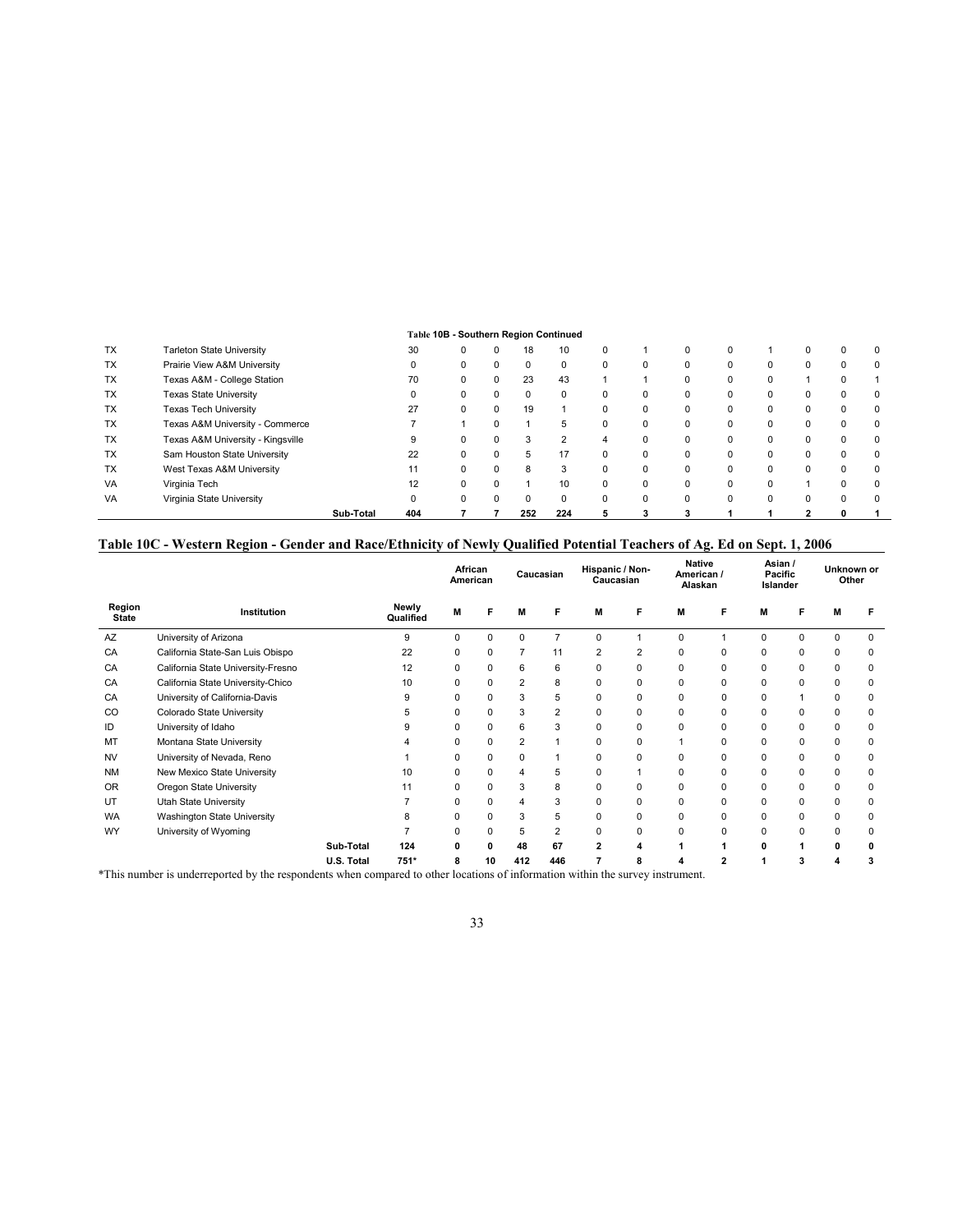| <b>REGION</b>            |                         |                |              |          |                |                |                        |              |                               |                  |                |              |              |     |
|--------------------------|-------------------------|----------------|--------------|----------|----------------|----------------|------------------------|--------------|-------------------------------|------------------|----------------|--------------|--------------|-----|
| <b>STATE</b>             | <b>African American</b> |                | Caucasian    |          |                | Hispanic       | <b>Native American</b> |              | <b>Asian/Pacific Islander</b> |                  | <b>Unknown</b> |              | <b>Total</b> |     |
|                          | $\bf M$                 | $\mathbf{F}$   | M            | F        | $\mathbf{M}$   | F              | M                      | F            | M                             | F                | $\mathbf{M}$   | F            | M            | F   |
| <b>CT</b>                | $\mathbf{0}$            | $\theta$       | $\mathbf{0}$ | $\theta$ | $\theta$       | $\theta$       | $\theta$               | $\Omega$     | $\Omega$                      | $\theta$         | 58             | 46           | 58           | 46  |
| DE                       |                         | $\theta$       | 23           | 31       | 0              | $\Omega$       | $\Omega$               | $\Omega$     | 0                             | $\theta$         | $\Omega$       |              | 24           | 32  |
| $_{\rm IL}$              |                         | 5              | 268          | 102      | 0              | $\Omega$       | $\Omega$               | $\theta$     |                               | $\theta$         | $\overline{0}$ | $\theta$     | 272          | 107 |
| IN                       |                         | $\theta$       | 175          | 68       | 0              | $\Omega$       |                        | 0            |                               | 0                | 0              | $\Omega$     | 175          | 68  |
| IA                       | $\Omega$                | $\theta$       | 196          | 44       | 0              | $\Omega$       | $\Omega$               | $\Omega$     |                               | $\theta$         | 0              | $\Omega$     | 196          | 44  |
| KS                       | $\theta$                | $\overline{0}$ | 155          | 29       |                | $\mathbf{2}$   |                        | $\theta$     | $\theta$                      | $\mathbf{0}$     | $\overline{0}$ | $\mathbf{0}$ | 156          | 31  |
| MA                       |                         |                |              |          |                |                |                        | No Response  |                               |                  |                |              |              |     |
| <b>ME</b>                | $\theta$                | $\overline{0}$ | 34           | 12       | $\overline{0}$ | $\overline{0}$ | $\Omega$               | $\Omega$     | $\Omega$                      | $\mathbf{0}$     | $\overline{0}$ | $\mathbf{0}$ | 34           | 12  |
| MD                       |                         | $\theta$       | 36           | 30       | $\Omega$       | $\Omega$       | $\Omega$               | $\Omega$     | 0                             | $\mathbf{0}$     | $\Omega$       | $\theta$     | 37           | 30  |
| MI                       |                         | $\theta$       | $\mathbf{0}$ | $\theta$ | 0              | $\Omega$       | 0                      | $\theta$     |                               | $\Omega$         | 0              | $\Omega$     | $\theta$     |     |
| <b>MN</b>                |                         |                | 61           | 63       | $^{\prime}$    |                | $\Omega$               | 0            |                               |                  | 0              | $\mathbf{0}$ | 61           | 66  |
| <b>MO</b>                |                         | $\Omega$       | 173          | 59       | 0              | $\Omega$       | 0                      | $\Omega$     |                               | $\Omega$         | 0              | $\Omega$     | 173          | 59  |
| NE                       |                         | $\Omega$       | 341          | 102      | 0              | $\Omega$       |                        | $\Omega$     |                               | 0                |                | $\mathbf{0}$ | 343          | 102 |
| <b>NH</b>                | 0                       | $\theta$       | 111          | 24       | $\Omega$       |                | $\Omega$               | $\Omega$     |                               | $\theta$         | 0              | $\mathbf{0}$ | 111          | 25  |
| NJ                       |                         | $\Omega$       | 6            | 16       | 0              | $\Omega$       | 0                      | $\Omega$     |                               | $\theta$         | 0              | $\Omega$     | 6            | 16  |
| $\ensuremath{\text{NY}}$ |                         | $\Omega$       | 35           | 25       | 0              | $\overline{0}$ | $\Omega$               | $\theta$     |                               | $\mathbf{0}$     | $\overline{0}$ | $\mathbf{0}$ | 36           | 25  |
| ND                       |                         | $\theta$       | 138          | 88       | 0              | $\Omega$       | 0                      | $\Omega$     |                               | $\theta$         | 5              | 6            | 144          | 94  |
| OH                       | $\Omega$                | $\Omega$       | 101          | 14       | 0              | $\Omega$       | $\Omega$               |              |                               | $\theta$         | $\Omega$       | $\Omega$     | 101          | 14  |
| PA                       |                         | $\Omega$       | $\mathbf{0}$ | $\Omega$ | $\Omega$       | $\Omega$       |                        | $\theta$     |                               | $\mathbf{0}$     | 408            | 127          | 408          | 127 |
| RI                       |                         | $\overline{0}$ | 200          | 60       | 4              | $\overline{0}$ |                        | $\theta$     | $\theta$                      | $\boldsymbol{0}$ | 6              | $\bf{0}$     | 214          | 60  |
| <b>SD</b>                |                         |                |              |          |                |                |                        | No Response  |                               |                  |                |              |              |     |
| <b>VT</b>                | $\theta$                | $\overline{0}$ | 4            | 5        | $\overline{0}$ | $\overline{0}$ | $\Omega$               | $\mathbf{0}$ | $\theta$                      | $\mathbf{0}$     | $\Omega$       | $\mathbf{0}$ | 4            |     |
| WV                       | $\Omega$                | $\mathbf{0}$   | $\theta$     | $\theta$ | $\Omega$       | $\Omega$       | $\Omega$               | 0            |                               | $\Omega$         | $\Omega$       | $\mathbf{0}$ | $\Omega$     |     |
| WI                       | 0                       | $\theta$       | 25.5         | 4        |                | $\Omega$       |                        |              |                               | 0                | 0              | $\theta$     | 25.5         |     |
| <b>Subtotals</b>         | 13                      | 6              | 2082.5       | 776      | 5              |                |                        | $\mathbf{0}$ |                               |                  | 478            | 180          | 2578.5       | 967 |

Table 11A – North Central Region Gender and Race/Ethnicity of Agricultural Education Teachers by Region and State as of September 1, 2006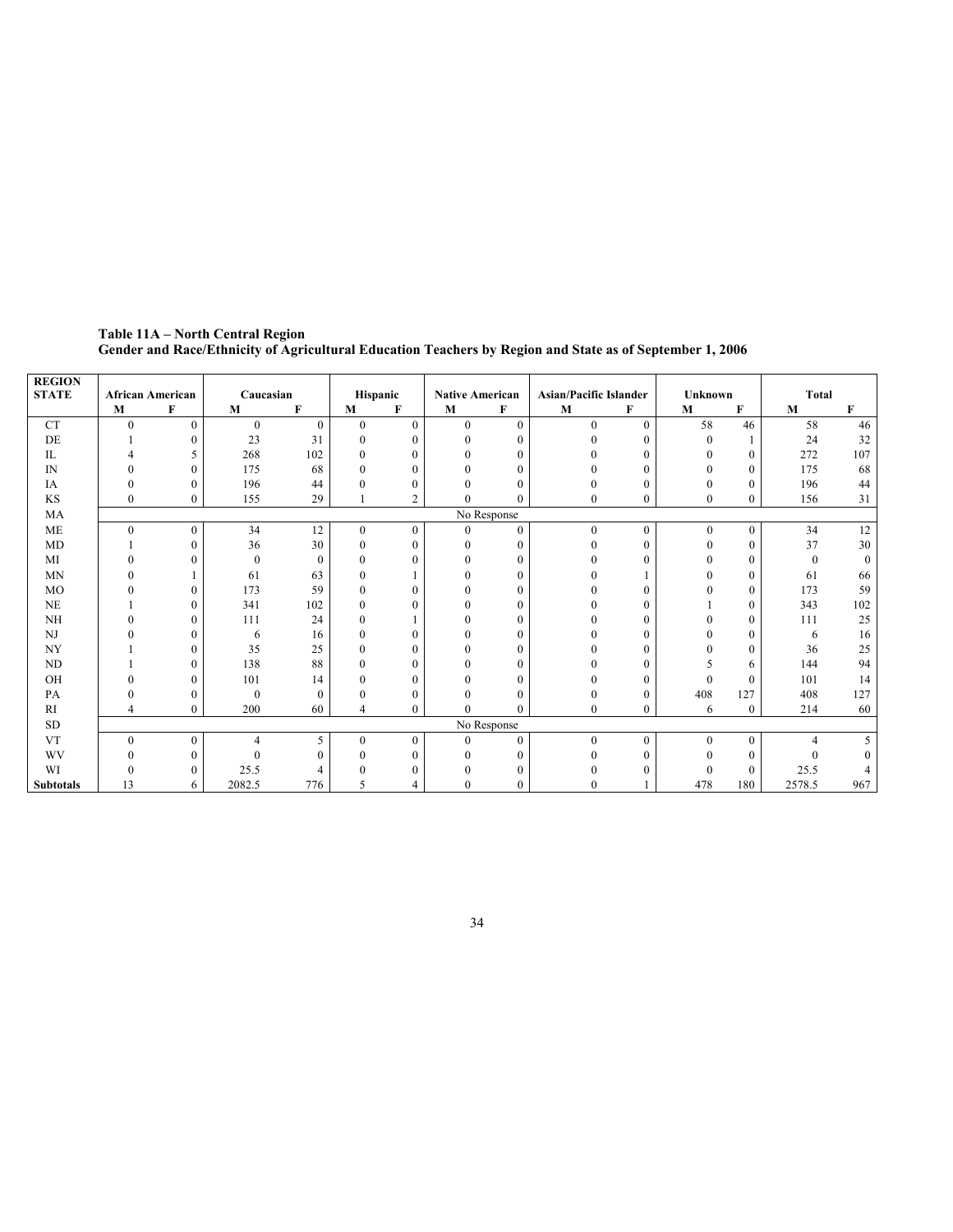| <b>REGION</b>  |              |                         |              |              |                  |                |               |                        |                               |              |              |              |              |              |
|----------------|--------------|-------------------------|--------------|--------------|------------------|----------------|---------------|------------------------|-------------------------------|--------------|--------------|--------------|--------------|--------------|
| <b>STATE</b>   |              | <b>African American</b> |              | Caucasian    |                  | Hispanic       |               | <b>Native American</b> | <b>Asian/Pacific Islander</b> |              | Unknown      |              | Total        |              |
|                | M            | F                       | M            | F            | M                | F              | M             | F                      | M                             | F            | М            | F            | M            | F            |
| AL             | 55           |                         | 264          | 15           | $\mathbf{0}$     | $\mathbf{0}$   | $\mathbf{0}$  | $\mathbf{0}$           | $\mathbf{0}$                  | $\mathbf{0}$ | $\mathbf{0}$ | $\theta$     | 319          | 16           |
| AR             | <b>NA</b>    | NA                      | <b>NA</b>    | <b>NA</b>    | NA               | NA             | <b>NA</b>     | NA                     | NA                            | NA           | NA           | NA           | $\mathbf{0}$ | $\mathbf{0}$ |
| FL             | 10           |                         | 237          | 176          | 5                | $\overline{4}$ | $\mathbf{0}$  | $\mathbf{0}$           | $\mathbf{0}$                  | $\mathbf{0}$ | $\mathbf{0}$ | $\mathbf{0}$ | 252          | 181          |
| GA             | 24           | 8                       | 254          | 84           | $\boldsymbol{0}$ | $\mathbf{0}$   | $\mathbf{0}$  | $\mathbf{0}$           |                               | $\mathbf{0}$ | $\mathbf{0}$ | $\mathbf{0}$ | 279          | 92           |
| KY             | $\mathbf{0}$ | $\Omega$                | 200          | 50           | $\mathbf{0}$     | $\mathbf{0}$   | $\mathbf{0}$  | $\overline{0}$         | $\mathbf{0}$                  | $\theta$     | $\mathbf{0}$ | $\theta$     | 200          | 50           |
| LA             | 11           | $\overline{4}$          | 182          | 36           |                  | $\mathbf{0}$   | $\mathbf{0}$  | $\overline{0}$         | $\mathbf{0}$                  | $\mathbf{0}$ | $\mathbf{0}$ | $\theta$     | 194          | 40           |
| MS             | 18           | 2                       | 124          | 13           | $\boldsymbol{0}$ | $\mathbf{0}$   | $\mathbf{0}$  | $\overline{0}$         | $\mathbf{0}$                  | $\Omega$     | 5            |              | 147          | 16           |
| NC             | 17           | 5                       | 239          | 114          | $\mathbf{0}$     | $\mathbf{0}$   | $\mathcal{L}$ | $\overline{0}$         | $\mathbf{0}$                  | $\Omega$     | $\mathbf{0}$ | $\Omega$     | 258          | 119          |
| OK             | $\theta$     | $\mathbf{0}$            | $\mathbf{0}$ | $\mathbf{0}$ | $\mathbf{0}$     | $\mathbf{0}$   | $\Omega$      | $\Omega$               | $\mathbf{0}$                  | $\mathbf{0}$ | $\mathbf{0}$ | $\Omega$     | $\mathbf{0}$ | $\mathbf{0}$ |
| Puerto Rico    |              |                         |              |              |                  |                |               | No Response            |                               |              |              |              |              |              |
| SC             | 11           | $\mathbf{0}$            | 87           | 15           | $\mathbf{0}$     | $\mathbf{0}$   | $\mathbf{0}$  | $\overline{0}$         |                               | $\Omega$     | $\mathbf{0}$ | $\mathbf{0}$ | 99           | 15           |
| <b>TN</b>      | 9            | $\mathbf{0}$            | 240          | 66           | $\mathbf{0}$     | $\mathbf{0}$   | $\mathbf{0}$  | $\mathbf{0}$           | $\mathbf{0}$                  | $\Omega$     | $\mathbf{0}$ | $\theta$     | 249          | 66           |
| TX             | <b>NA</b>    | NA                      | <b>NA</b>    | NA           | NA               | NA             | <b>NA</b>     | NA                     | NA                            | NA           | NA           | NA           | $\mathbf{0}$ | $\mathbf{0}$ |
| VA             | 9            | 2                       | 185          | 114          | $\mathbf{0}$     | $\mathbf{0}$   | $\theta$      | $\Omega$               | $\theta$                      | $\mathbf{0}$ | $\mathbf{0}$ | $\Omega$     | 194          | 116          |
| Virgin Islands |              |                         |              |              |                  |                |               | No Response            |                               |              |              |              |              |              |
| Sub-Totals     | 164          | 23                      | 2012         | 683          | 6                | $\overline{4}$ | $\mathbf{2}$  | $\bf{0}$               | $\overline{2}$                | $\bf{0}$     | 5            |              | 2191         | 711          |

Table 11B – Southern Region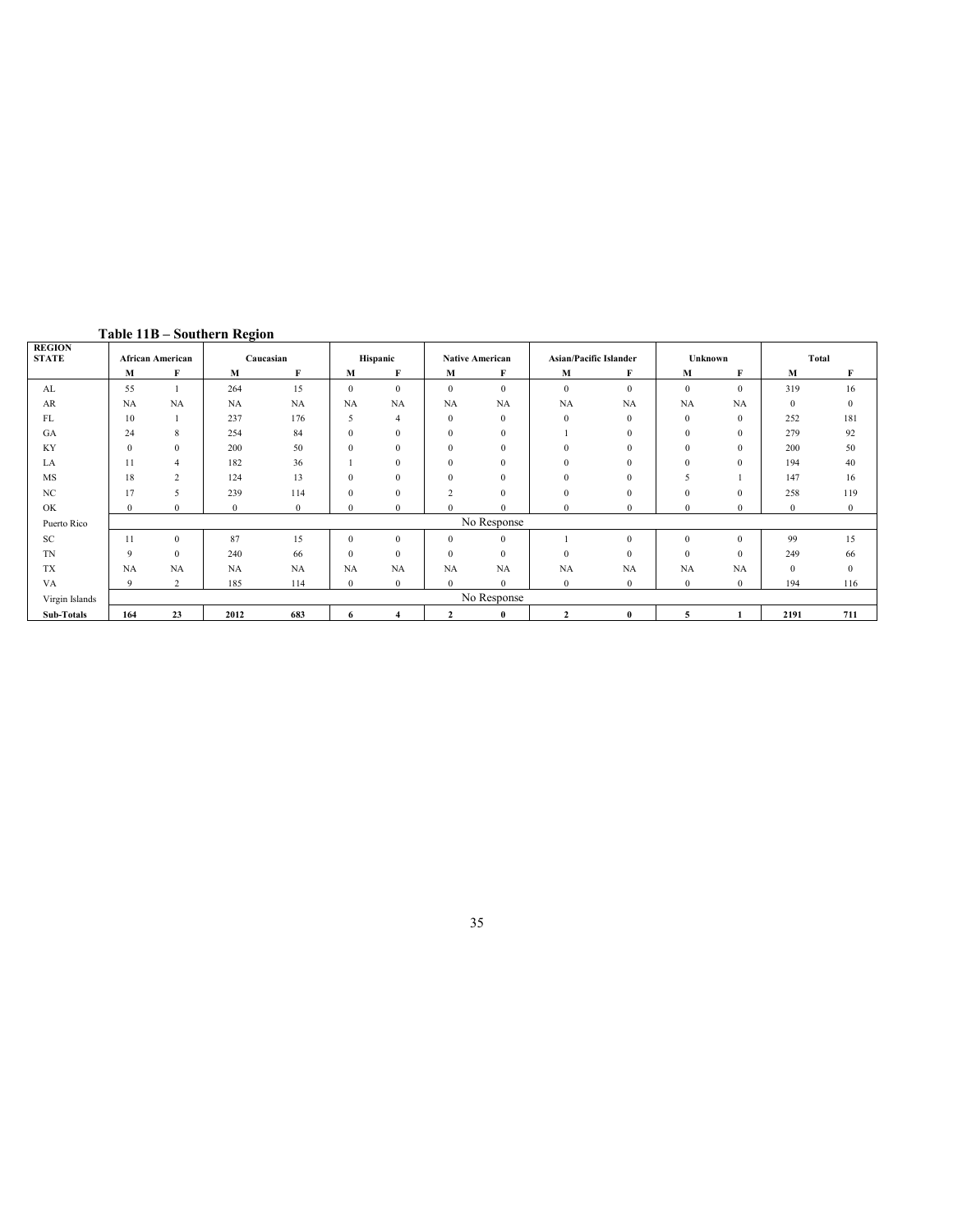|                  | <b>African American</b> |                | Caucasian               |           | Hispanic       |               | <b>Native American</b> |              | <b>Asian/Pacific Islander</b> |              | Unknown      |              |              | Total        |
|------------------|-------------------------|----------------|-------------------------|-----------|----------------|---------------|------------------------|--------------|-------------------------------|--------------|--------------|--------------|--------------|--------------|
|                  | $\mathbf M$             | F              | М                       | F         | M              | F             | $\mathbf M$            | F            | М                             | F            | М            | F            | M            | F            |
| AK               | $\mathbf{0}$            | $\mathbf{0}$   | $\overline{\mathbf{3}}$ |           | $\mathbf{0}$   | $\mathbf{0}$  | $\theta$               | $\mathbf{0}$ | $\mathbf{0}$                  | $\theta$     | $\mathbf{0}$ | $\mathbf{0}$ | 3            |              |
| AZ               | $\mathbf{0}$            | $\Omega$       | 52                      | 37        | $\overline{7}$ |               |                        |              | $\mathbf{0}$                  | $\Omega$     | $\mathbf{0}$ | $\mathbf{0}$ | 62           | 41           |
| CA               |                         |                | 371                     | 276       | 20             | 14            | 3                      |              | $\overline{4}$                | $\sim$       | $\Omega$     | $\mathbf{0}$ | 399          | 294          |
| $_{\rm CO}$      | $\mathbf{0}$            |                | 80                      | 35        | $\mathbf{0}$   | $\mathbf{0}$  | $\Omega$               | $\Omega$     | $\mathbf{0}$                  | $\Omega$     | $\Omega$     | $\Omega$     | 80           | 36           |
| Guam             | <b>NA</b>               | <b>NA</b>      | NA                      | <b>NA</b> | NA             | NA            | NA                     | <b>NA</b>    | NA                            | <b>NA</b>    | <b>NA</b>    | <b>NA</b>    | $\mathbf{0}$ | $\mathbf{0}$ |
| ΗΙ               |                         | No Response    |                         |           |                |               |                        |              |                               |              |              |              |              |              |
| $\mathbf{ID}$    | $\mathbf{0}$            | $\mathbf{0}$   | 80                      | 29        | $\mathbf{0}$   | $\mathbf{0}$  | $\Omega$               | $\mathbf{0}$ | $\mathbf{0}$                  | $\mathbf{0}$ | $\mathbf{0}$ | $\theta$     | 80           | 29           |
| MT               | $\mathbf{0}$            | $\mathbf{0}$   | 64                      | 20        |                | $\mathbf{0}$  | $\theta$               | $\mathbf{0}$ | $\mathbf{0}$                  | $\Omega$     | $\mathbf{0}$ | $\mathbf{0}$ | 65           | $20\,$       |
| N V              | <b>NA</b>               | <b>NA</b>      | NA                      | NA        | <b>NA</b>      | NA            | <b>NA</b>              | NA           | <b>NA</b>                     | <b>NA</b>    | <b>NA</b>    | <b>NA</b>    | $\bf{0}$     | $\bf{0}$     |
| NM               | $\mathbf{0}$            | $\theta$       | 75                      | 18        | 12             | $\mathcal{I}$ | $\theta$               |              | $\mathbf{0}$                  | $\Omega$     |              | $\mathbf{0}$ | 88           | 26           |
| OR               | $\mathbf{0}$            | $\Omega$       | 84                      | 40        | 2              | $\mathbf{0}$  | $\theta$               | $\mathbf{0}$ | $\mathbf{0}$                  | $\Omega$     | $\Omega$     | $\mathbf{0}$ | 86           | 40           |
| UT               | $\Omega$                | $\Omega$       | 72                      | 19        | $\Omega$       | $\Omega$      |                        | $\Omega$     | $\mathbf{0}$                  | $\Omega$     | $\Omega$     | $\Omega$     | 72           | 19           |
| <b>WA</b>        | $\Omega$                | $\Omega$       | 259                     | 55        | $\Omega$       | $\theta$      |                        | $\Omega$     | $\mathbf{0}$                  | $\Omega$     | $\Omega$     | $\Omega$     | 259          | 55           |
| WY               | $\Omega$                | $\Omega$       | 37                      | 12        | $\Omega$       | $\theta$      |                        | $\Omega$     | $\theta$                      | $\Omega$     | $\Omega$     | $\Omega$     | 37           | 12           |
| <b>Subtotals</b> |                         | $\mathfrak{p}$ | 1177                    | 542       | 42             | 22            |                        |              | 4                             |              |              | $\mathbf{0}$ | 1231         | 573          |
| <b>US TOTALS</b> | 178                     | 31             | 5271.5                  | 2001      | 53             | 30            | 8                      | 5            | 6                             | 3            | 484          | 181          | 6000.5       | 2251         |

#### Table 11C – Western Region

Table 12 - Agricultural Education Faculty and Colleges of Affiliation by Region in Fall 2006 & US Totals

|                  |                         | <b>FTE Positions</b> |              |       |                    | <b>Faculty Housed in</b><br><b>College of</b> | Undergraduate Degrees Granted in<br>College of |                    |           |                |  |
|------------------|-------------------------|----------------------|--------------|-------|--------------------|-----------------------------------------------|------------------------------------------------|--------------------|-----------|----------------|--|
| Sept. 1, 2006    | Asst/Assoc/Full<br>Prof | Instructor           | Grad<br>Asst | Other | <b>Agriculture</b> | Education                                     | Other                                          | <b>Agriculture</b> | Education | Other          |  |
| North-Central    | 52.20                   | 9.00                 | 11.50        | 2.00  | 21.00              | 9.00                                          | 6.00                                           | 19.00              | 5.00      | 5.00           |  |
| Southern         | 84.05                   | 8.00                 | 23.00        | 0.00  | 30.00              | 5.00                                          | 8.00                                           | 27.00              | 5.00      | 8.00           |  |
| Western          | 31.20                   | 4.50                 | 4.50         | 2.00  | 10.50              | 3.50                                          | 0.00                                           | 16.00              | 2.00      | 1.00           |  |
| <b>US Totals</b> | 167.45                  | 21.50                | 39.00        | 4.00  | 61.50              | 17.50                                         | 14.00                                          | 62.00              | 12.00     | 14.00          |  |
| US Totals 2004   | 132                     | 12.5                 | 35           | 6     | 48                 | 7                                             | 0                                              | 50                 | 11        | $\overline{2}$ |  |
| US Totals 2001   | 166.4                   | 18                   | 60.8         | 4.5   | 68.5               | 14.5                                          | 5                                              | 56                 | 17.3      | 6              |  |
| US Totals 1998   | 155                     | 12.1                 | 41.3         | 10.75 | 55.4               | 15.4                                          | 12                                             | 59                 | 13        | 8              |  |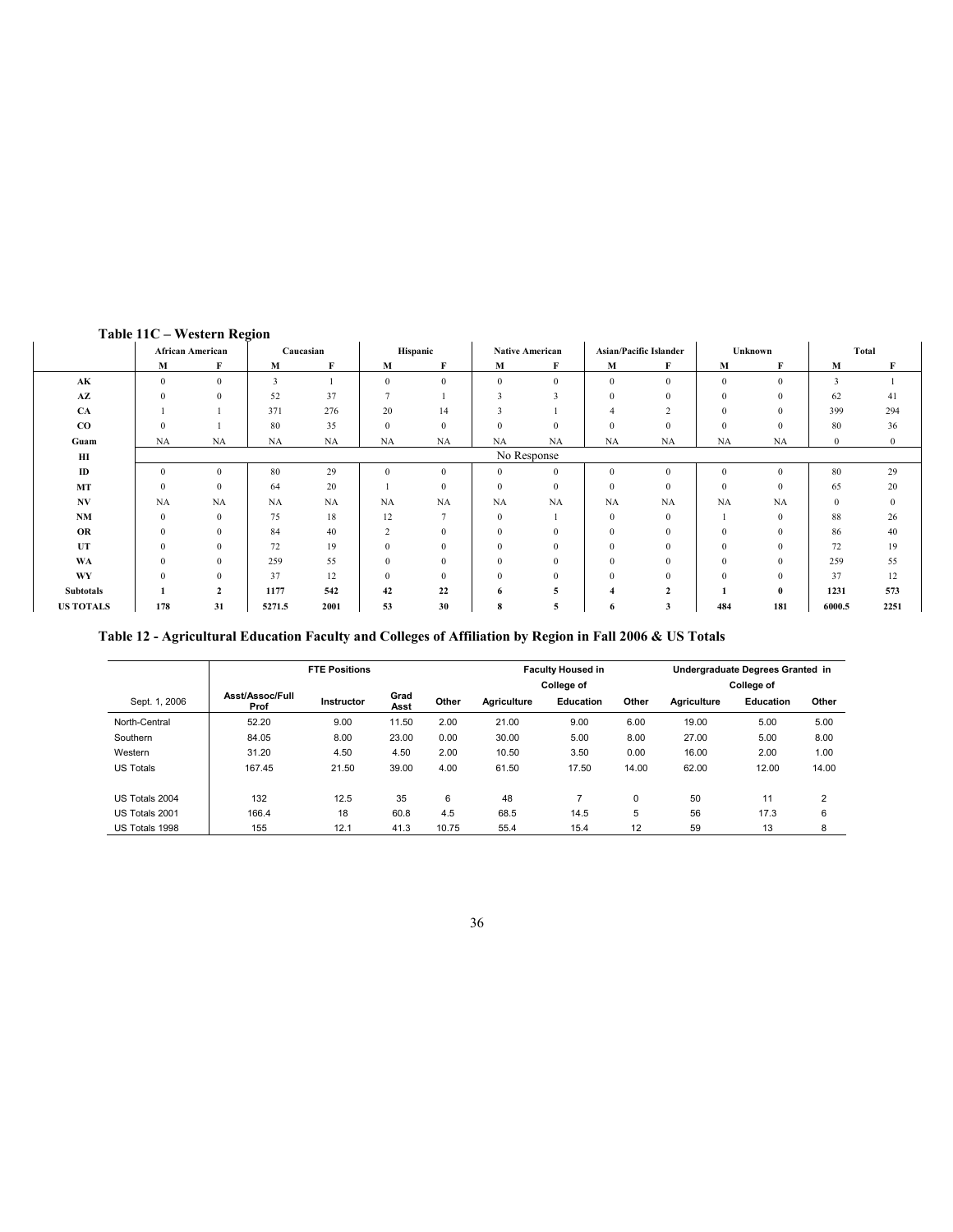#### Discussion and Conclusions

#### **Stability**

The stability of the profession hinges on a number of variables that not only include secondary and post-secondary education but state and federal legislation on education, funding sources, the public's perception and knowledge of agriculture and education, and the immediate local administration of said school systems and programs. These notions go beyond the focus of this study but must always be given thought when looking at local and regional issues with supply and demand of agricultural teachers and the meaning of trends. Is the national patient of Agricultural Education stable? This is a difficult question to answer; the stability of agricultural education is more dependent on region than as a whole. Agricultural Education has begun to climb a long staircase the leads toward greater things. The agricultural education community has already come a long way to gaining acceptance at the grass-roots level and now stands ready to climb to the next level. The data collected through this study shows that in many forms we are growing but it also shows some short-comings that are caused by this growth. If these short-comings are not rectified it can cause some short-term stability issues that will be described in the coming discussions.

#### Potential Teachers, Placement, and the Teacher Shortage

This has the potential to reach epidemic proportions if we are unable to recruit additional students into the field of agriculture education and the continued growth in secondary agricultural education programs continues.

We continue to see strong numbers of newly qualified teachers being produced. With almost 90% of the institutions responding only an estimated 785 newly qualified teachers, a 12% increase, that are prepared to enter the classroom in the fall of 2007. Of these 785 potentially "new" teachers it is estimated from past trends that only 53% or only 401 teachers will actually teach in the fall of 2007. According to the collected state data there will be an expected 652 positions to fill leaving a gap of 251 or 38% left vacant. It was estimated that in fall of 2006, 40 programs could not operate due to lack of a qualified agricultural teacher and that there were 78 more positions nationally than there were qualified teachers.

If past trends continue we could easily see one of if not the highest need for teachers since this study began with teachers needed but unavailable. Looking at Table 1 with the teachers needed but unavailable dating back from 1965 to 1980 and making the assumption that those positions were actually filled in some manner, this high need trend could continue to exist for up to the next 3-6 years if one assumes 30 year to retirement.

There continues to be population growth in key areas including the Southeast region including Florida, areas of the west like California that has in the past shown great need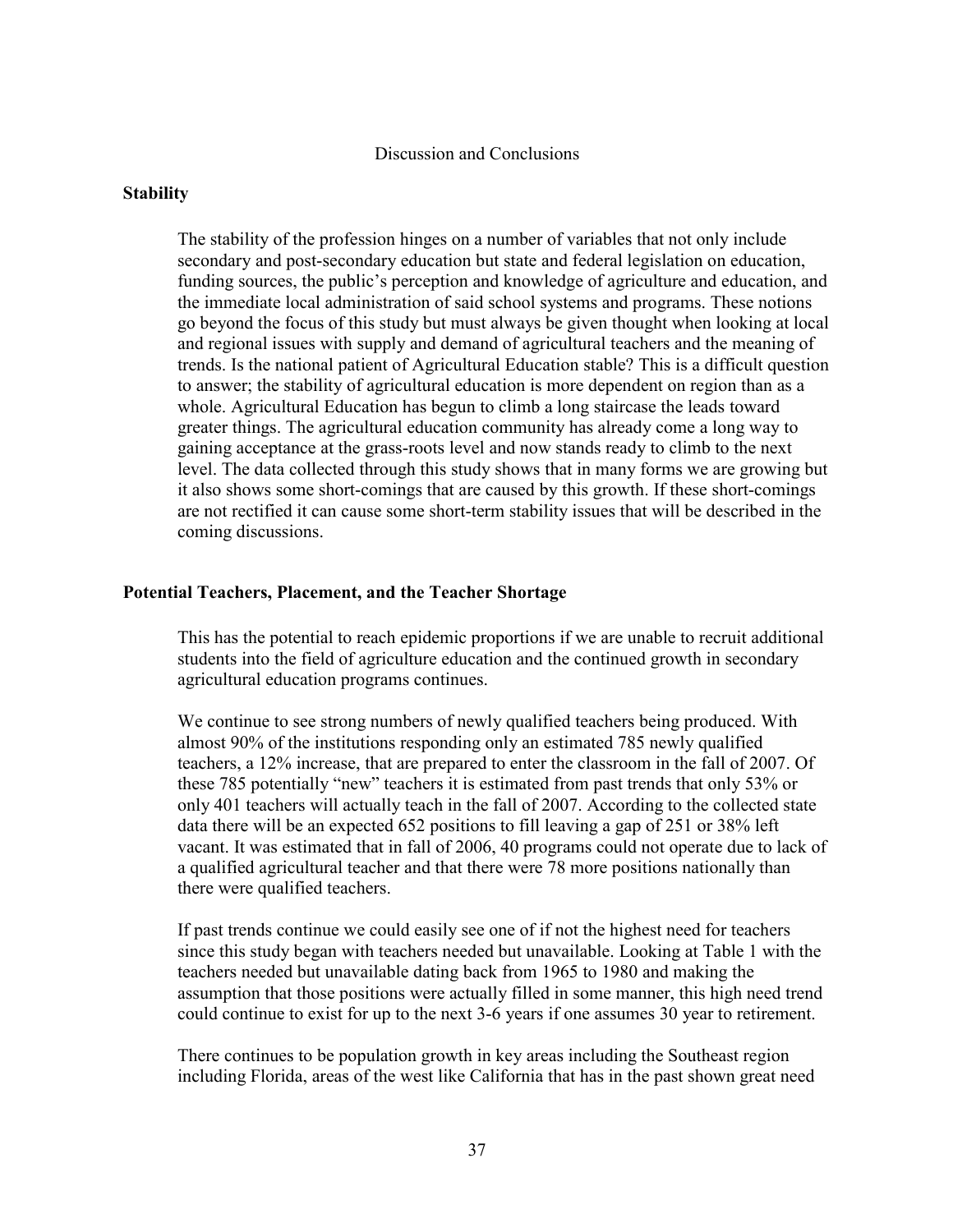for agricultural teachers. When giving thought to population growth, potential retirements, a push nationally to expand non-traditional agricultural education programs in urban schools, promote junior high/middle school programs, and the Council's  $10x15$ growth plan to have 10,000 quality programs by 2015 we are falling significantly short on the production of agricultural teachers and of those newly qualified actually taking jobs within the profession.

The following facts can not be ignored or disguised:

- There were 78 teachers needed but unavailable with 69.8% of newly qualified teachers entering the field in 2006.
- According to their professors almost 90% of the graduates wanted to teach.
- There were 185 teachers given emergency certification in 2006
- 257 New Positions
- 71 positions lost
- There were 40 departments estimated that would not operate because a teacher was unavailable.
- There were 55 (6%) former agricultural teachers re-entering the field, 35 (4%) previous graduates entering the field, 5 (1%) non-degreed entering the field, and approx. 85 individuals that entered the agricultural teacher profession that did not come from agricultural education teacher preparation programs.

#### **Diversity**

As has been the case for many years the agricultural education community still lacks diversity to a proportion that would not be tolerated by many state and federal agencies. Approximately 88% of all agricultural education teachers are white with almost 64% being white male and about 24% being white female. Only 12% of the agricultural teaching community at the middle and high school levels is non-Caucasians, there is still a lot of garden to be planted. Caucasians also dominate those becoming newly qualified, we are seeing close to a 50/50 split between the 45% or 412 white males and 49% or 446 white females. The tide seems to be slowly turning when it comes to gender equity when producing newly qualified teachers while we are still far behind in the actual profession. With the continued changing face of the American population we need to do a much greater job at attracting minority faculty to assist in the recruitment of minority students and their placements as agricultural teachers in the field.

#### Program Structure

The total number of teaching positions reported by curriculum focus was 10,847. In marked contrast to yester-years, production agriculture programs continue to shrink only making-up less than 7% or 715 of the from those reporting. This is a sizable difference compared to the 2001 data with 1231 Production Ag programs which made up 14.9% of the Agricultural Education Programs, this program has dropped in half within a six year period. A "combination" program represents about 34% or 3,729 positions, down slightly from the 2001 number of 3,878 of all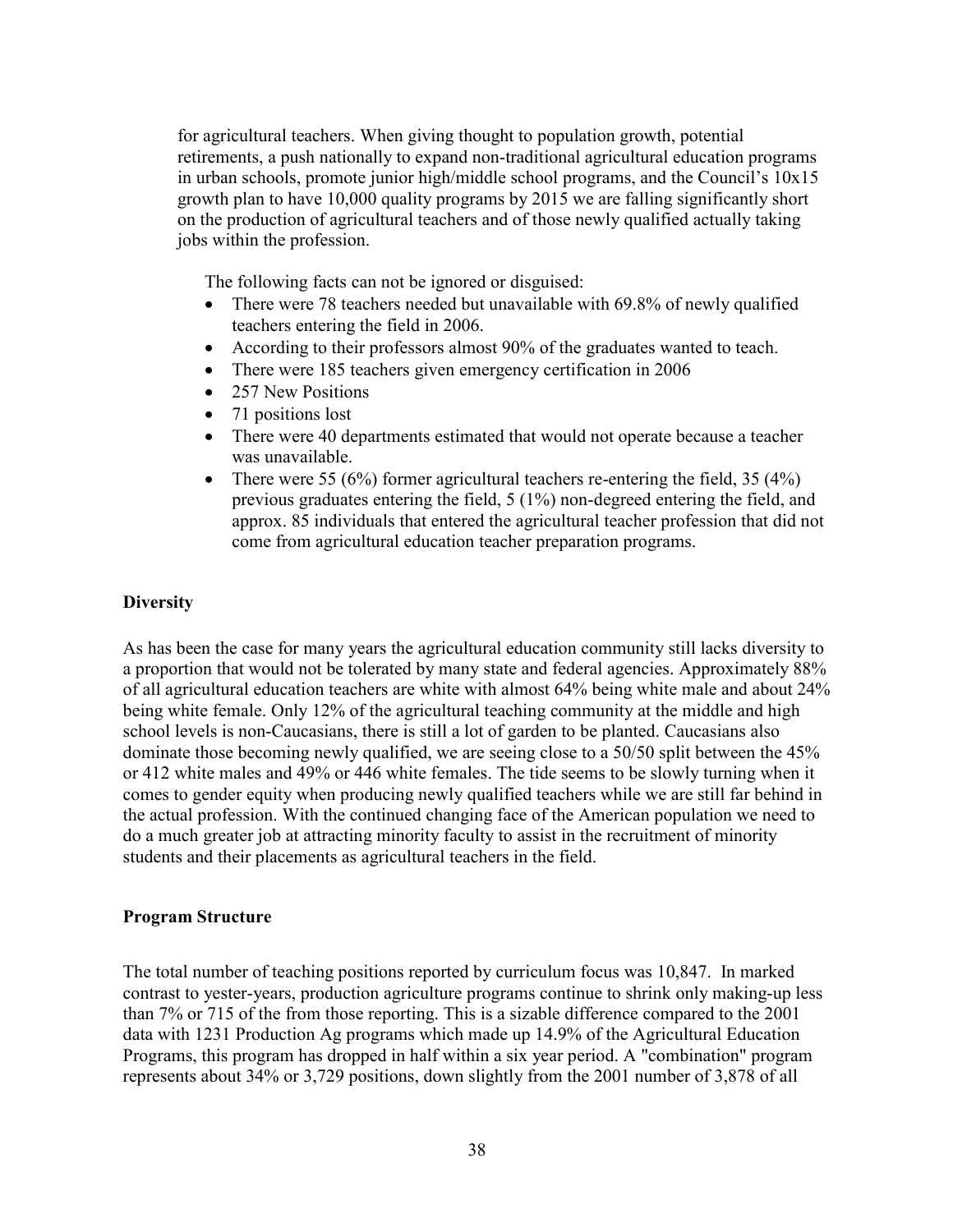programs reported. Agriscience programs have grown to account for 1,046 positions or almost 10% of the total positions as reported by all states and territories responding. Ornamental horticulture programs made-up almost 8% or 839. This is an increase in total numbers from 2001 with 766 positions. Agricultural mechanics makes-up about 6% or 605 of all reported programs which is a decrease from 2004 levels of 720 positions and up from the 2001 number of 566 programs.

The data shows that there are slightly more single teacher positions than multiple teacher department positions. Single teacher department positions account for about 68% (5,745 positions) with positions in multiple teacher programs only reaching 32% with 4.600.5 positions.

#### Teacher Education

When the study began the number of programs that were known to be able to produce newly qualified agricultural teacher numbered 99 institutions. Through this study there was one institution gained, six programs lost, and two programs that official confirmed that their programs are no longer active, thus leaving a total known number of programs at post-secondary institutions that can newly qualify agricultural teachers at 92. Not all of these institutions has had graduates within the last few years but can produce them.

The study received responses from 88 institutions (95.6%). 48 of the 53 States and Territories responded (90.5%). The six non-respondents included the states of Hawaii, Massachusetts, South Dakota, Puerto Rico, and the Virgin Islands.

In the past those states that did not respond to the repeated attempts at data collection, previousstudy data were used. Realizing that using data dating back to 1998 is not a clean substitute for current information and that the data can significantly skew the results the researchers decided to leave missing data. For those teacher education institutions and State Staff that failed to respond, repeated attempts were made via email, phone, fax, and at various professional conferences to retrieve some response even if the response was that an Agricultural Education Program nolonger existed at that institution.

The data implies that teacher education programs are doing a better job of producing prepared teachers by having such a high number of newly qualified individuals that want to teach (90%). Vacancies were left and programs did not operate because of some newly qualified agricultural teachers that wanted to teach but remained unemployed or accepted positions outside of agricultural education for reasons only known to them would not go to those positions.

#### Discussion and Recommendations

As found on the National FFA website there are presently 7,242 FFA chapters which equates to 7,242 recognized agricultural education programs. It is also clear that not all Agricultural Education programs have chartered FFA chapters. Obviously, the total number of programs is greater than the number of FFA chapters, although no reliable statistics are available to provide the actual number of programs. According to the Council for Agricultural Education website those 7,242 chapters/programs provide formal agricultural leadership and educational experiences for more than 800,000 students from the seventh grade on in all 50 states and three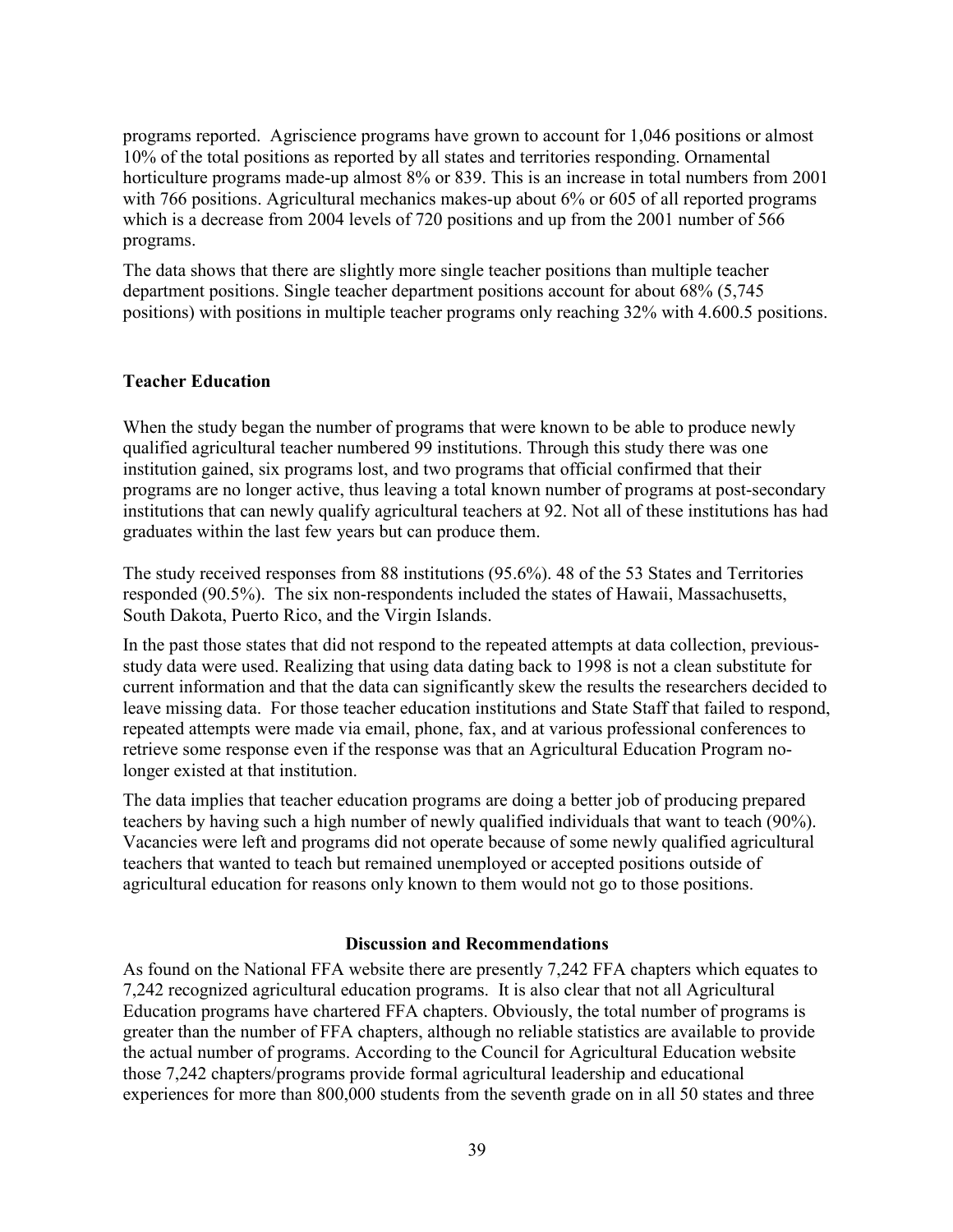U.S. territories. The National Council for Agricultural Education's 10x15 goal of having 10,000 quality programs by 2015 will be a very difficult goal to meet. There are 10,847 (as reported by those states and territories that responded) agricultural teacher positions servicing 7,242 recognized agricultural programs. When there continues to be a shortage of newly qualified agricultural teachers going into the profession, programs not operating because they can not find a qualified candidate to teach (78 in 2006), individuals coming into the profession with no agricultural education experience of any kind (185 in 2006), a loss of positions (71 in 2006), even with the gain of 257 new positions the agricultural education community is running at a deficit of human capital. Although the race has begun we are turning the corner and it is time to sprint.

We continue to see slight growth in FTE's at university programs, 90% of newly qualified potential agricultural teachers wanting to take teaching jobs with an average of only 53% (average taken from all previous collected data since 1968) of them actually taking positions in the field. With the continued need for agricultural teachers, university faculty are already stretched to the limits to do more with less, to continue to meet more difficult goals set by universities for additional publications, more dollars brought from grantsmanship, on top of the teaching and service that should be our communities first priority, and all while now being pushed for the need of additional graduates. Many of the teachers that entered the profession in the 1970's and early 1980's during the last major drought of newly qualified agricultural teachers are able to or soon will be able to take retirement, thus leaving an additional burden on agricultural education and a further deepening of the deficit. There soon can be an even greater need for newly qualified agricultural education teachers and those in the agricultural education community need to take a proactive stance to do what is necessary to expand our programs, produce increased numbers of newly qualified potential agricultural teachers, and work with local school districts to expand agricultural education programs to meet 10x15. As has been the case for a number of years through a number of previous supply and demand studies we continue to see that a national deficit of newly qualified agricultural teachers, the severity can vary greatly according to region and the individual state. There are many states that at the present time has a surplus of newly qualified teachers. Unfortunately those that make-up the surplus do not seem to be willing to leave their state of residence or a short proximity of their

home to take a teaching position in another locale.

The simple fact is that nationally there are not enough newly qualified agricultural teachers being produced, not enough of the newly qualified are going into the profession, and that there are more positions opening than there are individuals willing or able to fill those open positions. At the present time there is not any data that shows that this national trend will falter. With this in mind unless there is a significant turn around in a very short period of time the  $10x15$  goal may need to be revisited.

Therefore it is recommended that:

- 1. There needs to be an increase in FTE's in Agricultural Education Faculty working with undergraduate programs
	- a. A portion of FTE's should be dedicated to recruitment for potential agricultural education majors.
- 2. A stronger national effort to recruit minorities in to the profession at the post-secondary level and the secondary education level.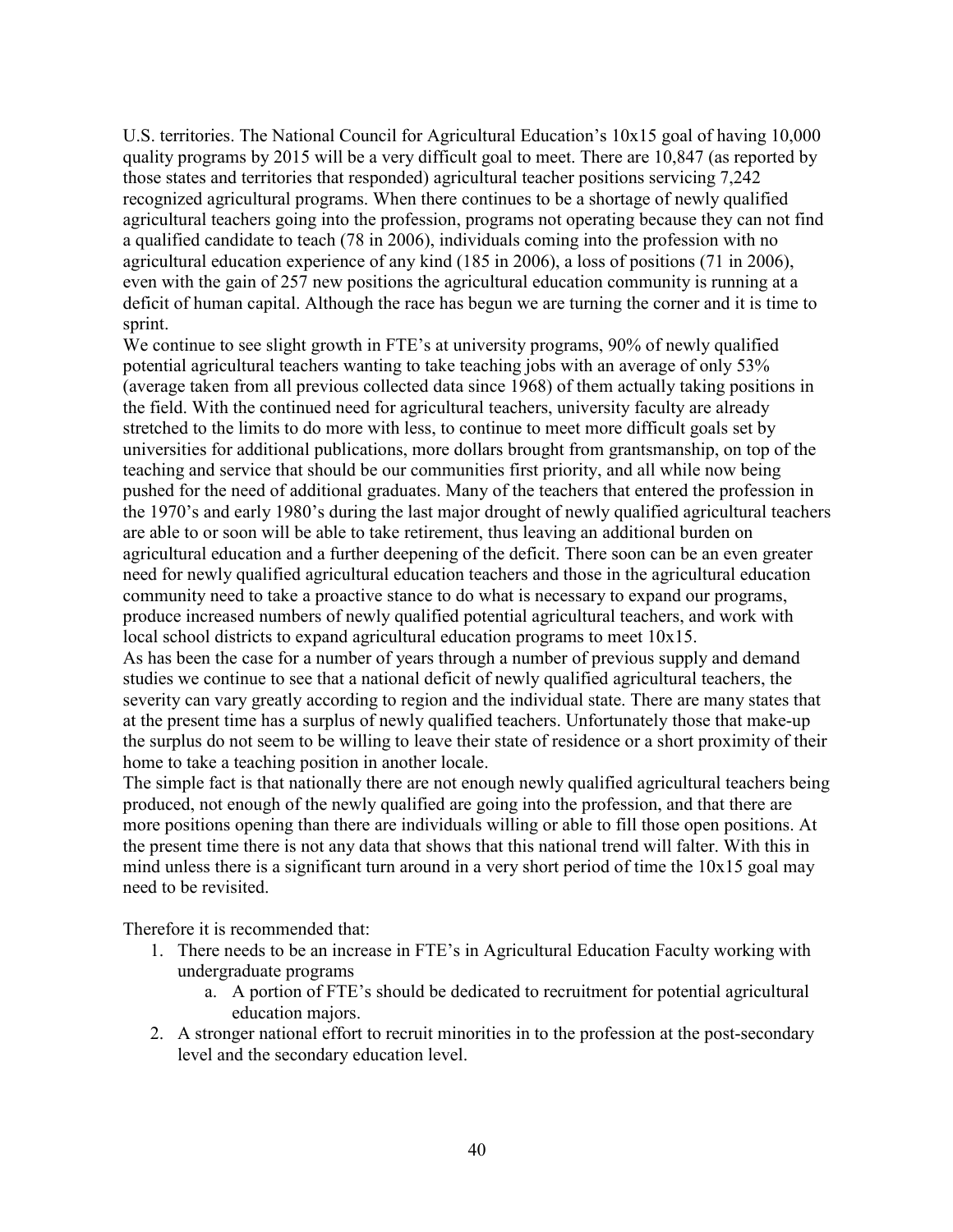- 3. As with previous study recommendations, additional research into why students who are prepared as newly qualified teachers do not enter or leave the profession.
- 4. A national sponsored research project that can assist in determining if and/or how new educational reforms are turning newly qualified teachers away from the profession.
- 5. A call to all states to collect a minimum amount of annual demographic data on their secondary and adult agricultural teachers and programs.
- 6. A call for AAAE member institutions in each state to assist in the collection of demand study data.
- 7. A committee to serve at the pleasure of the National Council for Agricultural Education to re-examine the national supply and demand survey instruments for the purposes of updating and setting a new standard of basic demographic data that should be kept by all states and institutions.
- 8. To return the National Supply and Demand Study to collect data on an annual basis and it become a function of the National Council for Agricultural Education.
- 9. Locate resources to transform/recreate the National Supply and Demand Study survey instruments into a web-based electronically submitted format.